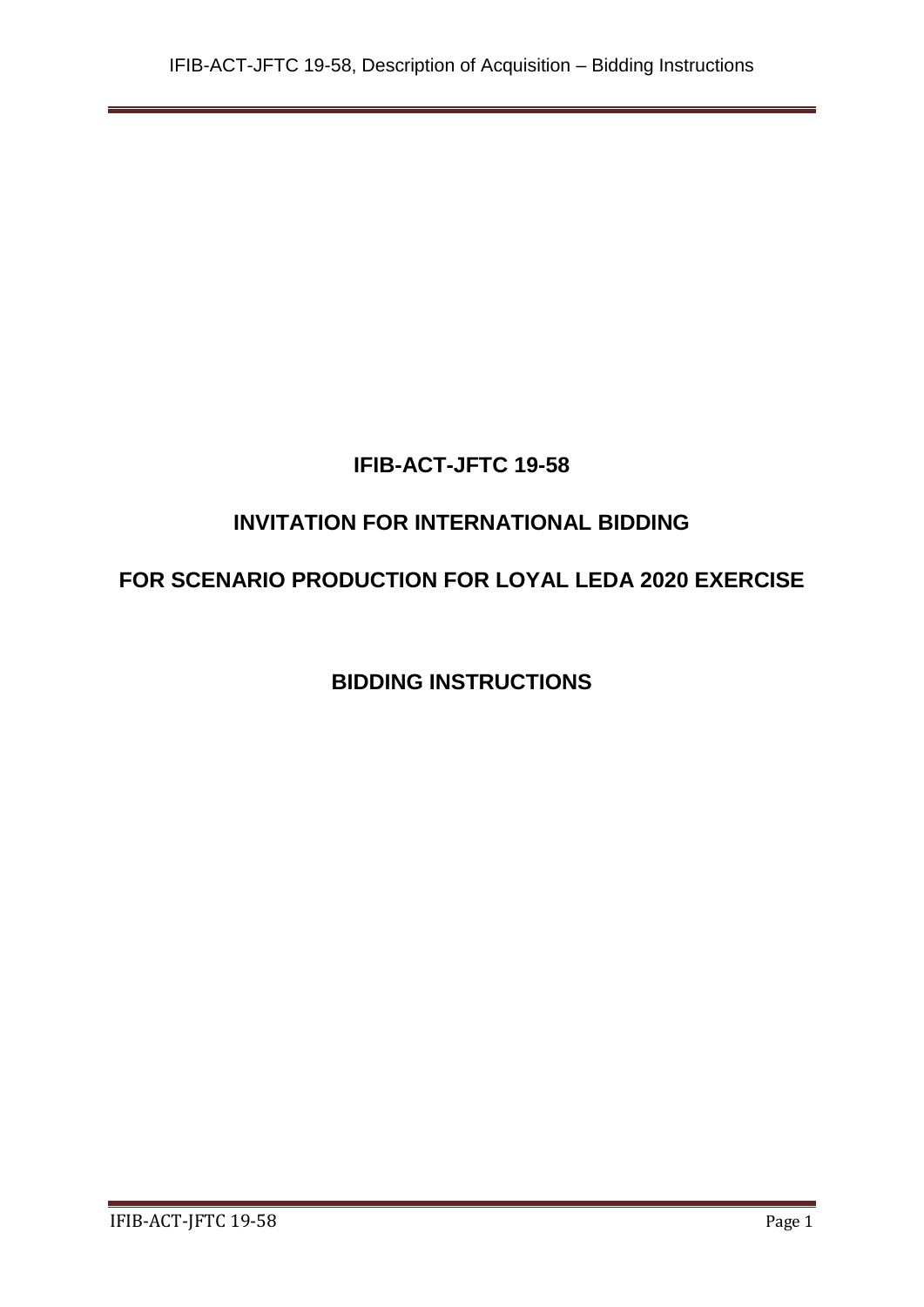# **PART I – BIDDING INSTRUCTIONS**

# **TABLE OF CONTENTS**

- 1. General
- 2. Classification
- 3. Definitions
- 4. Eligibility
- 5. Exemption of Taxes
- 6. Terms and Conditions of the Bid
- 7. Amendments or Cancellation
- 8. Clarifications to the Solicitation
- 9. Bid Closing Date
- 10. Bid Validity
- 11. Contents of Proposal
- 12. Proposal Submission
- 13. Late Proposals
- 14. Bid Withdrawal
- 15. Bid Evaluation
- 16. Clarifications of Proposals
- 17. Award
- 18. Communication
- 19. Points of Contact

# **ENCLOSURES:**

- 1. Proposal Checklist
- 2. Address Label
- 3. Compliance Statement
- 4. Past Performance Information Form
- 5. Mandatory Price Proposal Format
- 6. Certification of Security Clearance
- 7. Certificate of Bid Validity
- 8. Certificate of Independent Determination
- 9. Certificate of Exclusion of Taxes and Charges
- 10. Statement of Absence of Conflict of Interest
- 11. Certificate of Legal Name of Bidder

# **PART II – GENERAL CONTRACT TERMS AND PROVISIONS**

JFTC General Contract Terms and Conditions

### **PART III – TECHNICAL INFORMATION**

Statement of Work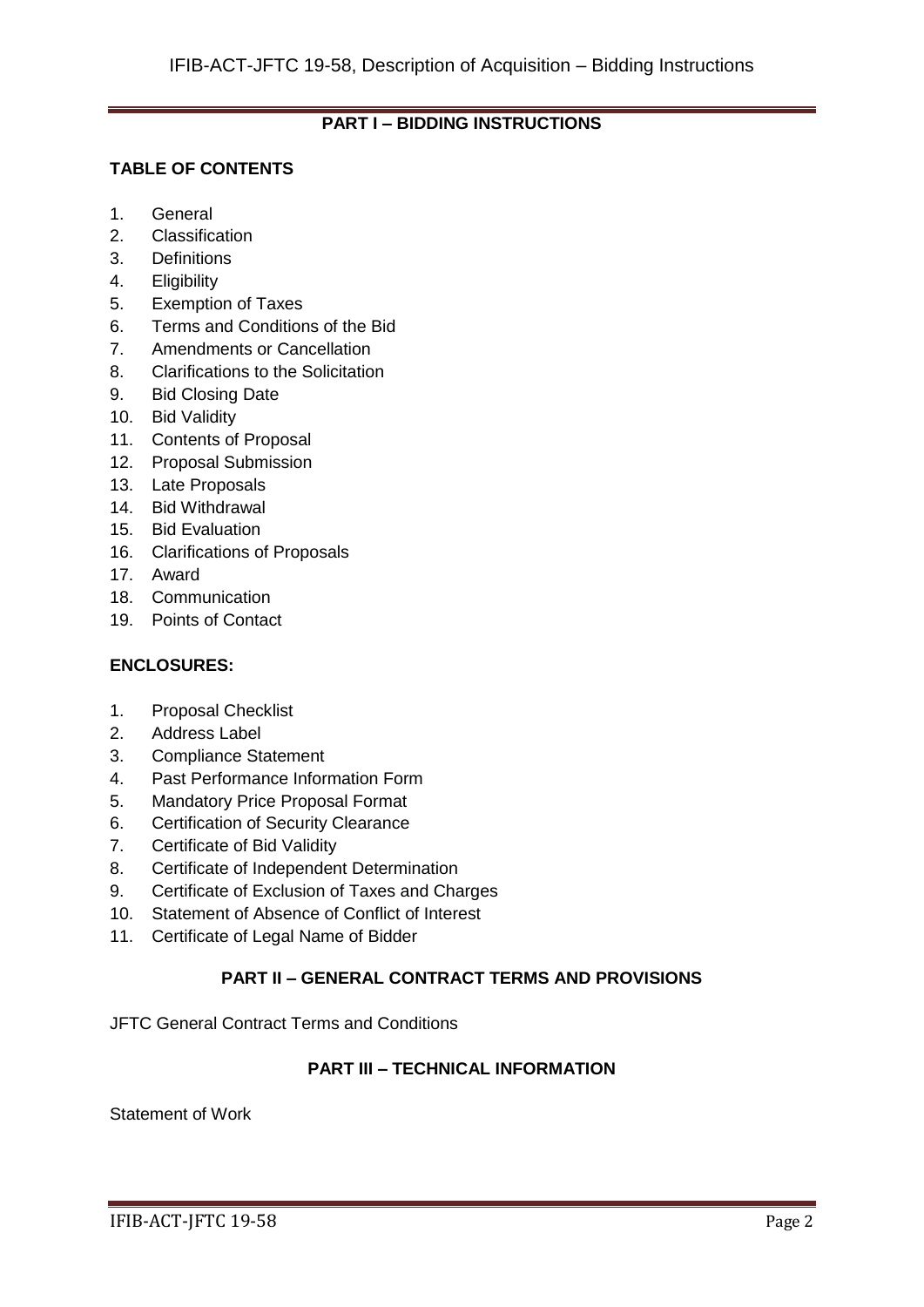# **PART I - BIDDING INSTRUCTIONS**

#### **1. General**

The purpose of this Invitation for International Bidding (IFIB) is the competitive selection of the lowest compliant bidder offering services for Scenario Production for Loyal Leda 2020 Exercise. The result of this bidding will be Firm Fixed Price Deliverables Contract.

### **2. Classification**

This IFIB is an UNCLASSIFIED document.

# **3. Definitions**

- a) The term "Potential Bidder", shall refer to the entity that intents, without commitment, to participate in this IFIB.
- b) The term "Bidder", shall refer to the bidding entity that has completed a bid in response to this IFIB.
- c) The term "Compliance" as used herein means strict conformity to the requirements and standards specified in this IFIB.
- d) The term "Contractor" shall refer to the bidding entity to which the contract is awarded.
- e) The term "Contracting Officer" or "CO" designates the official who is executing this IFIB and awarding the contract on behalf of the JFTC.
- f) "Contracting Officer Technical Representative" or "COTR" is the official who is appointed for the purpose of determining compliance of the successful bid, per the technical specifications.
- g) The term "Statement of Work" (hereinafter referred to as SOW) refers to the technical requirements defined by JFTC.
- h) "Work unit" is one person's working time for a day, or the equivalent, used as a measure of how much work or labor is required or consumed to perform some task.
- i) The term "JFTC" shall refer to the Joint Force Training Centre.
- j) The term "ACT" shall refer to the Allied Command Transformation.
- k) The term "NATO", shall refer to the North Atlantic Treaty Organisation.
- l) The term "days" as used in this IFIB shall, unless otherwise stated, be interpreted as meaning calendar days.

# **4. Eligibility**

This IFIB is opened to governmental or commercial entities that:

- a) Originate and are chartered/incorporated within NATO member nations.
- b) Contractor personnel performing services under the contract must be citizens of a NATO nation, having appropriate professional training and experience in related field(s), and meet applicable criteria for personal security clearance.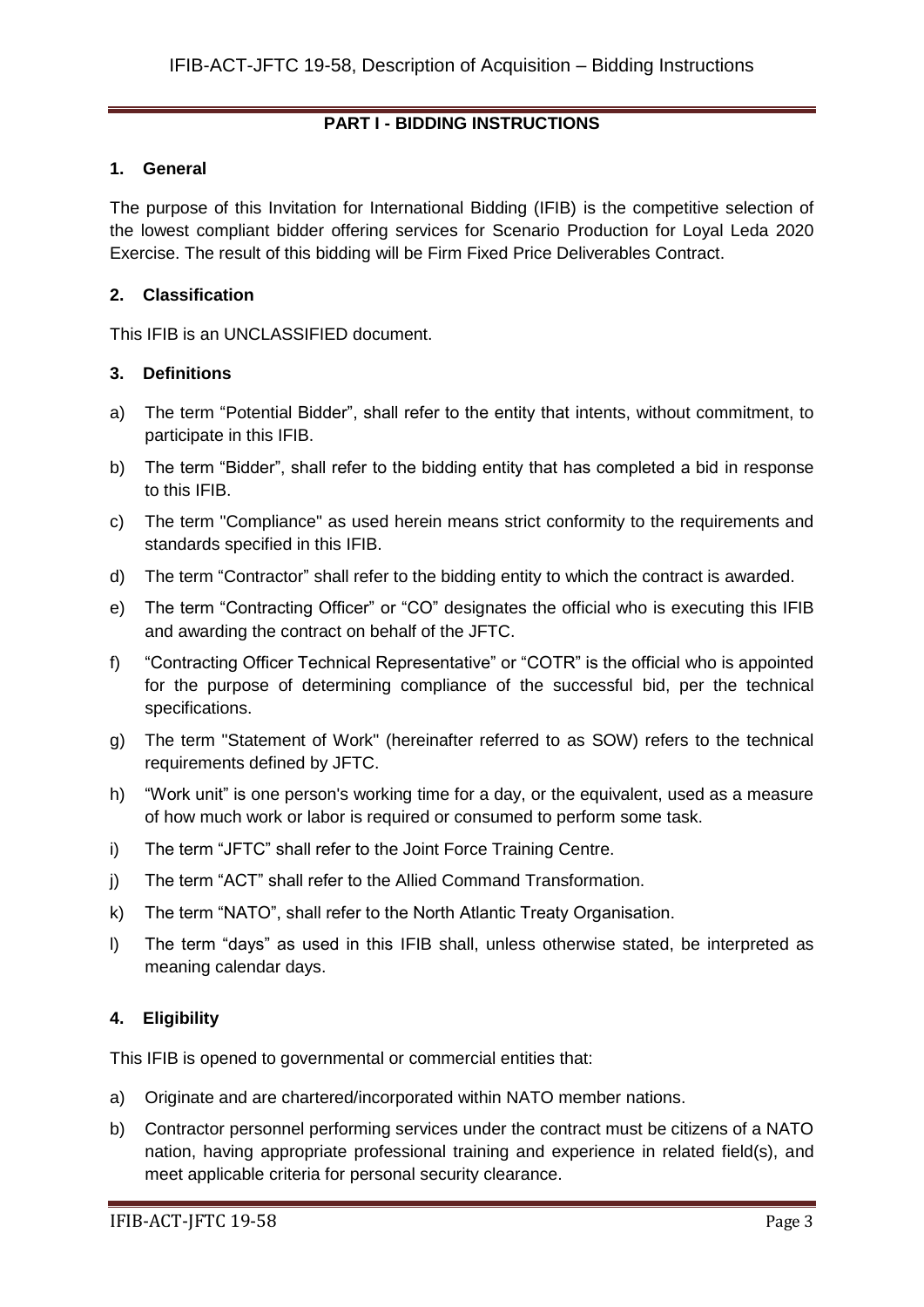c) have successfully provided similar services (at least two (2) contracts within the past three years) to NATO entities or NATO-member national military command or training centre.

# **5. Exemption of taxes**

In accordance with Article VIII of the Paris Protocol dated 28 August 1952 and Art. 17 of the Supplementary Agreement between the Government of the Republic of Poland and Headquarters, Supreme Allied Commander Transformation and the Supreme Headquarters Allied Powers Europe to the Protocol on the status of International Military Headquarters set up pursuant to the North Atlantic Treaty, dated 9 July 2016, goods and services under this Contract are exempt from taxes, duties and similar charges.

# **6. Terms and Conditions of the Bid**

All the terms and conditions of a bid are deemed to be accepted by the Bidder and incorporated into the Bidder's proposal submission. It is the JFTC's intention that the General and Special Terms and Conditions stated in this bid and the successful Bidder's response to this bid will form the contract between the JFTC and the successful Bidder.

# **7. Amendment or Cancellation**

- a) The JFTC reserves the right to amend or delete any one or more of the requirements, terms, conditions or provisions of the IFIB prior bid opening. A solicitation amendment or amendments shall announce such action.
- b) Amendments issued before the established time and date for receipt of offers shall be issued to all parties receiving the solicitation.
- c) Amendments issued after the established time and date for receipt of offers shall be issued to all bidders that have not been eliminated from the competition, provided that the reasons for the elimination are not material in the changes.
- d) The JFTC reserves the right to cancel, suspend or withdraw for re-issue at a later date, at any time, this IFIB either partially of in its entirety. No legal liability on the part of the JFTC shall be considered for recovery of costs in connection to bid preparation. All efforts undertaken by any bidder shall be done considering and accepting, that no costs shall be recovered from the JFTC. If this IFIB is cancelled prior to the bid opening, the bids already received shall be returned, unopened to the senders upon their request.

# **8. Clarifications to the Solicitation**

- a) Potential Bidders should seek clarification at their earliest convenience. Any explanation regarding the meaning or interpretation of terms, clause, provision or specifications of this IFIB, shall be requested in writing, from the Contracting Officer. The Contracting Officer must receive such requests for clarification no later than 28 calendar days before bid closing date. The Contracting Officer is under no obligation to answer questions submitted after this time.
- b) Information in response to a request for clarification to a potential bidder shall be furnished to all potential Bidders as a Question and Answer (Q&A) amendment (except for the identity of the questioner) not later than 28 calendar days before the closing date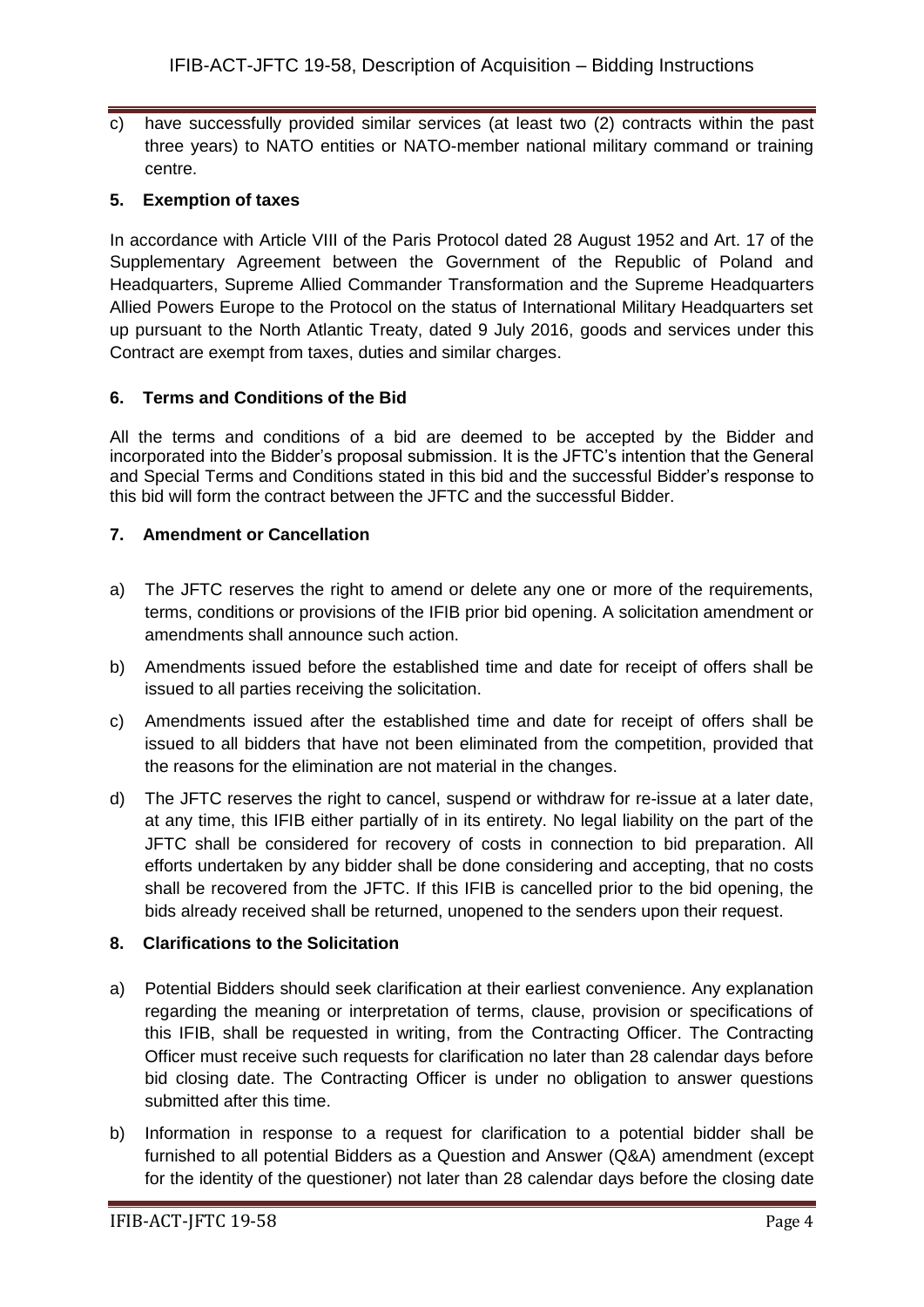for bids. All such amendments shall be incorporated into this IFIB and published on the JFTC website as part of this solicitation. The published answers issued by the Contracting Officer shall be regarded as the authoritative interpretation of the IFIB. Oral interpretations shall not be binding unless confirmed in writing by the Contracting Officer.

c) The [Frequently Asked Questions](http://www.jftc.nato.int/organization/contracting) (FAQ) published on the JFTC official website contain answers to some of the commonly asked questions. The aim of FAQ is to help the potential bidders to understand bidding process. Please peruse them first.

# **9. Bid Closing Date**

- a) Bids shall be received at the JFTC Contracting Office, no later than 22 November 2019, 13:00 hours, Central European Time. No bids shall be accepted after this time and date.
- b) Written and duly justified requests for extensions of the bid closing date shall be submitted directly to the Contracting Officer, and may be granted at his discretion. Such requests must reach the Contracting Officer not later than 14 calendar days prior bid closing date. When extensions of the bid closing date are granted, the Contracting Officer will immediately advise all the potential offerors by publishing it on the JFTC website, and when possible, by sending the notification via email.

# **10. Bid Validity**

- a) Bids shall be irrevocable for a period of ninety days (90) from the applicable closing date set forth within this IFIB.
- b) In order to comply with this requirement, the bidder shall complete the Certificate of Bid Validity set forth in Enclosure 7. Bids offering less than the period of time referred to above for acceptance by the Contract Award Committee (CAC) may be determined to be non-compliant.
- c) The CAC will endeavor to complete the evaluation and make an award within the period referred to above. However, should that period of time prove insufficient to render an award, the CAC reserves the right to request an extension of the period of validity.
- d) Upon notification by the Contracting Officer of such a request for a time extension, the bidders shall have the right to:
	- a. accept this extension of time in which case bidders shall be bound by the terms of their offer for the extended period of time and Certificate of Bid Validity extended accordingly; or
	- b. refuse this extension of time and withdraw the Bid.
- e) Bidders shall not have the right to modify their Bids due to Contracting Officer request for extension of the Bid validity unless expressly stated in such request.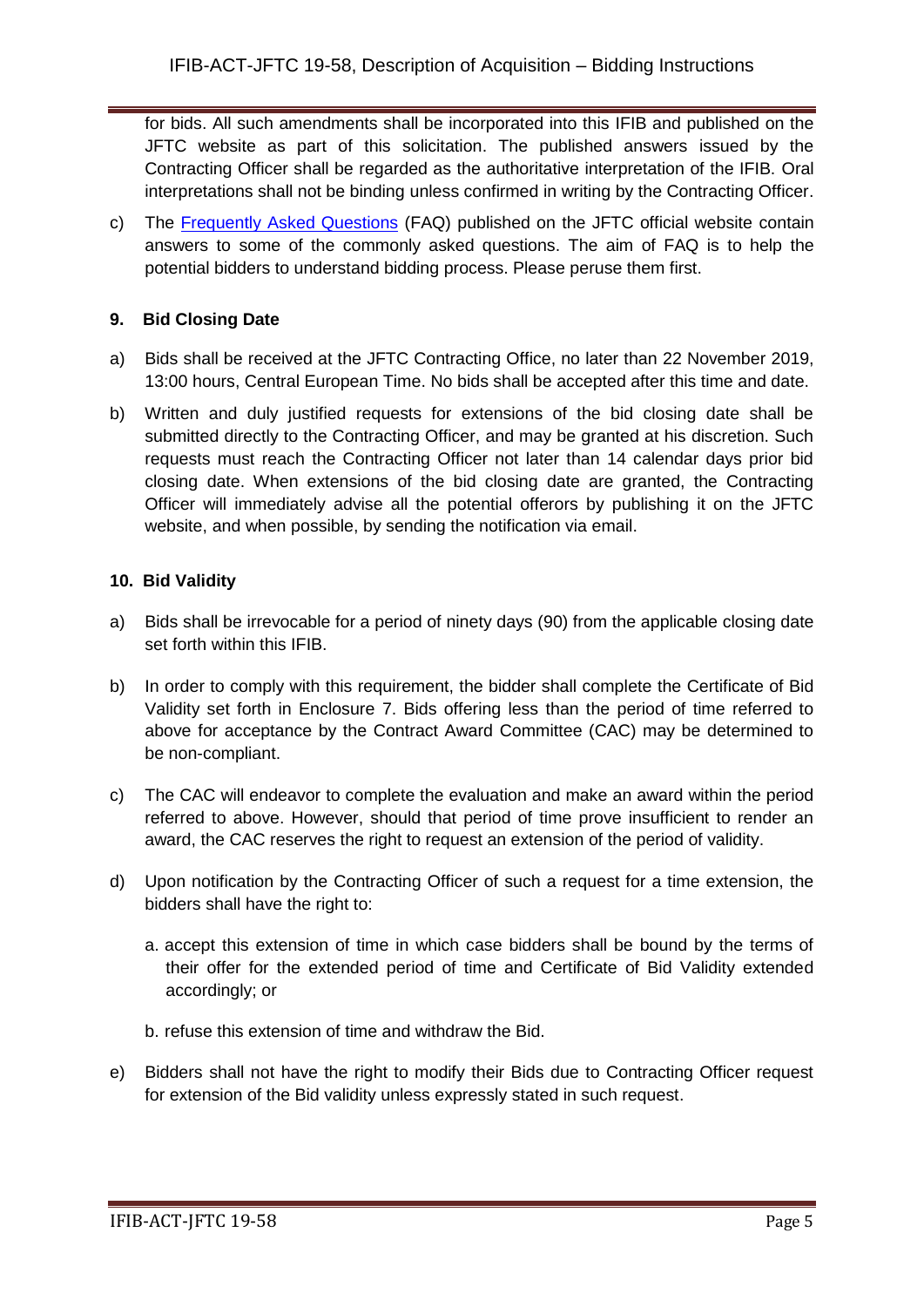# **11. Contents of Proposal**

The proposal **shall consist of 4 (four) copies** of the following minimum paper documents (clipped – neither binding nor prong folders please):

- a) A table of contents for the entire proposal (Enclosure #1);
- b) The Bidder's full name, address, Points of Contact (POC), telephone number and e-mail address;
- c) Compliance Statement (Enclosure #3);
- d) Two Past Performance Information Forms (Enclosure #4);
- e) Reference letter/s confirming successful provision of services provided and defined in the Enclosure #4;
- f) Company Price Proposal in sealed format (Enclosure #5);
- g) Certification of Security Clearance (Enclosure #6);
- h) Certificate of Bid Validity (Enclosure #7);
- i) Certificate of Independent Determination (Enclosure #8);
- j) Certificate of Exclusion of Taxes and Charges (Enclosure #9);
- k) Statement of Absence of Conflict of Interest (Enclosure #10);
- l) Certificate of Legal Name of Bidder (Enclosure #11).
- m) Bidder proposed Approach and Methodology for completion of tasks and deliverables, to include as a minimum:
	- Description of the company profile and structure,
	- Presentation of the appointed Project Manager (main point of contact for JFTC) for the execution of the Contract,
	- Description of the organization and implementation of the contract in response to the deliverables requested.
	- Quality Assurance methodology.
	- Proposals for suitable named Contractor's deployed Resource Category Roles as defined in SOW, paragraph 4. Bidders shall outline how compliance is achieved and specifically reference the information within the supporting documentation.
	- Demonstration and understanding of the security and confidentiality requirements as defined in the SOW, paragraph 11.
	- Any other relevant information.

#### **12. Proposal Submission**

- a) The proposal shall be made in English language.
- b) Bids must be submitted in accordance with the **DOUBLE ENVELOPE SYSTEM**. The **Outer Envelope** or parcel should be duly sealed and carry the following information as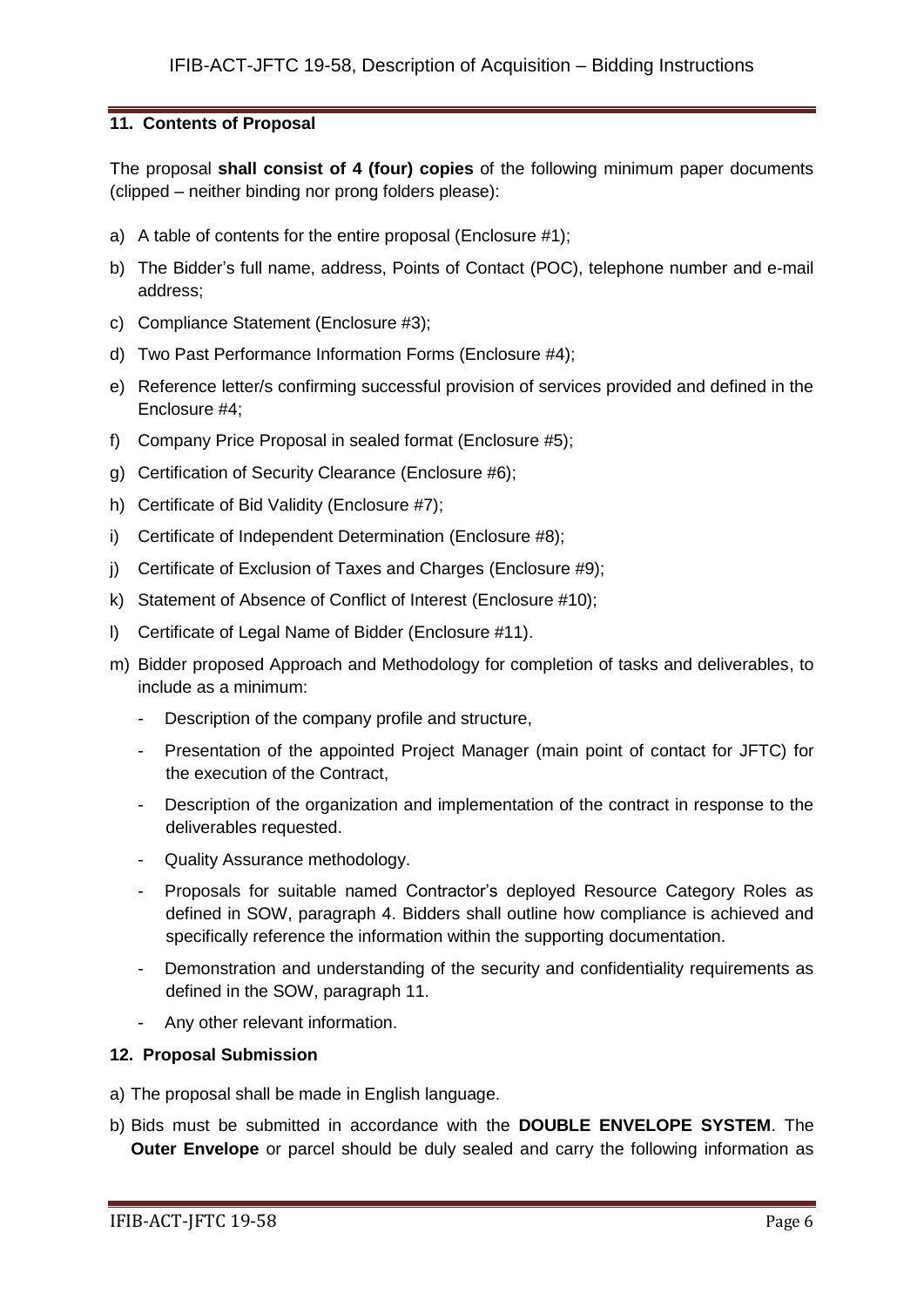presented in the Enclosure #2. The outer envelope must contain **two (2) inner envelopes**, namely:

- **- Inner Envelope A –** containing **Technical and Administrative Proposal**
- **Inner Envelope B –** containing **Price Proposal**

### **each of them separately sealed and identified (including bidder name).**

- c) It is strictly required that bids are presented in the correct format and include all documents necessary to enable the Contract Award Committee to assess them. Failure to respect these requirements will constitute a formal error and may result in the rejection of the tender.
- d) An electronic copy (via e-mail) of the Technical and Administrative proposal of maximum 2 PDF files (not exceeding 8MB) is required to the Contracting Officer, prior to the established Bid Closing Date. The Bidders shall not include the Price Proposal.
- e) Partial bidding is not permitted.
- f) Proposal packages may be made by mail, courier or hand carried.
- g) Proposal packages are to be handed to a member of Contracting Office or other member of the Budget and Finance Branch, who shall endorse the package with a time date and delivery official shall counter sign, as to the accuracy of the recording. The delivery shall be scheduled between 08:00 and 15:00 CET (between Monday and Friday only).
- h) Quotations shall be made as net price in the National Currency of the Bidder.
- i) For the purpose of the price comparison all quoted prices will be converted by the Contract Award Committee into PLN on the basis of the Bank Pekao S.A. selling exchange rates at close of business of the last working day preceding the Bid Closing Day.
- i) It is the sole responsibility of the interested company to review any  $Q \& A$  that may be issued in support of this solicitation, prior to bid submission.
- k) No oral bids or oral modifications or telephonic bids shall be considered.
- l) It is the ultimate responsibility prior to submission that all proposal submissions are reviewed to ensure they meet the technical and administrative specifications and that offers meet the limitations and expressed conditions.

# **13. Late Proposals**

- a) It is solely the bidder`s responsibility that every effort is made to ensure that the proposal reaches the JFTC prior to the established closing date and time. All late bids shall be returned to the offering company unopened. Only if it can be unequivocally demonstrated that the late arrival of the bid package was the result of the NATO staff negligence (mishandling) shall the bid be considered.
- b) A delay in a commercial courier service does not constitute a delay by the NATO or government channels.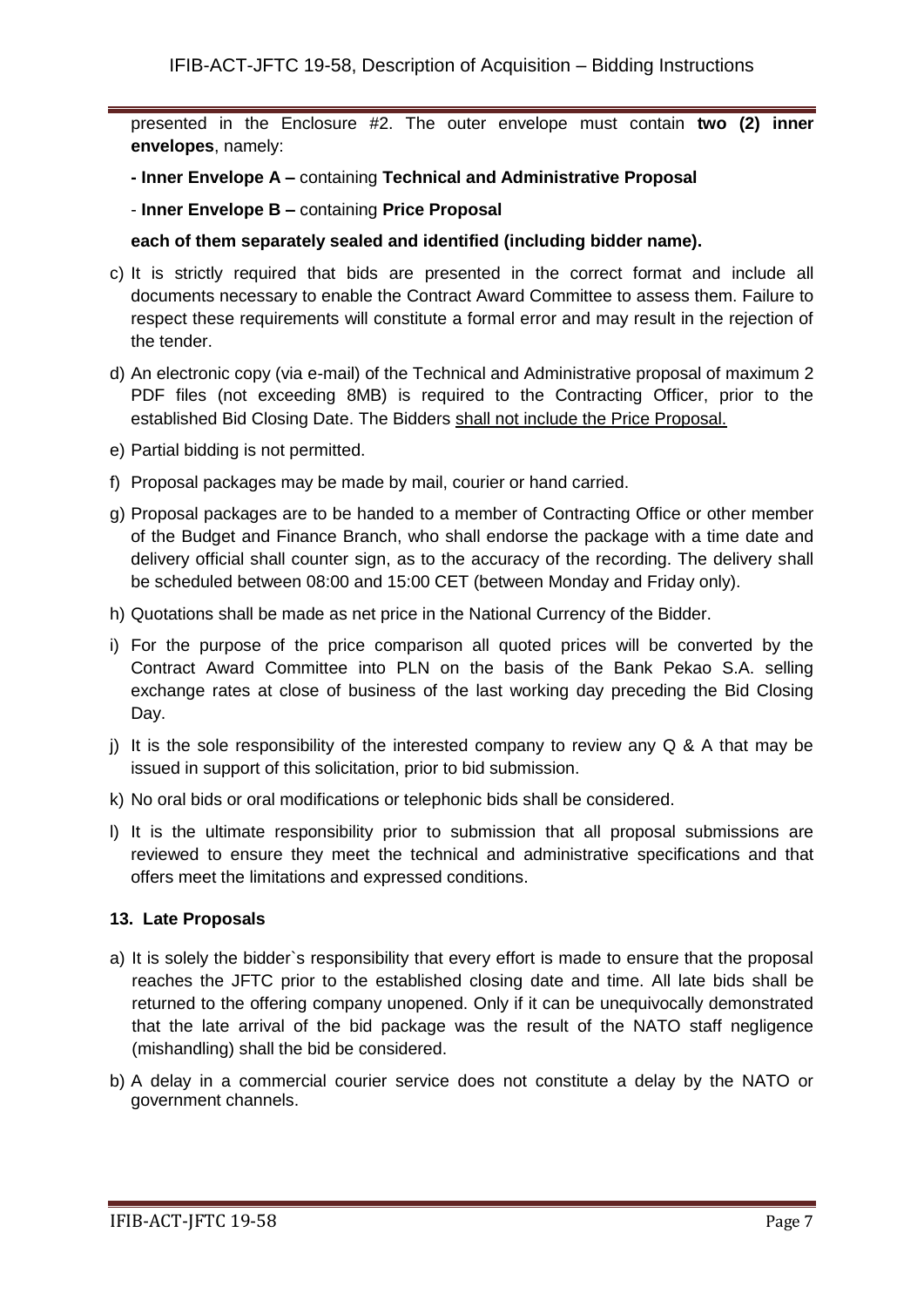### **14. Bid Withdrawal**

A bidder may withdraw their bid up to the date and time specified for bid closing. Such withdrawal must be completed in writing, with attention to the JFTC Contracting Officer. The proposal shall be returned to the bidder, at the expense of the Company.

### **15. Bid Evaluation**

- a) The evaluation of bids and determination as to the responsiveness and technical adequacy or technical compliance, of the products or services requested, shall be the responsibility of the JFTC. The contract shall be awarded to the bidder submitting the admissible bid offering the lowest priced technically compliant offer. Such determinations shall be consistent with the evaluation criteria specified in the IFIB. The JFTC is not responsible for any content that is not clearly identified in any proposal package.
- b) Prior to the commencement of the Technical and Price Evaluation, Bids will be reviewed for administrative compliance with the Bid Submission Requirements of this IFIB. These are as follows:
	- (1) The Bid was received by the Bid Closing Date and Time.
	- (2) The Bid is complete, i.e. contains a separate price and separate technical Bid, and it comes in two separate and closed envelopes as described in point 12.b).
	- (3) The bidder has submitted originally signed copies of the required Certificates and Statements and provided all other required Enclosures.
	- (4) The Bid is made in English language. Any documents supporting the bid that are not translated into English language (self-translation will be accepted) shall not be considered eligible.
	- (5) The Technical Proposal is complete and meets the purpose of this IFIB.

A Bid that fails to conform to one or more of the above requirements will be declared noncompliant and shall not be evaluated further by JFTC (selection criteria: pass or fail).

- c) Determination of Technical Compliance (selection criteria: pass or fail).
- d) Upon determination that the technical volume is responsive and technically compliant, such offers shall be approved to the next phase (price) of the two-step bidding process.
- e) Successful cost price criteria (Lowest Price Technical Compliant Offer). The CAC shall open and record the price proposals of the Technically Compliant Offers only. No deviation from proposed pricing is authorised.

# **16. Clarifications of Proposals**

During the entire evaluation process the JFTC reserves the right to discuss any bid with the order to clarify what is offered and interpretation of language within the bid, to resolve in potential areas of noncompliance. Clarifications should not cause prices to change or technical offering to materially change. Following receipt of bids/proposals, clarification requests should be limited to resolving likely administrative errors (e.g., clerical mistakes, as in the obvious misplacement of a decimal point).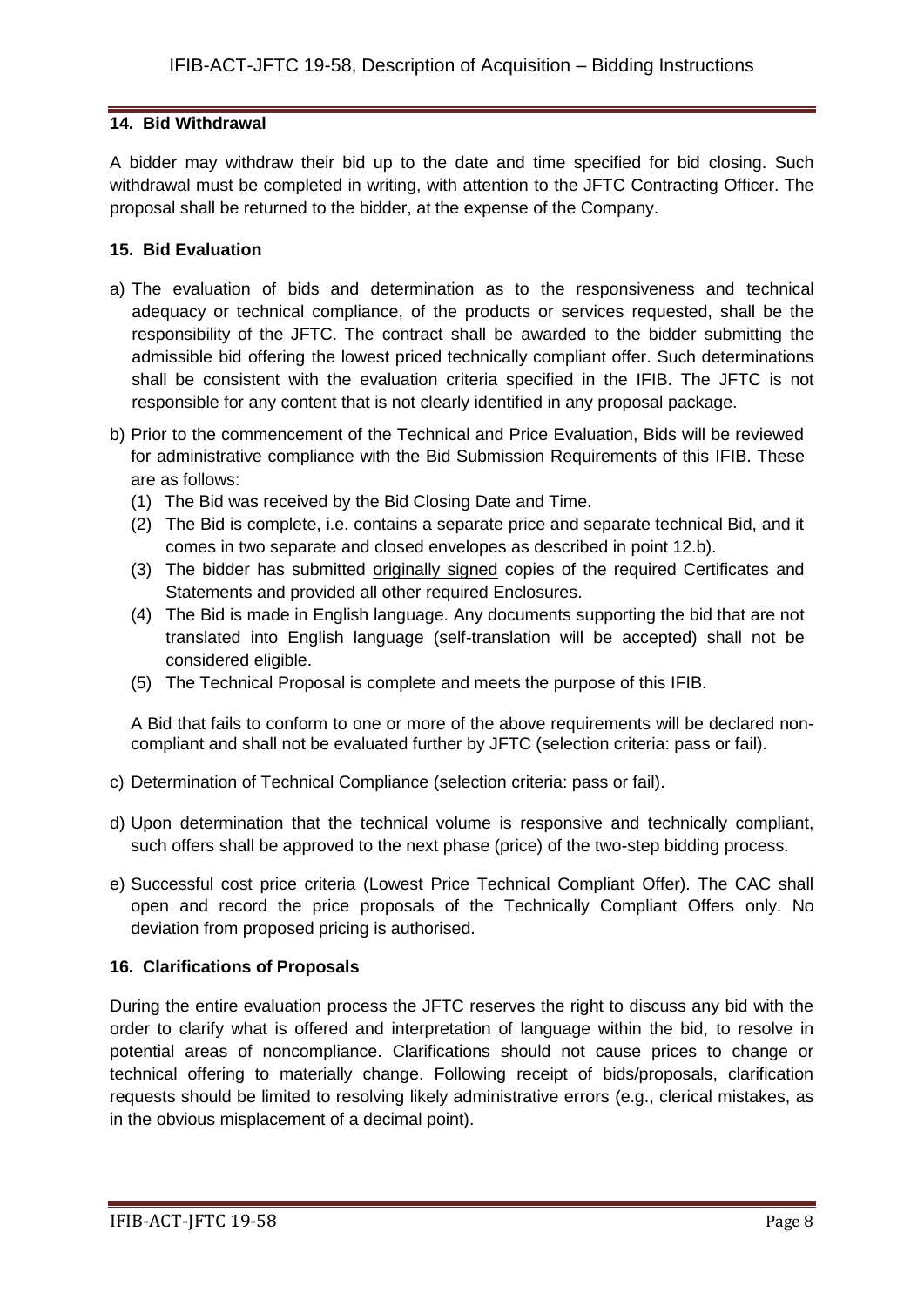# **17. Award**

- a) The JFTC contemplates to award a contract to a single source.
- b) The JFTC Contract Award Committee shall award the contract to the Bidder whose conforming proposal represents the lowest compliant offer.
- c) The JFTC reserves the right to negotiate minor deviations to the listed Special and General Terms and Conditions to this IFIB.
- d) Contract Award date is anticipated in November/December 2019.
- e) The JFTC reserves the right to withdraw the award of the contract to a successful Bidder within 30 days of the award if in the opinion of the JFTC the successful Bidder is unable or unwilling to enter into a form of contract satisfactory to the JFTC. The JFTC shall be entitled to do so without any liability being incurred by the JFTC to the Bidder

# **18. Communications**

- a) All communication related to this IFIB, between a potential bidder and the JFTC shall be only through the JFTC Contracting Officer. Designated contracting staff shall assist the JFTC Contracting Officer in the administrative process. There shall be no contact with other JFTC personnel in regard to this IFIB. Such adherence shall ensure Fair and Open Competition with equal consideration and competitive footing leverage to all interested parties.
- b) Any attempt by a bidder to obtain confidential information, enter into unlawful agreements with competitors or influence the Contract Award Committee or JFTC during the process of examining, clarifying, evaluating and comparing bids will lead to the rejection of its bid.

# **19. Point of Contact**

Ryszard PIASECKI, JFTC Contracting Officer [ryszard.piasecki@jftc.nato.int](mailto:ryszard.piasecki@jftc.nato.int)

All correspondence shall be forwarded to:

Joint Force Training Centre BUDFIN – Contracting Office IFIB-ACT-JFTC 19-58 ul. Szubinska 2 85-915 Bydgoszcz (Poland)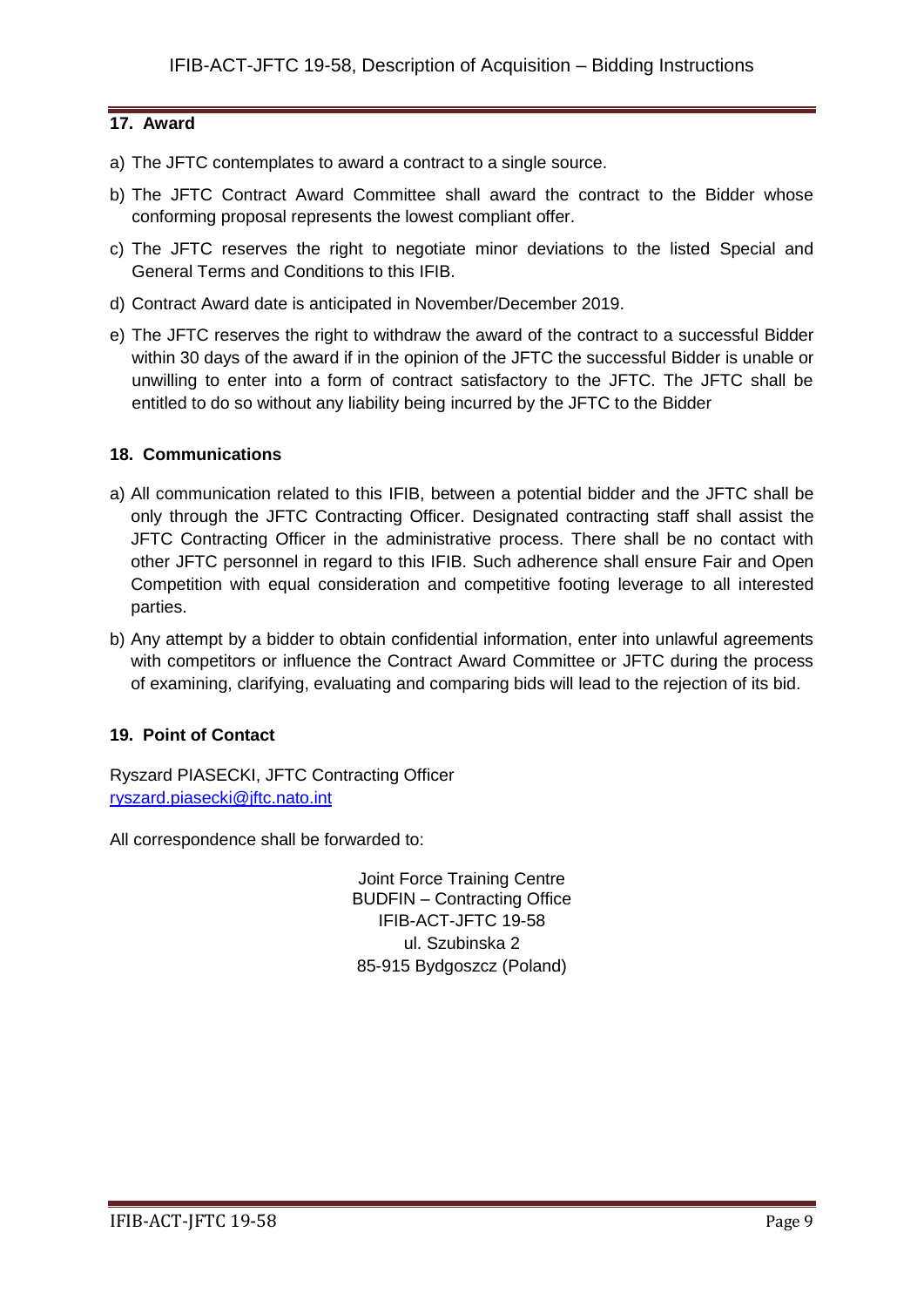# **PROPOSAL CHECKLIST**

#### Table of Contents

#### **ADMINISTRATIVE**

Bidder`s full name, address, POC, telephone number, e-mail address.

Compliance Statement (Enclosure #3).

Certification of Security Clearance (Enclosure #6)



Certificate of Bid Validity (Enclosure #7)

Certificate of Independent Determination (Enclosure #8)

Certificate of Exclusion of Taxes and Charges (Enclosure #9)

Statement of Absence of Conflict of Interest (Enclosure #10)

Certificate of Legal Name of Bidder (Enclosure #11)

#### **TECHNICAL**



Technical proposal, including:



Two (2) Past Performance Information Forms - (Enclosure #4)



Reference letter/s confirming successful provision of services provided and defined in the Enclosure #4



Bidder proposed Approach and Methodology for completion of tasks and deliverables (Bidding Instructions, point 11.m)

#### **PRICE**



Price Proposal (Enclosure #5).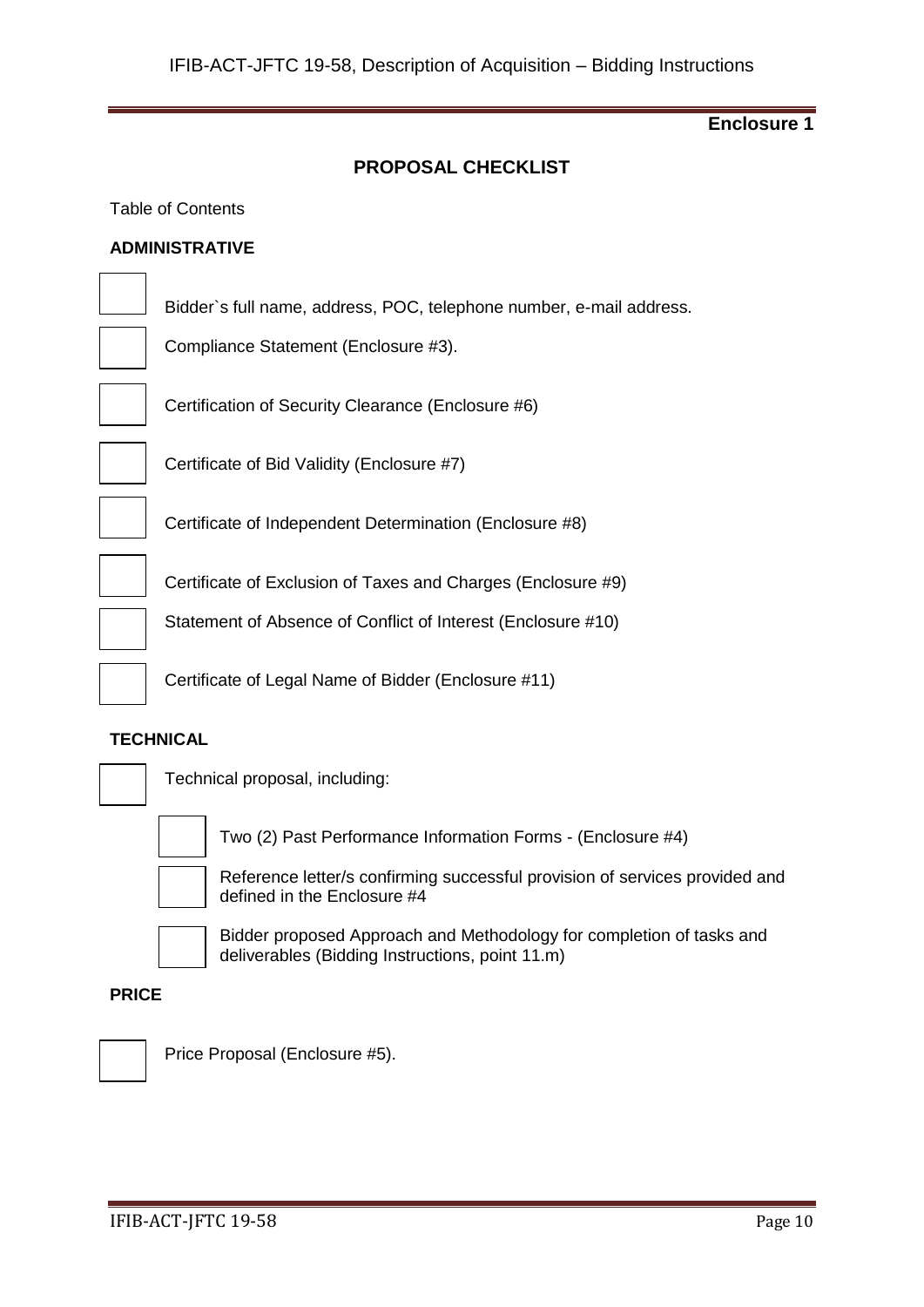# **ADDRESS LABEL**

(The label below is to be completed by the bidder and affixed to the exterior envelope; parcel or package mailed or delivered to JFTC)

# **SEALED BID TO IFIB-ACT-JFTC 19-58**

**(to be opened by Contract Award Committee only)**

**Sender: \_\_\_\_\_\_\_\_\_\_\_\_\_\_\_\_\_\_\_\_\_\_\_\_\_\_\_**

**\_\_\_\_\_\_\_\_\_\_\_\_\_\_\_\_\_\_\_\_\_\_\_\_\_\_\_ \_\_\_\_\_\_\_\_\_\_\_\_\_\_\_\_\_\_\_\_\_\_\_\_\_\_\_**

> **Joint Force Training Centre (JFTC) BUDFIN Attn: Ryszard PIASECKI IFIB-ACT-JFTC 19-58 ul. Szubinska 2 85-915 Bydgoszcz POLAND**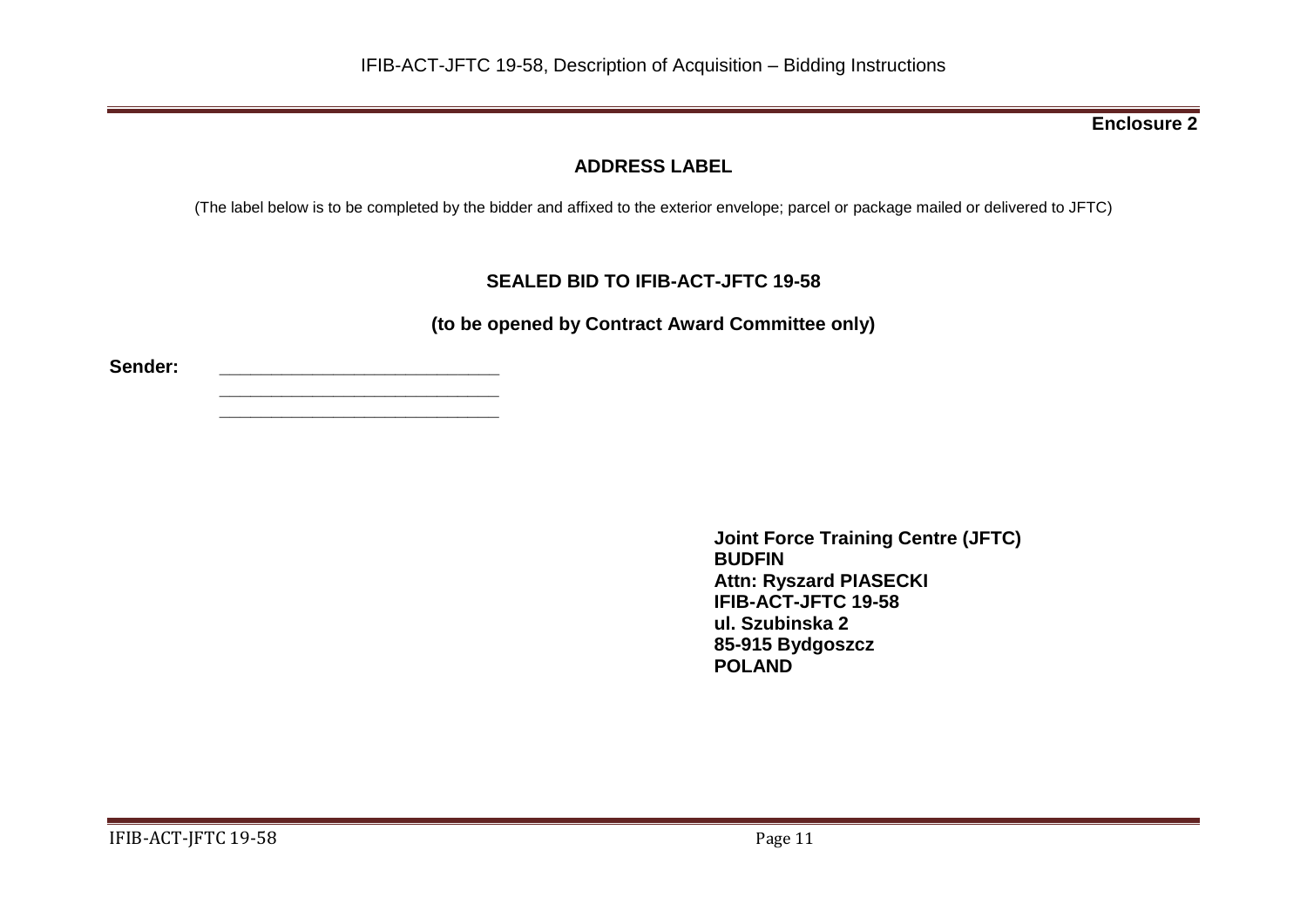### **COMPLIANCE STATEMENT**

It is hereby stated that our Company has read and understood all documentation issued as a part of the IFIB-ACT-JFTC 19-58. There are no further questions or requests for clarifications regarding this IFIB.

| Company:      | Signature: |
|---------------|------------|
| Name & Title: | Date:      |

The proposal of our Company submitted in response to the referenced solicitation is fully compliant with the provisions of IFIB-ACT-JFTC 19-58, and the intended contract with the following exception(s); such exemptions are considered non substantial to the JFTC solicitation provisions issued.\*

\_\_\_\_\_\_\_\_\_\_\_\_\_\_\_\_\_\_\_\_\_\_\_\_\_\_\_\_\_\_\_\_\_\_\_\_\_\_\_\_\_\_\_\_\_\_\_\_\_\_\_\_\_\_\_\_\_\_\_\_\_\_\_\_\_\_\_\_\_\_\_\_\_\_

| Clause                          | Description of Minor Deviation    |
|---------------------------------|-----------------------------------|
| ------------------------------- |                                   |
| ------------------------------- |                                   |
| ------------------------------- |                                   |
| ------------------------------- |                                   |
| ------------------------------- |                                   |
| ------------------------------- |                                   |
| ------------------------------- |                                   |
| ------------------------------- |                                   |
|                                 | (If applicable, add another page) |
| Company:                        |                                   |
|                                 |                                   |
|                                 |                                   |

\* Bidder's proposal must be based on full compliance with the terms, conditions and requirements of the IFIB and all future clarifications and/or amendments. The Bidder may offer variations in specific implementation and operational details provided that the functional and performance requirements are fully satisfied. In case of conflict between the compliance statement and the detailed evidence or explanation furnished, the detailed evidence/comments shall take precedence/priority for the actual determination of compliance. Minor or non-substantial deviations may be accepted. Substantial changes shall be considered non responsive.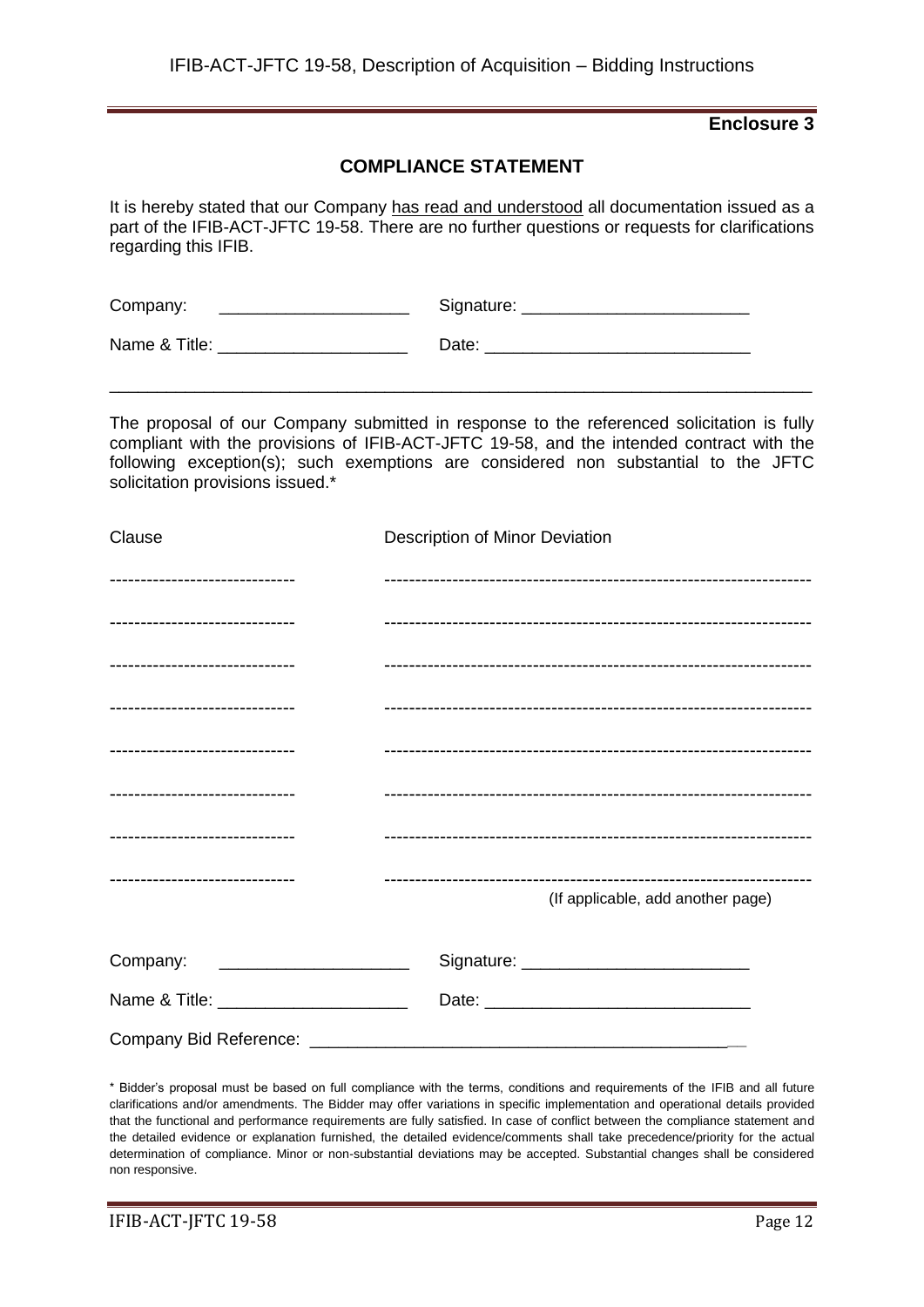# **PAST PERFORMANCE INFORMATION FORM**

(The Bidder must provide a minimum of two (2) past performance citations for work within the past three years)

#### **PAST PERFORMANCE DATA**

**(a) Contracting Agency:**

**(b) Contract No:**

**(c) Type of Contract (Firm Fixed Price, IDIQ, Requirements):**

**(d) Title of Contract:**

**(e) Summary of work performed and relevance to current acquisition (to include summary of staff used by number and position):**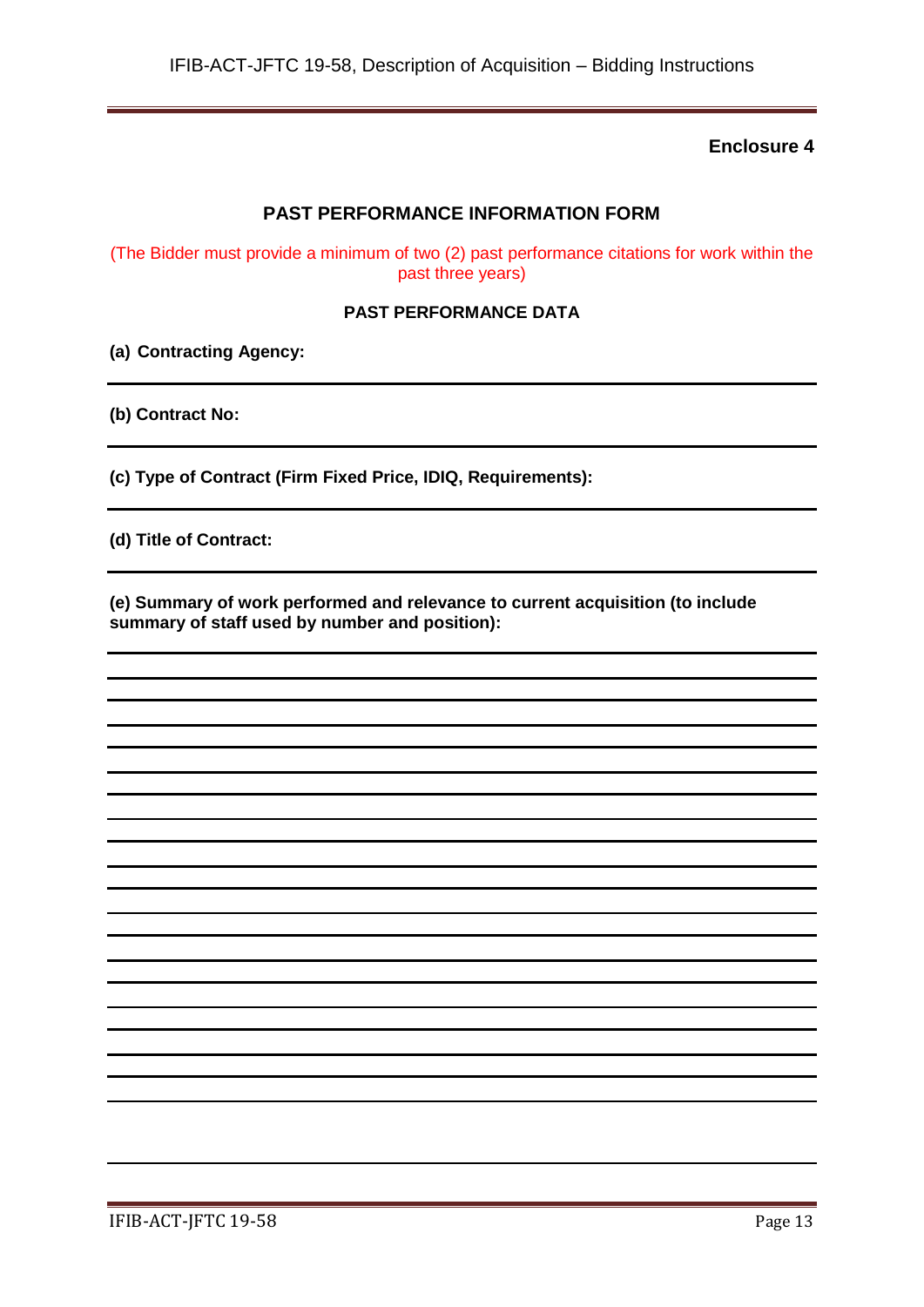**\_\_\_\_\_\_\_\_\_\_\_\_\_\_\_\_\_\_\_\_\_\_\_\_\_\_\_\_\_\_\_\_\_\_\_\_\_\_\_\_\_\_\_\_\_\_\_\_\_\_\_\_\_\_\_\_\_\_\_\_\_\_\_\_\_\_\_\_\_\_\_\_\_\_ \_\_\_\_\_\_\_\_\_\_\_\_\_\_\_\_\_\_\_\_\_\_\_\_\_\_\_\_\_\_\_\_\_\_\_\_\_\_\_\_\_\_\_\_\_\_\_\_\_\_\_\_\_\_\_\_\_\_\_\_\_\_\_\_\_\_\_\_\_\_\_\_\_\_ \_\_\_\_\_\_\_\_\_\_\_\_\_\_\_\_\_\_\_\_\_\_\_\_\_\_\_\_\_\_\_\_\_\_\_\_\_\_\_\_\_\_\_\_\_\_\_\_\_\_\_\_\_\_\_\_\_\_\_\_\_\_\_\_\_\_\_\_\_\_\_\_\_\_ \_\_\_\_\_\_\_\_\_\_\_\_\_\_\_\_\_\_\_\_\_\_\_\_\_\_\_\_\_\_\_\_\_\_\_\_\_\_\_\_\_\_\_\_\_\_\_\_\_\_\_\_\_\_\_\_\_\_\_\_\_\_\_\_\_\_\_\_\_\_\_\_\_\_**

**(f) Contract amount and currency:**

**(g) Period of Performance:**

**(h) Name, Address, Fax, email and Telephone No. of Reference:**

**(i) Indicate Whether Reference Acted as Prime or Sub-contractor:**

**(j) Comments regarding compliance with contract terms and conditions:**

**(k) Complete Contact Information for client (Name, address, POC name, e-mail, tel. #): \_\_\_\_\_\_\_\_\_\_\_\_\_\_\_\_\_\_\_\_\_\_\_\_\_\_\_\_\_\_\_\_\_\_\_\_\_\_\_\_\_\_\_\_\_\_\_\_\_\_\_\_\_\_\_\_\_\_\_\_\_\_\_\_\_\_\_\_\_\_\_\_\_\_**

**\_\_\_\_\_\_\_\_\_\_\_\_\_\_\_\_\_\_\_\_\_\_\_\_\_\_\_\_\_\_\_\_\_\_\_\_\_\_\_\_\_\_\_\_\_\_\_\_\_\_\_\_\_\_\_\_\_\_\_\_\_\_\_\_\_\_\_\_\_\_\_\_\_\_**

**\_\_\_\_\_\_\_\_\_\_\_\_\_\_\_\_\_\_\_\_\_\_\_\_\_\_\_\_\_\_\_\_\_\_\_\_\_\_\_\_\_\_\_\_\_\_\_\_\_\_\_\_\_\_\_\_\_\_\_\_\_\_\_\_\_\_\_\_\_\_\_\_\_\_ \_\_\_\_\_\_\_\_\_\_\_\_\_\_\_\_\_\_\_\_\_\_\_\_\_\_\_\_\_\_\_\_\_\_\_\_\_\_\_\_\_\_\_\_\_\_\_\_\_\_\_\_\_\_\_\_\_\_\_\_\_\_\_\_\_\_\_\_\_\_\_\_\_\_ \_\_\_\_\_\_\_\_\_\_\_\_\_\_\_\_\_\_\_\_\_\_\_\_\_\_\_\_\_\_\_\_\_\_\_\_\_\_\_\_\_\_\_\_\_\_\_\_\_\_\_\_\_\_\_\_\_\_\_\_\_\_\_\_\_\_\_\_\_\_\_\_\_\_ \_\_\_\_\_\_\_\_\_\_\_\_\_\_\_\_\_\_\_\_\_\_\_\_\_\_\_\_\_\_\_\_\_\_\_\_\_\_\_\_\_\_\_\_\_\_\_\_\_\_\_\_\_\_\_\_\_\_\_\_\_\_\_\_\_\_\_\_\_\_\_\_\_\_**

**(l) Permission to contact client for reference: Yes/ No**

**\_\_\_\_\_\_\_\_\_\_\_\_\_\_\_\_\_\_\_\_\_\_\_\_\_\_\_\_\_\_\_\_**

| <b>SIGNATURE OF</b><br><b>AUTHORIZED</b><br><b>REPRESENTATIVE</b> | <b>NAME AND TITLE</b> | <b>COMPANY</b> | <b>DATE</b> |
|-------------------------------------------------------------------|-----------------------|----------------|-------------|
|                                                                   |                       |                |             |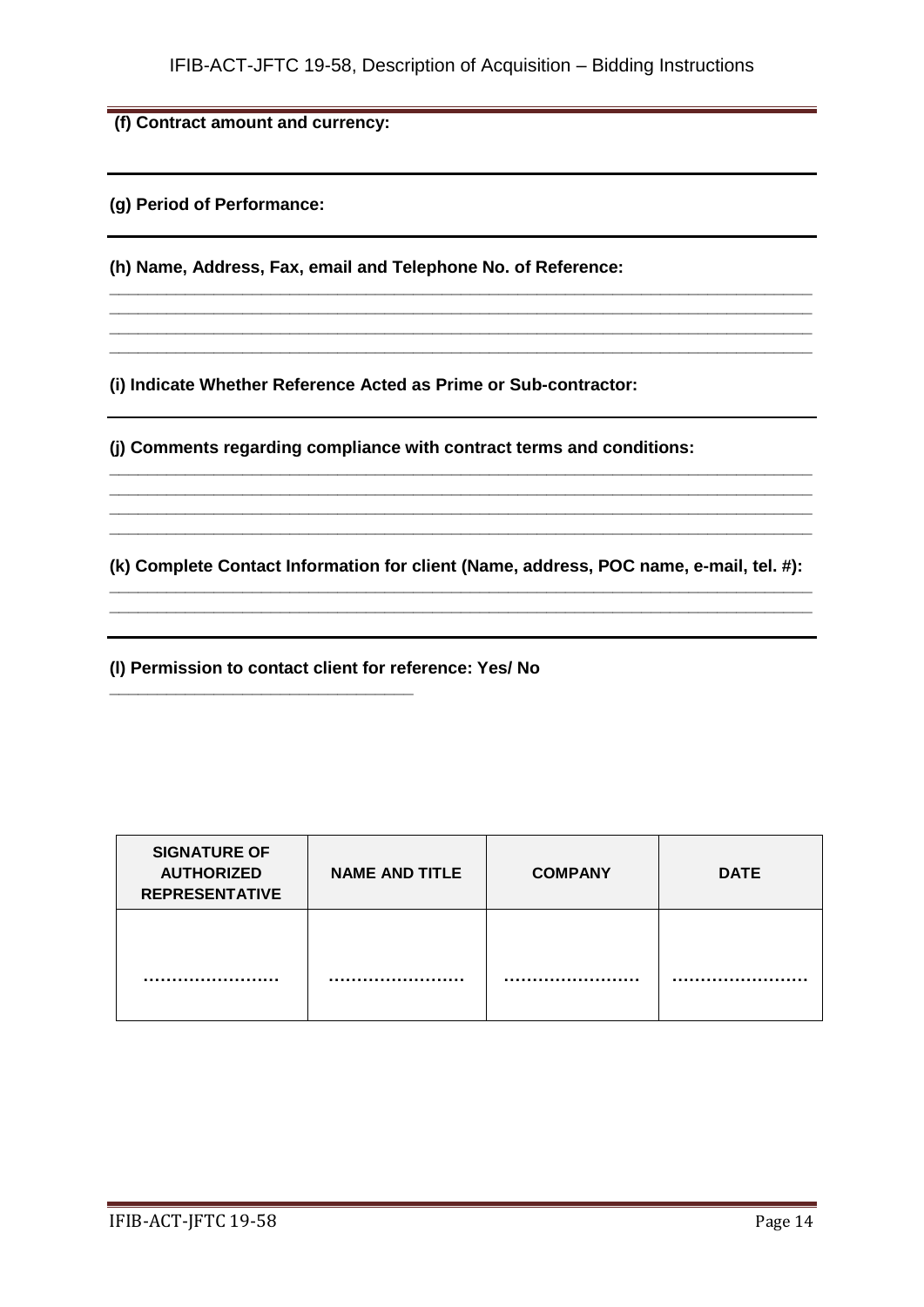# **MANDATORY PRICE PROPOSAL FORMAT**

On behalf of (**Insert: Company Name)** please find the Price Proposal submitted in accordance with the terms and conditions stated in the IFIB-ACT-JFTC 19-58 and solicitation provisions.

| <b>Deliverable</b> | The company price proposal (NET amount)* | Currency |
|--------------------|------------------------------------------|----------|
| Work Package 1     |                                          |          |
| Work Package 2     |                                          |          |
| Work Package 3     |                                          |          |
| Work Package 4     |                                          |          |
| Work Package 5     |                                          |          |

*\*The proposed price proposal must be "fully loaded". No travel will be reimbursed separately. Deliverable will be paid by one (1) invoice upon completion of Work Package.*

Please verify and acknowledge propriety of above by duly completing signatures below.

| <b>SIGNATURE OF AUTHORIZED</b><br><b>REPRESENTATIVE</b> | <b>NAME AND TITLE</b> | <b>COMPANY</b> | <b>DATE</b> |
|---------------------------------------------------------|-----------------------|----------------|-------------|
|                                                         |                       |                |             |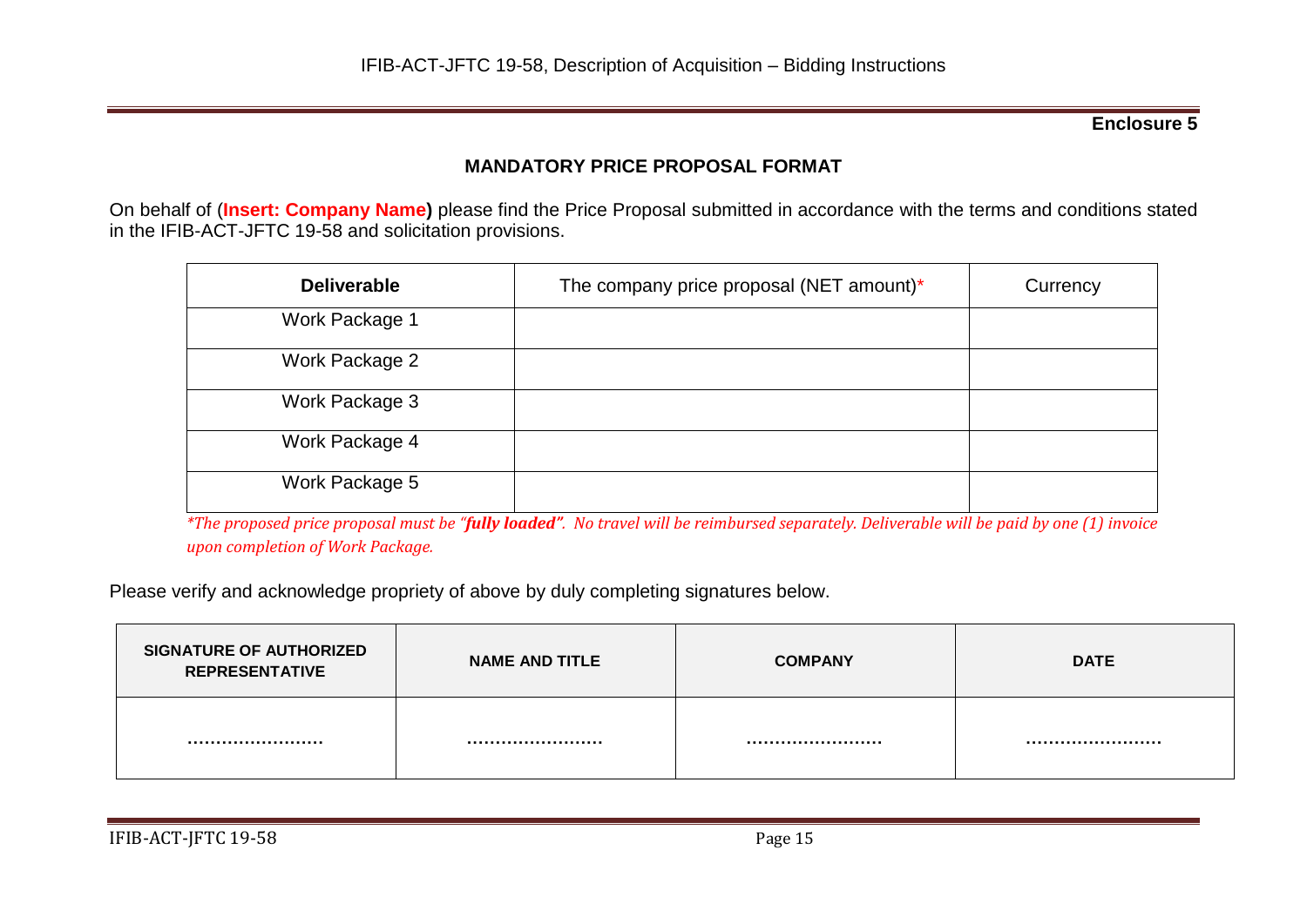# **CERTIFICATION OF SECURITY CLEARANCE**

The Bidder hereby certifies that the proposed key personnel, if specifically requested, shall have required Security Clearance or that all necessary actions have been undertaken to insure that the proposed personnel will be in possession of such Security Clearance at the time of Contract award/Task Order execution. The Bidder also acknowledges that this requirement applies also to all personnel involved in this project as a result of subcontracts issued by the Contractor for effort under the prime Contract.

The Bidder hereby certifies that he/she is fully aware that resulting Contract will require some of the key personnel to handle and process classified materials to the level of NATO SECRET on NATO premises. The facility of the Contractor/Sub-contractor shall also hold a NATO SECRET Facility Clearance without storage capabilities where required by applicable national regulations.

The Bidder hereby certifies that NATO classified information made accessible to key personnel on NATO premises shall be treated as if officially provided to the Contractor or Sub-Contractor.

| <b>SIGNATURE OF</b><br><b>AUTHORIZED</b><br><b>REPRESENTATIVE</b> | <b>NAME AND TITLE</b> | <b>COMPANY</b> | <b>DATE</b> |
|-------------------------------------------------------------------|-----------------------|----------------|-------------|
|                                                                   |                       |                |             |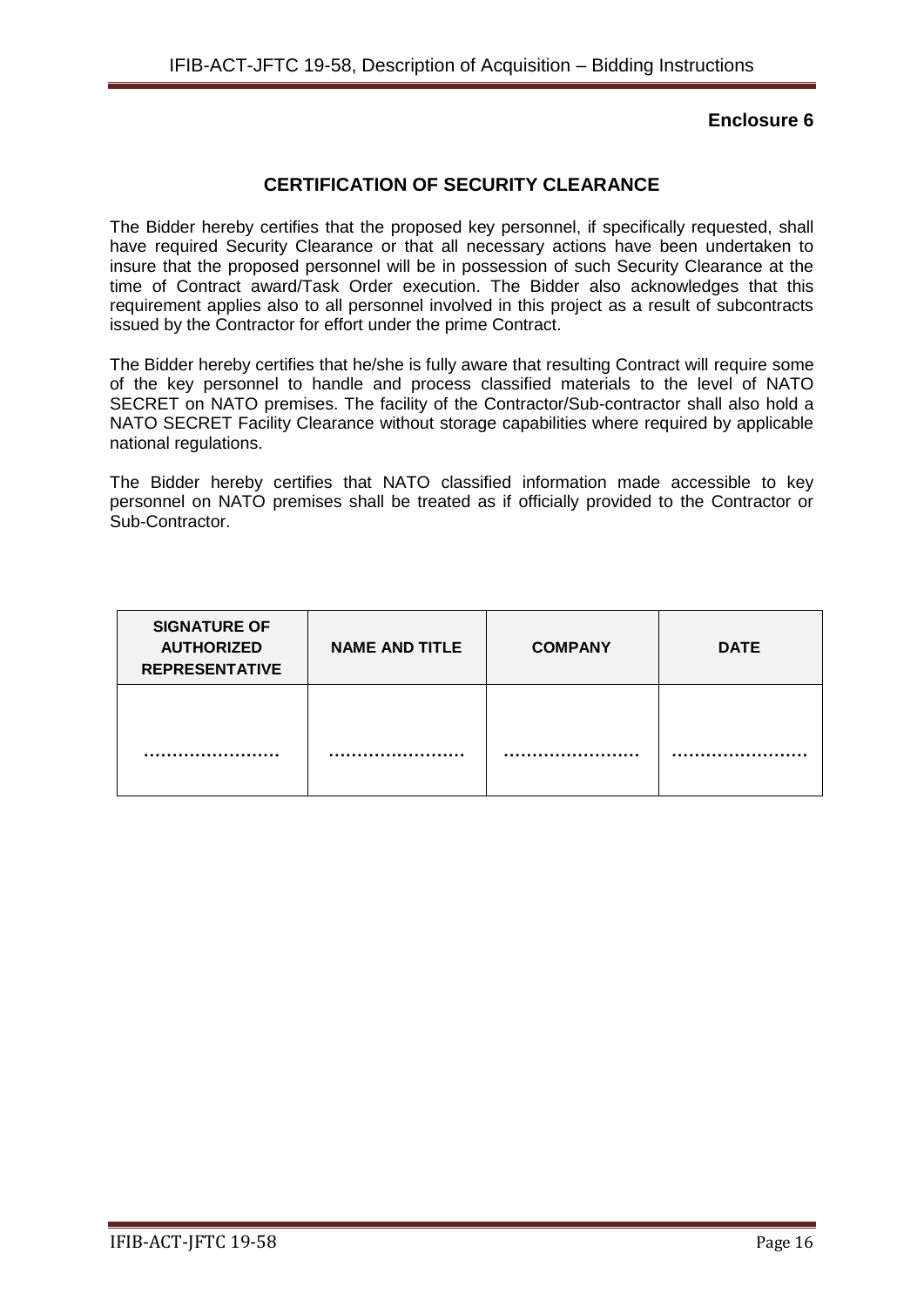**ENCLOSURE 7**

# **CERTIFICATE OF BID VALIDITY**

I, the undersigned, as an authorised representative of the firm submitting this Bid, do hereby certify that the pricing and all other aspects of our original offer as modified by our revised proposal will remain valid for a period of ninety days (90) from the applicable closing date set forth within IFIB-ACT-JFTC 19-58.

| <b>SIGNATURE OF</b><br><b>AUTHORIZED</b><br><b>REPRESENTATIVE</b> | <b>NAME AND TITLE</b> | <b>COMPANY</b> | <b>DATE</b> |
|-------------------------------------------------------------------|-----------------------|----------------|-------------|
|                                                                   |                       |                |             |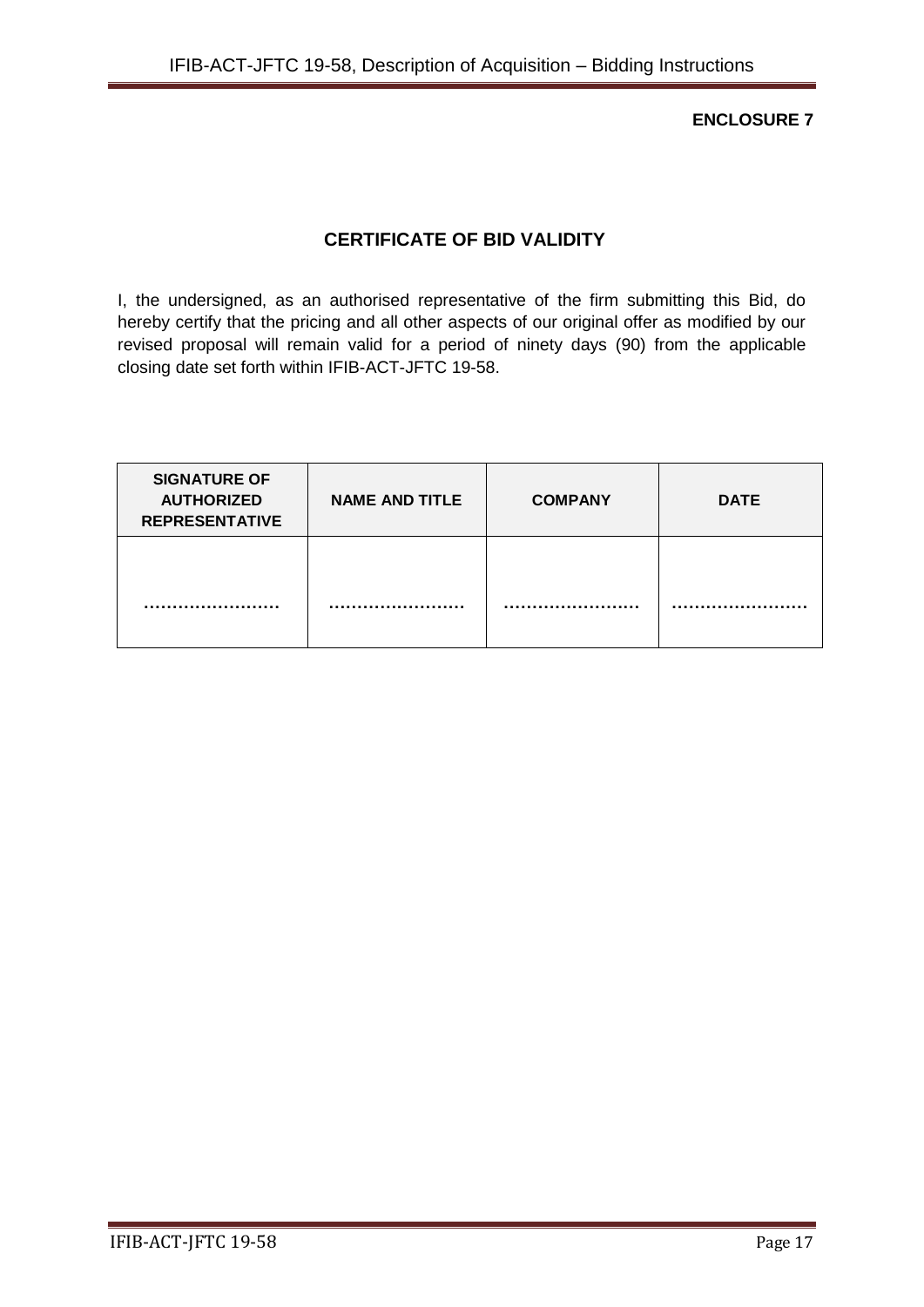# **CERTIFICATE OF INDEPENDENT DETERMINATION**

- 1. Each bidder shall certify that in connection with this procurement:
	- a. This Bid has been arrived at independently, without consultation, communication or agreement, for the purpose of restricting competition, with any other bidder or with any competitor;
	- b. The contents of this Bid have not been knowingly disclosed by the bidder and will not knowingly be disclosed by the bidder prior to award, directly or indirectly to any other bidder or to any competitor; and
	- c. No attempt has been made, or will be made by the bidder to induce any other person or firm to submit, or not to submit, a Bid for the purpose of restricting competition.
- 2. Each person signing this Bid shall also certify that he/she is the person in the bidder's organisation responsible within that organisation for the decision as to the Bid and that he has not participated and will not participate in any action contrary to 1.a. through 1.c. above, or:
	- a. They are not the person in the bidder's organisation responsible within that organisation for the Bid but that they have been authorised in writing to act as agent for the persons responsible for such a decision in certifying that such persons have not participated, and will not participate in any action contrary to 1.a. through 1.c. above, and as their agent does hereby so certify, and
	- b. They have not participated and will not participate in any action contrary to 1.a. through 1.c. above.

| <b>SIGNATURE OF</b><br><b>AUTHORIZED</b><br><b>REPRESENTATIVE</b> | <b>NAME AND TITLE</b> | <b>COMPANY</b> | <b>DATE</b> |
|-------------------------------------------------------------------|-----------------------|----------------|-------------|
|                                                                   |                       |                |             |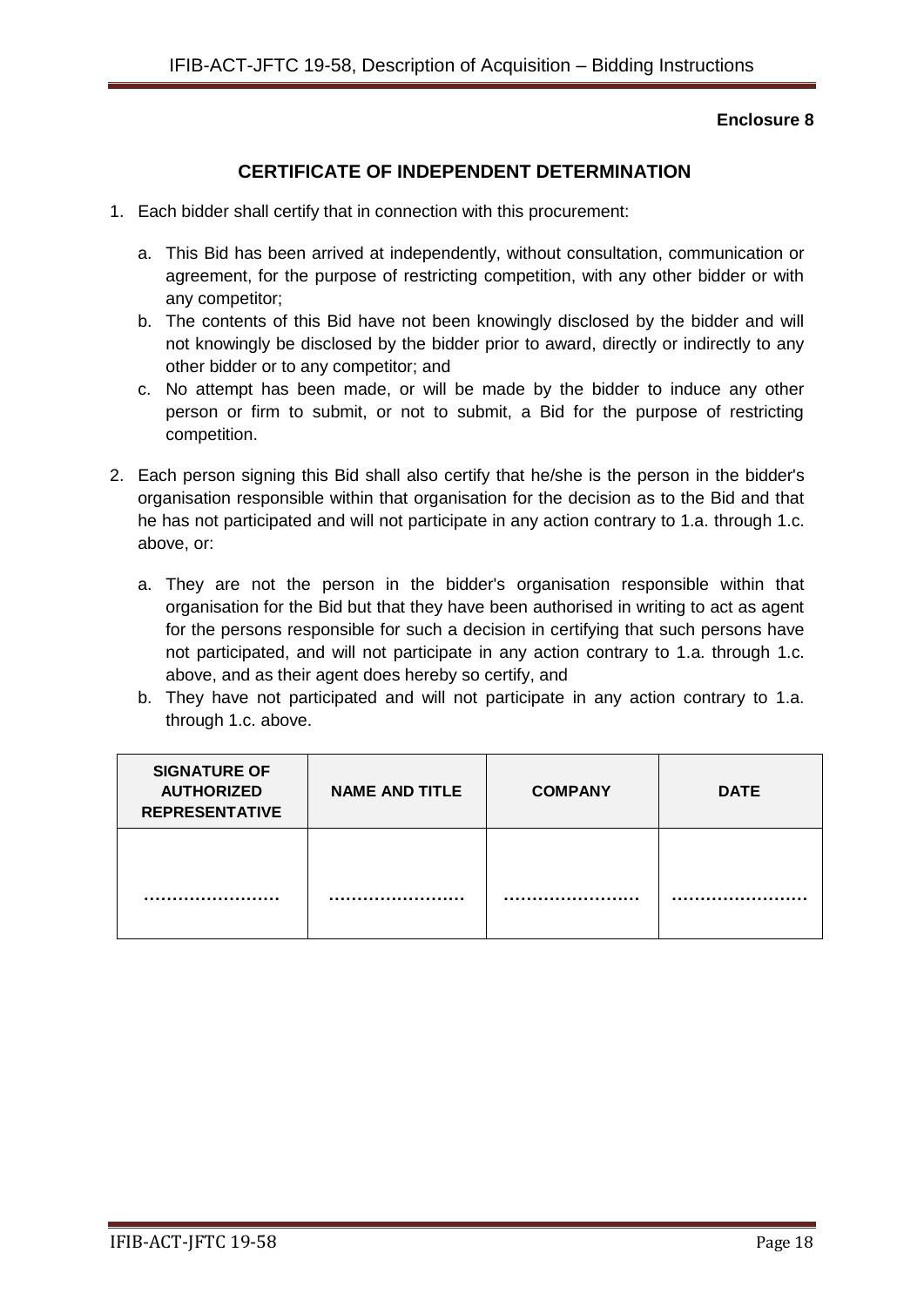# **CERTIFICATE OF EXCLUSION OF TAXES AND CHARGES**

I hereby certify that the prices offered in the price proposal of this Bid exclude all taxes, duties and customs charges from which JFTC has been exempted by international agreements.

| <b>SIGNATURE OF</b><br><b>AUTHORIZED</b><br><b>REPRESENTATIVE</b> | <b>NAME AND TITLE</b> | <b>COMPANY</b> | <b>DATE</b> |
|-------------------------------------------------------------------|-----------------------|----------------|-------------|
|                                                                   |                       |                |             |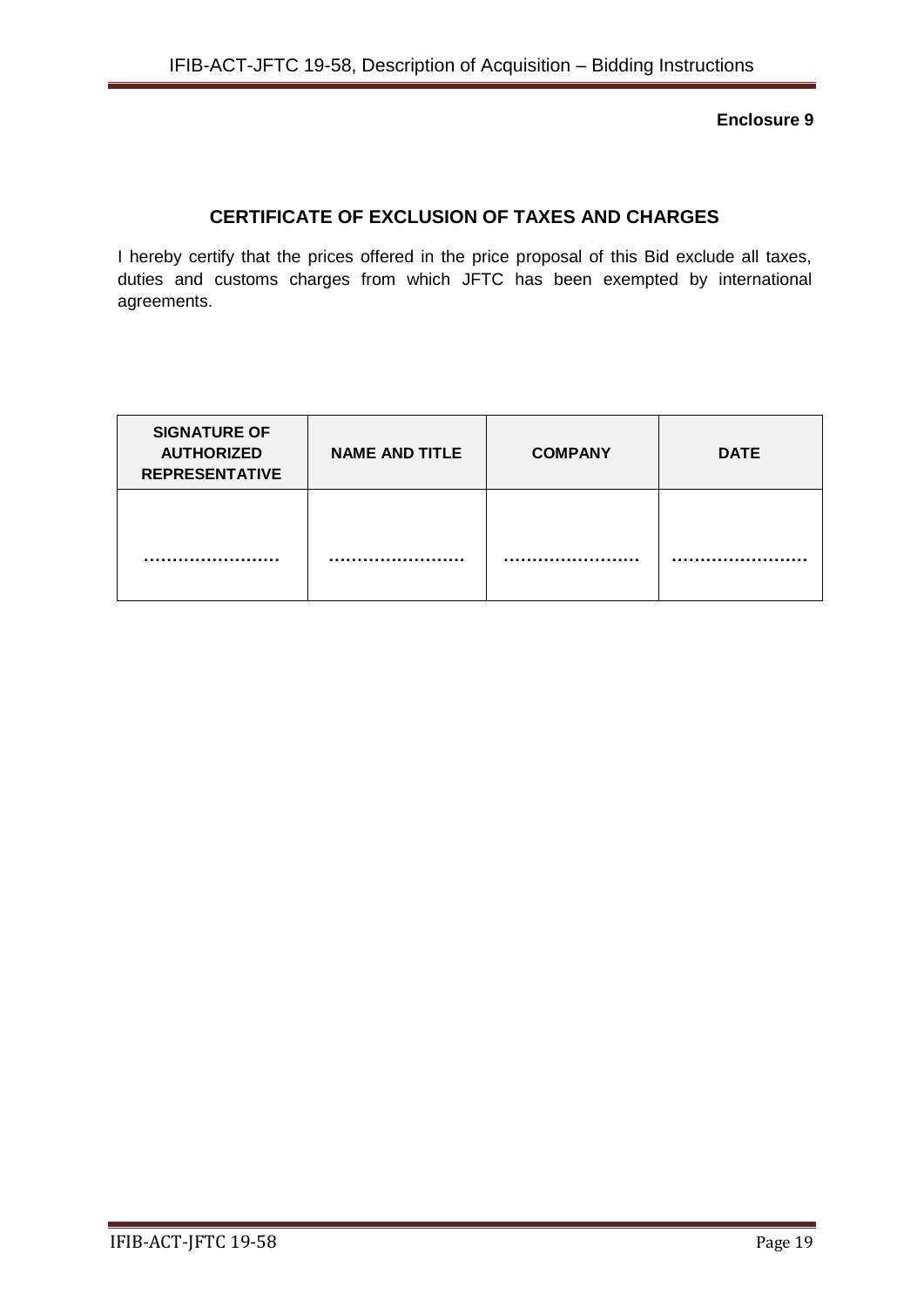# **STATEMENT OF ABSENCE OF CONFLICT OF INTEREST**

I, the undersigned ……………………………………, **being the authorised signatory** for the above-mentioned company for the IFIB-ACT-JFTC 19-58, hereby solemnly declare that we are not and shall not be in any situation which could give rise to a conflict of interest in what concerns the performance and implementation of the contract. In the event of the contract being awarded to us, we commit ourselves to act with complete impartiality and in good faith in what concerns its performance and outcome.

| <b>SIGNATURE OF</b><br><b>AUTHORIZED</b><br><b>REPRESENTATIVE</b> | <b>NAME AND TITLE</b> | <b>COMPANY</b> | <b>DATE</b> |
|-------------------------------------------------------------------|-----------------------|----------------|-------------|
|                                                                   |                       |                |             |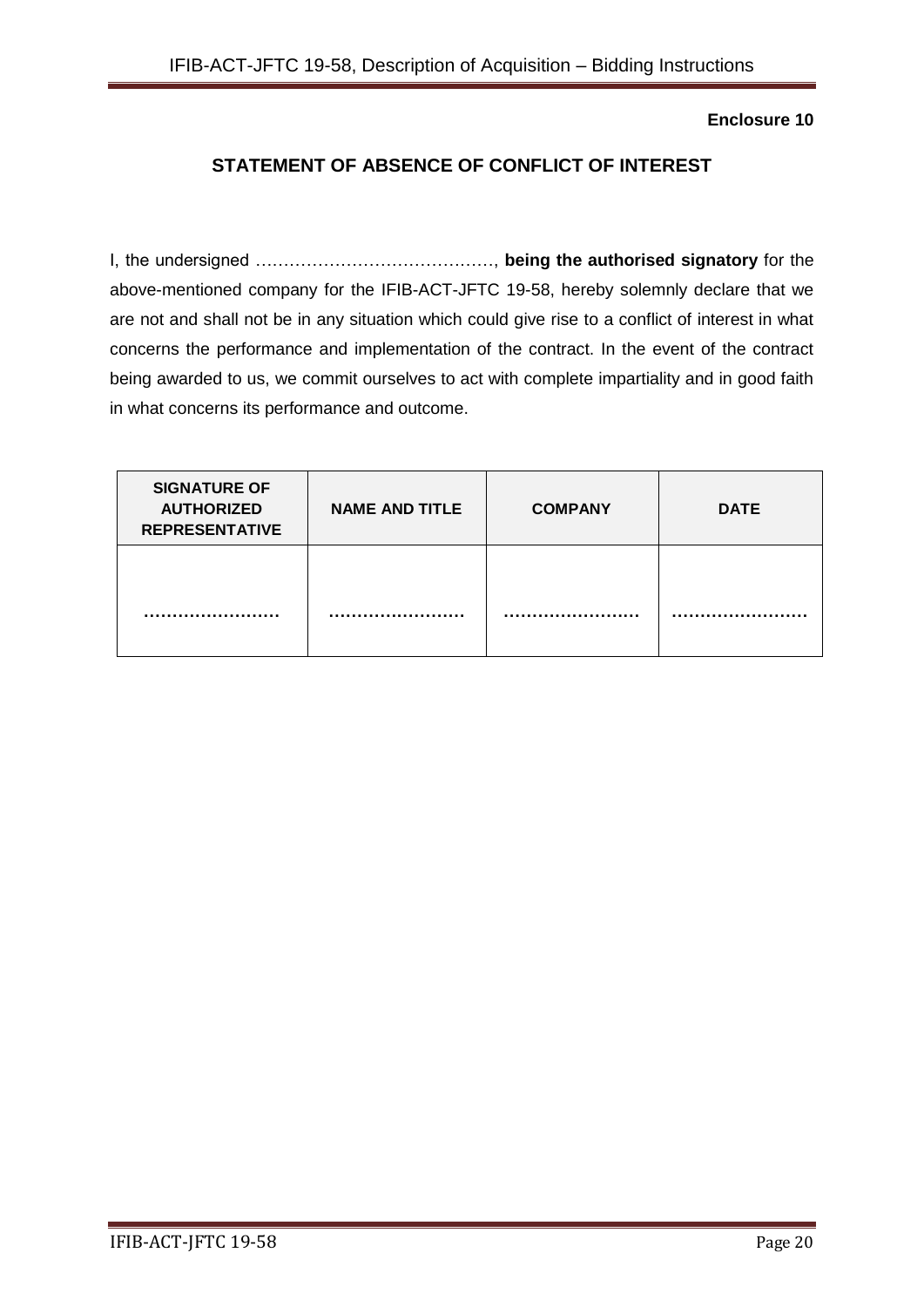# **CERTIFICATE OF LEGAL NAME OF BIDDER**

This Bid is prepared and submitted on behalf of the legal corporate entity specified below:

| <b>Full Name of Bidder</b>          |  |
|-------------------------------------|--|
| Division (if applicable)            |  |
| Sub-Division (if applicable)        |  |
| <b>Official Mailing Address</b>     |  |
| Email address                       |  |
| Point of Contact regarding this Bid |  |
| Name                                |  |
| Position                            |  |
| Phone                               |  |
| <b>Alternative Point of Contact</b> |  |
| Name                                |  |
| Position                            |  |
| Phone                               |  |

| <b>SIGNATURE OF</b><br><b>AUTHORIZED</b><br><b>REPRESENTATIVE</b> | <b>NAME AND TITLE</b> | <b>COMPANY</b> | <b>DATE</b> |
|-------------------------------------------------------------------|-----------------------|----------------|-------------|
|                                                                   |                       |                |             |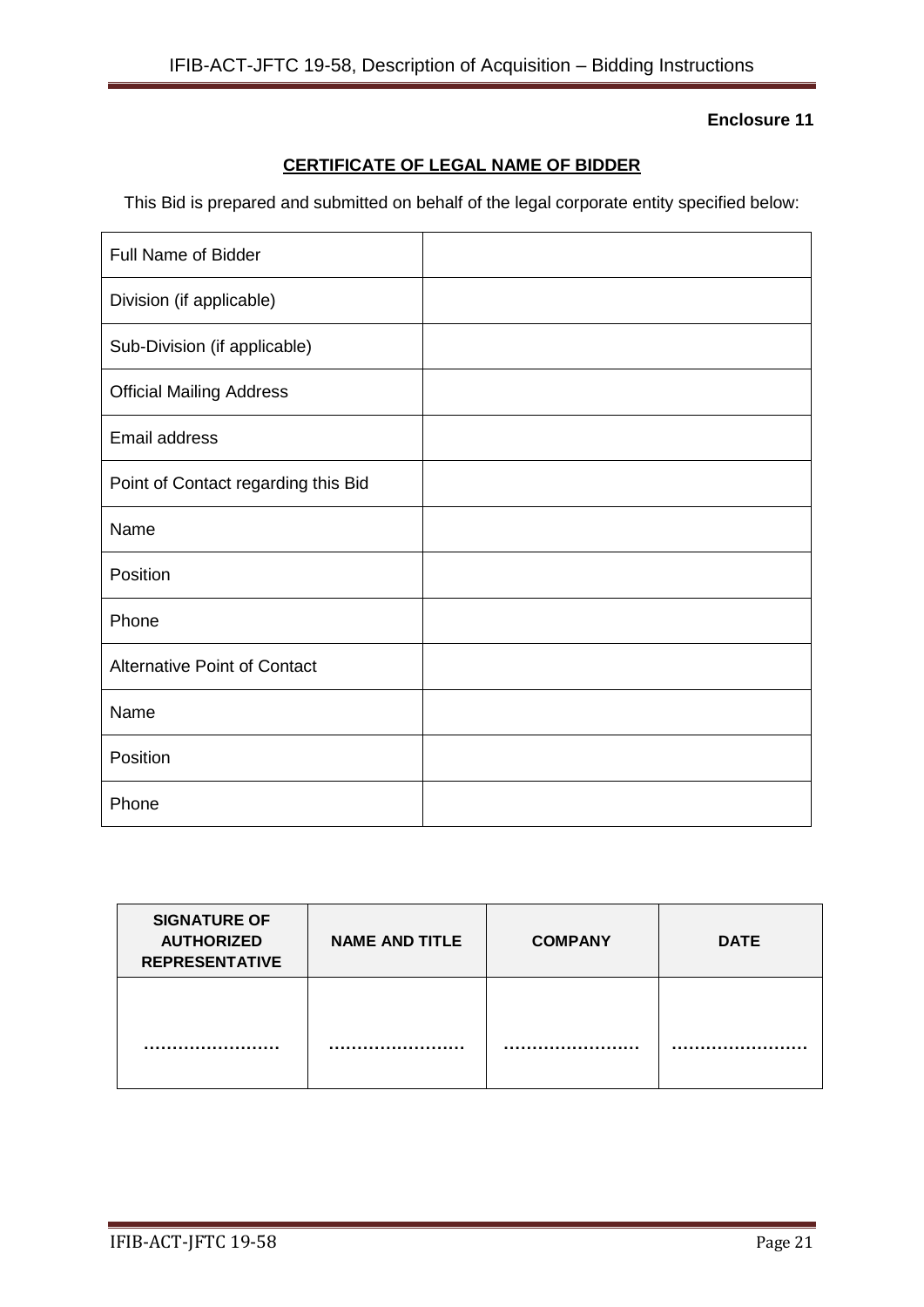# **PART II – GENERAL CONTRACT TERMS AND PROVISIONS**

**JFTC General Contract Terms and Conditions**

#### **Index of Clauses**

| 1.  |                                                                                    | 24 |
|-----|------------------------------------------------------------------------------------|----|
| 2.  |                                                                                    |    |
| 3.  |                                                                                    |    |
| 4.  |                                                                                    |    |
| 5.  |                                                                                    |    |
| 6.  |                                                                                    |    |
| 7.  |                                                                                    |    |
| 8.  |                                                                                    |    |
| 9.  |                                                                                    |    |
| 10. |                                                                                    |    |
| 11. |                                                                                    |    |
| 12. |                                                                                    |    |
| 13. |                                                                                    |    |
| 14. |                                                                                    |    |
| 15. |                                                                                    |    |
| 16. |                                                                                    |    |
| 17. |                                                                                    |    |
| 18. |                                                                                    |    |
| 19. |                                                                                    |    |
| 20. |                                                                                    |    |
| 21. |                                                                                    |    |
| 22. |                                                                                    |    |
| 23. |                                                                                    |    |
| 24. |                                                                                    |    |
| 25. | $\sim$ 34                                                                          |    |
| 26. | CONTRACTOR NOTICE REGARDING DELAY                                                  | 35 |
| 27. | NOTICE AND ASSISTANCE REGARDING PATENT AND COPYRIGHT INFRINGEMENT ______ 35        |    |
| 28. |                                                                                    |    |
| 29. |                                                                                    |    |
| 30. |                                                                                    |    |
| 31. |                                                                                    |    |
|     | 32. RIGHTS IN TECHNICAL DATA AND COMPUTER SOFTWARE _____________________________36 |    |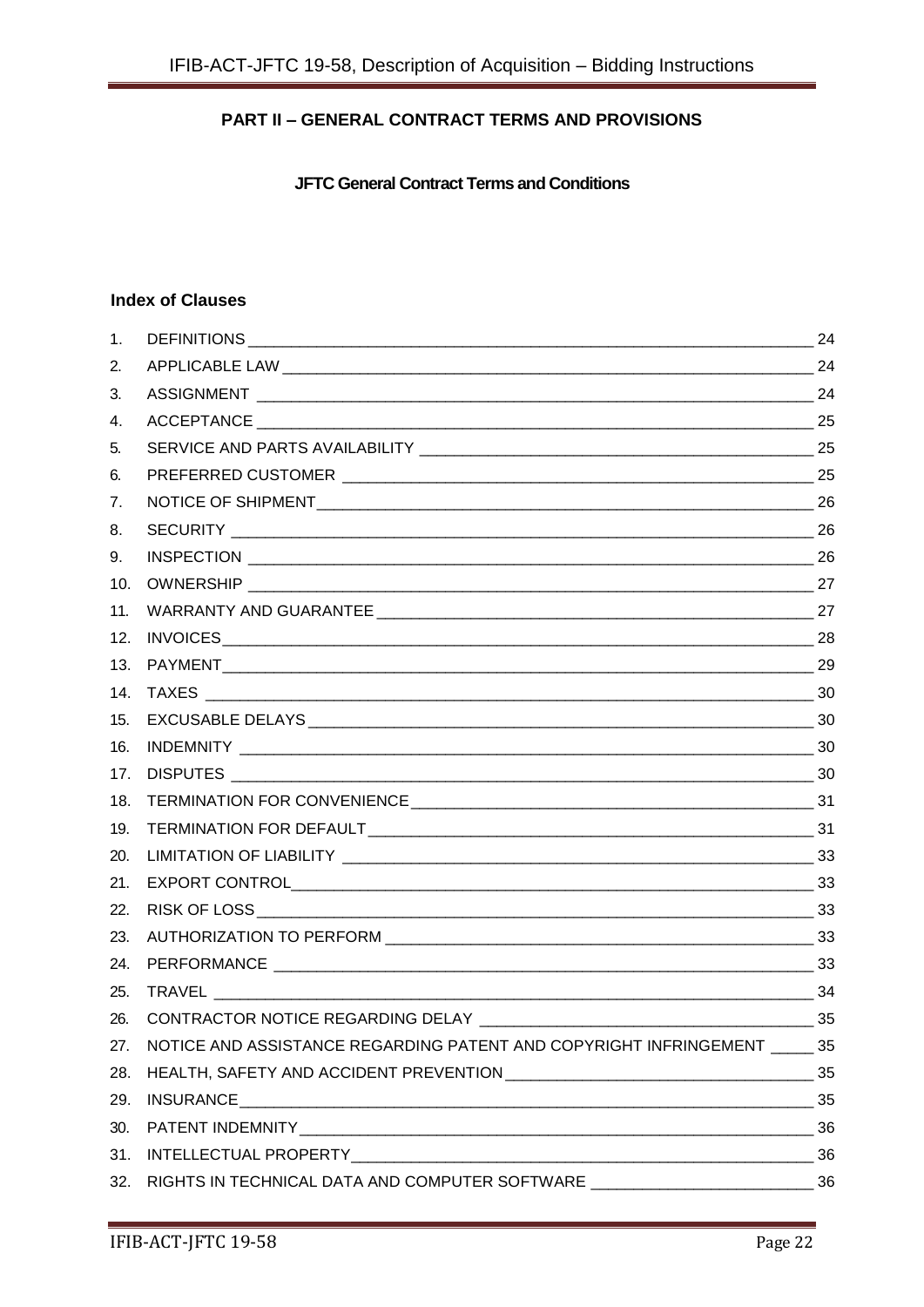<span id="page-22-0"></span>

| 37. INCONSISTENCY BETWEEN ENGLISH VERSION AND TRANSLATION OF CONTRACT 38 |  |
|--------------------------------------------------------------------------|--|
|                                                                          |  |
|                                                                          |  |
|                                                                          |  |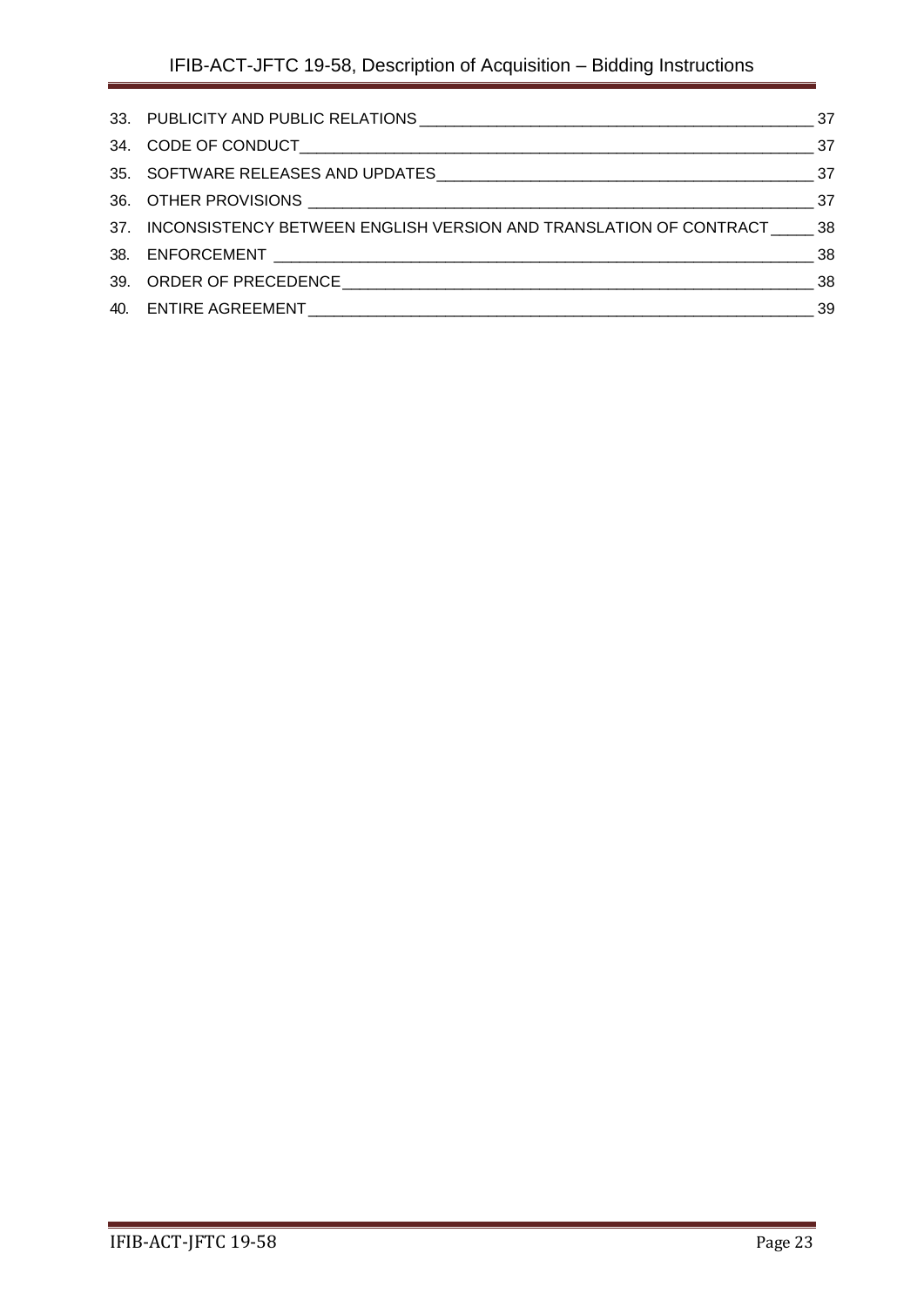### **1. DEFINITIONS**

As used throughout this Contract, the following terms shall have meanings as set forth below:

- a. "JFTC" means the Joint Force Training Centre. Joint Force Training Centre (JFTC) is set up by the North Atlantic Council under Article 14 of the Protocol on the Status of International Military Headquarters (1952) and has been delegated a defined legal capacity by Headquarters, Allied Commander Transformation (HQ SACT) through its terms of Reference and the Supplementary Agreement between the Government of the Republic of Poland and Headquarters, Supreme Allied Commander Transformation and the Supreme Headquarters Allied Powers Europe to the Protocol on the Status of International Military Headquarters set up pursuant to the North Atlantic Treaty (in the following referred to as "SA"). Remaining legal personality rests with HQ SACT. JFTC is located at Szubinska Street 2, 85-915 Bydgoszcz, Poland, and holds Statistical Identification Number REGON 093191068.
- b. The Contracting Officer means the person executing and managing this Contract on behalf of JFTC.
- c. The Contracting Officer Technical Representative (COTR) means a person appointed by the Contracting Officer for the purpose of determining compliance with the technical requirements of the Contract.
- d. The North Atlantic Treaty Organization is hereafter referred to as "NATO".
- e. The term "days" shall be interpreted as meaning calendar days.
- f. Contract Effective Date (CED) is the date of last signature by the contracting parties, or a specific date set forth in the Contract.

#### <span id="page-23-0"></span>**2. APPLICABLE LAW**

Except as otherwise provided in this Contract, this Contract shall be governed, interpreted and construed with the laws of the Republic of Poland.

#### <span id="page-23-1"></span>**3. ASSIGNMENT**

This Contract is not assignable by the Contractor either in whole or in part unless agreed in writing by the Contracting Officer in accordance with the following reservations:

- a. Any modifications, including changes, additions or deletions and instructions under this Contract shall not be binding unless issued in writing by the Contracting Officer.
- b. Sub-Contractors shall be limited to citizens or legal entities of member nations of NATO, unless specifically authorized by the Contracting Officer.
- c. The Contractor shall determine that any sub-Contractor proposed by him for the furnishing of supplies or services which shall involve access to classified information in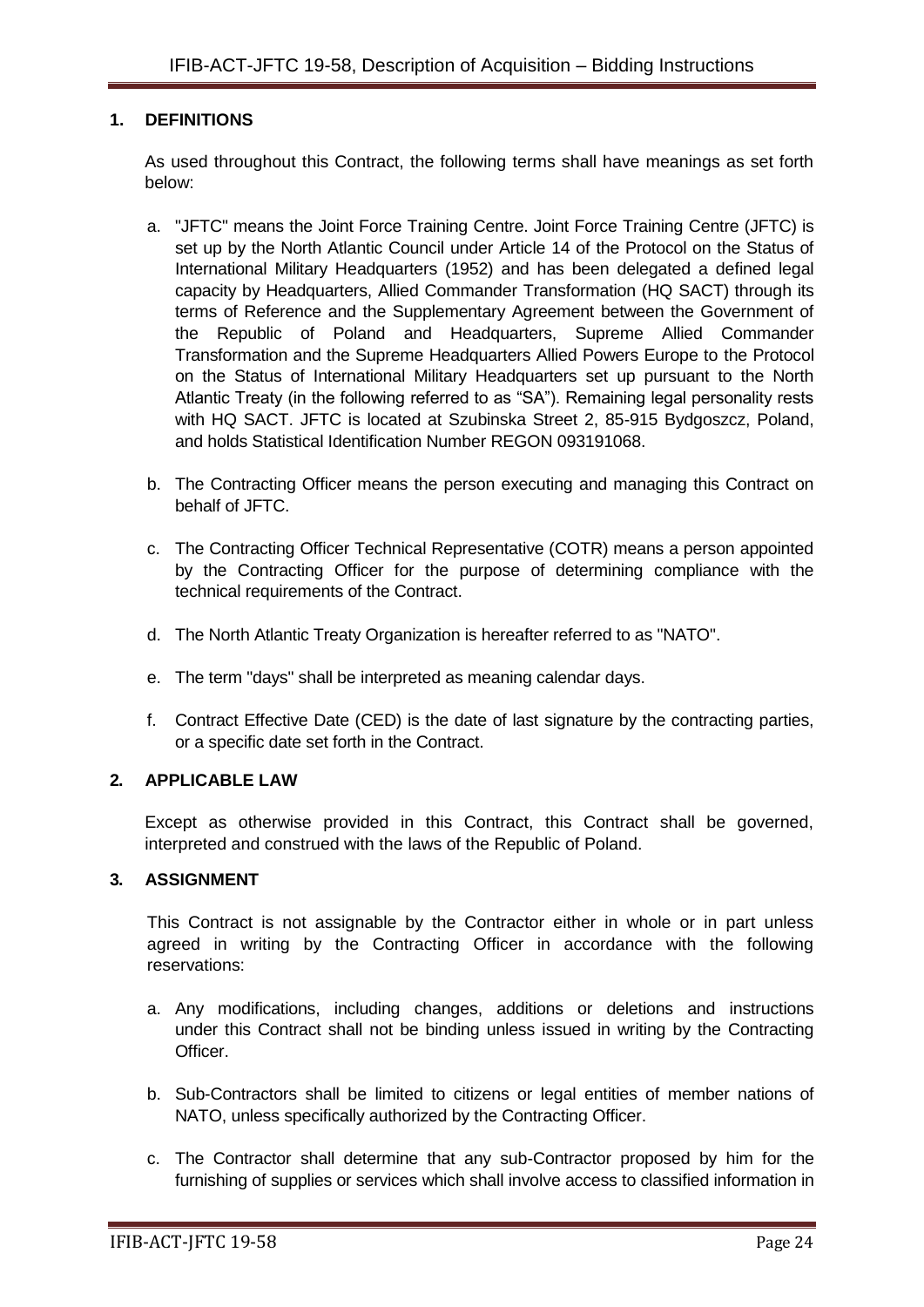the Contractor's custody has been granted an appropriate security clearance by the sub-Contractor's national authorities, which is still in effect, prior to being given access to such classified information.

# <span id="page-24-0"></span>**4. ACCEPTANCE**

- a. Acceptance or rejection of the supplies shall be made as promptly as practicable after delivery, except as otherwise provided in this Contract.
- b. Acceptance shall be conclusive, except for latent defects, fraud, gross mistakes amounting to fraud, or otherwise stated in the Contract. It is the action by which JFTC acknowledges that the Contractor has fully demonstrated that the deliveries are complete and operational. The formal acceptance will take place when the following requirements have been met:
	- Availability at final destination of all deliverables.
	- Successful completion of acceptance testing.
	- Verification of the inventory.
	- Satisfactory completion of all training or other services, if any, required by that date.
	- Agreement between the Contracting Officer and the Contractor on a discrepancy list (if necessary) and corresponding clearance dates.
- c. When discrepancies exist and if these do not prevent satisfactory use or operation of the supplies, the Contracting Officer may declare the acceptance provisional. In this case he will withhold from payment an amount commensurate with the importance of the discrepancies but in any case not less than ten (10) percent of the total contract value and this until all discrepancies have been cleared; at that time the acceptance becomes final.

# <span id="page-24-1"></span>**5. SERVICE AND PARTS AVAILABILITY**

Unless as specified otherwise in the Technical Specifications, the Contractor and his sub-Contractors will maintain and furnish a source of an adequate supply of services, components, spare parts and sub-assemblies to properly maintain the supplies for a period of minimum five (5) years from Contract Effective Date.

#### <span id="page-24-2"></span>**6. PREFERRED CUSTOMER**

- a. The Contractor warrants that the prices set forth in this Contract are as favourable as those extended to any Government, Agency, Company, Organization or individual purchasing like quantities covered by the Contract under similar conditions. In the event that prior to complete delivery under this Contract the Contractor offers any of such items in substantially similar quantities to any customer at prices lower than those set forth herein, the Contractor shall so notify JFTC and the prices of such items shall be correspondingly reduced by a supplement to this Contract.
- b. Prices in this sense means "Base Price" prior to applying any bonuses.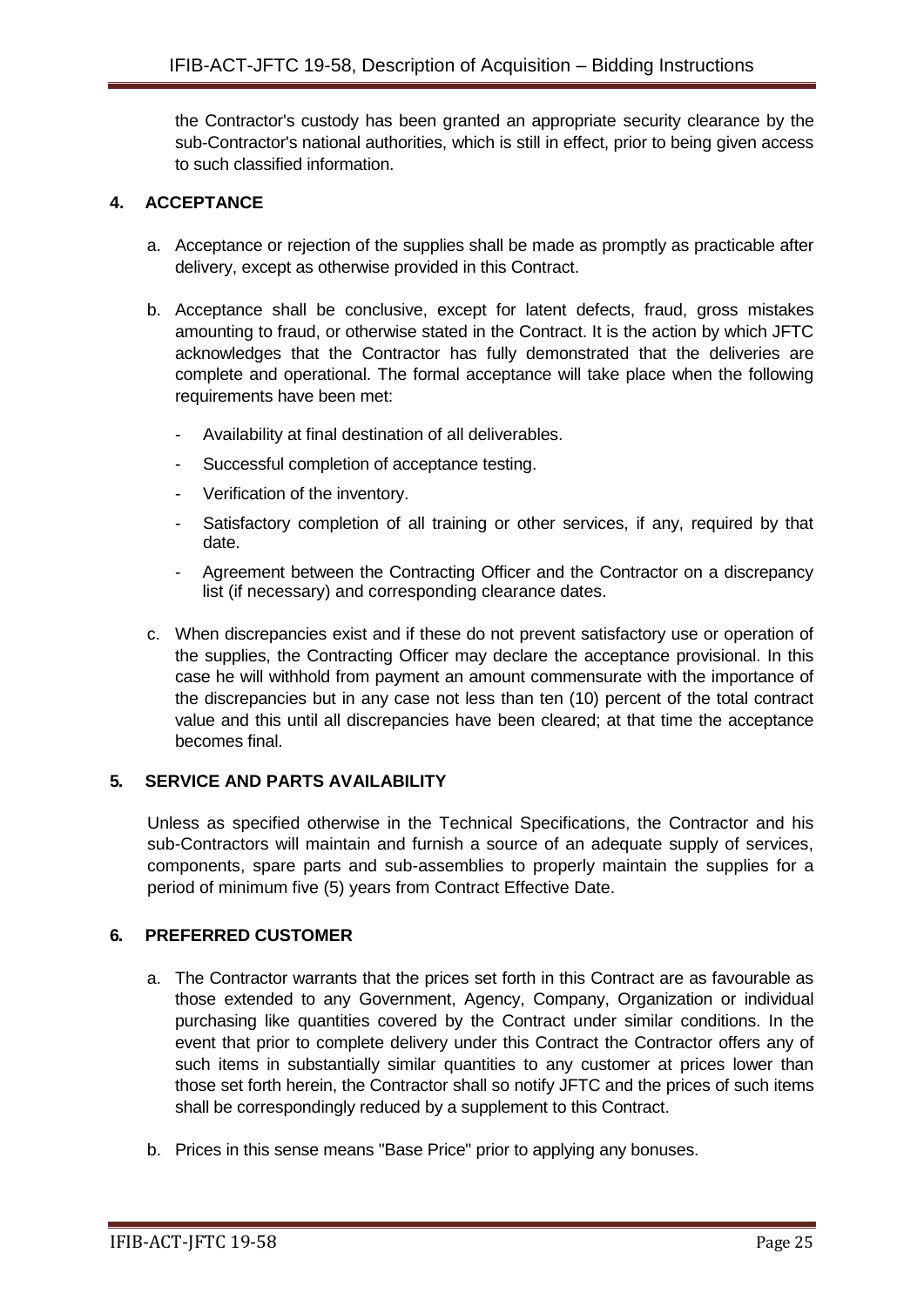### <span id="page-25-0"></span>**7. NOTICE OF SHIPMENT**

- a. At the time of delivery of any supplies to a carrier for transportation, the Contractor shall give notice of shipment to the Contracting Officer and to such other persons or installations as are designated by the Contracting Officer. If such instructions have not been received by the Contractor at least one working day prior to such delivery to a carrier, the Contractor shall request instructions from the Contracting Officer concerning notice of shipment to be given.
- b. The following information shall be included in such notification:
	- *(1)* Contract number
	- *(2)* Shipping address
	- *(3)* From: (Name and complete address of consignor) To: (Name and complete address of consignee)
	- *(4)* Listing of supplies by Contract Items(s)
	- *(5)* Number of and marking on packages(s)
	- *(6)* Weight and dimensions of packages(s)
	- *(7)* Name and address of Carrier, mode and date of shipment with waybill number
	- *(8)* Customs documents required by the Contractor (if applicable)

### <span id="page-25-1"></span>**8. SECURITY**

- a. The Contractor shall comply with all security requirements prescribed by JFTC and the National Security Authority or designated security agency of each NATO country in which the Contract is performed.
- b. The Contractor shall be responsible for the safeguarding of NATO classified information, material and equipment entrusted to him or generated by him in connection with the performance of the Contract.
- c. Any known or suspected breaches of security or other matters of security significance is a violation of the professional confidentiality between the parties, and may constitute a criminal offence under Polish law. Violations are to be reported immediately to the other party by the party, who becomes aware of the violation, and to the appropriate authorities in order to institute investigations.
- d. If security violations occur, the party being exposed to the violation is entitled to immediately declare the Contract void, and to claim penalties and compensation as set out in Para 19 below.

### <span id="page-25-2"></span>**9. INSPECTION**

a. Unless otherwise specifically provided for in the specifications, all equipment, materials and articles incorporated in the work covered by this Contract are to be new and of the most suitable grade of their respective kinds for the purposes intended. All workmanship shall be first class.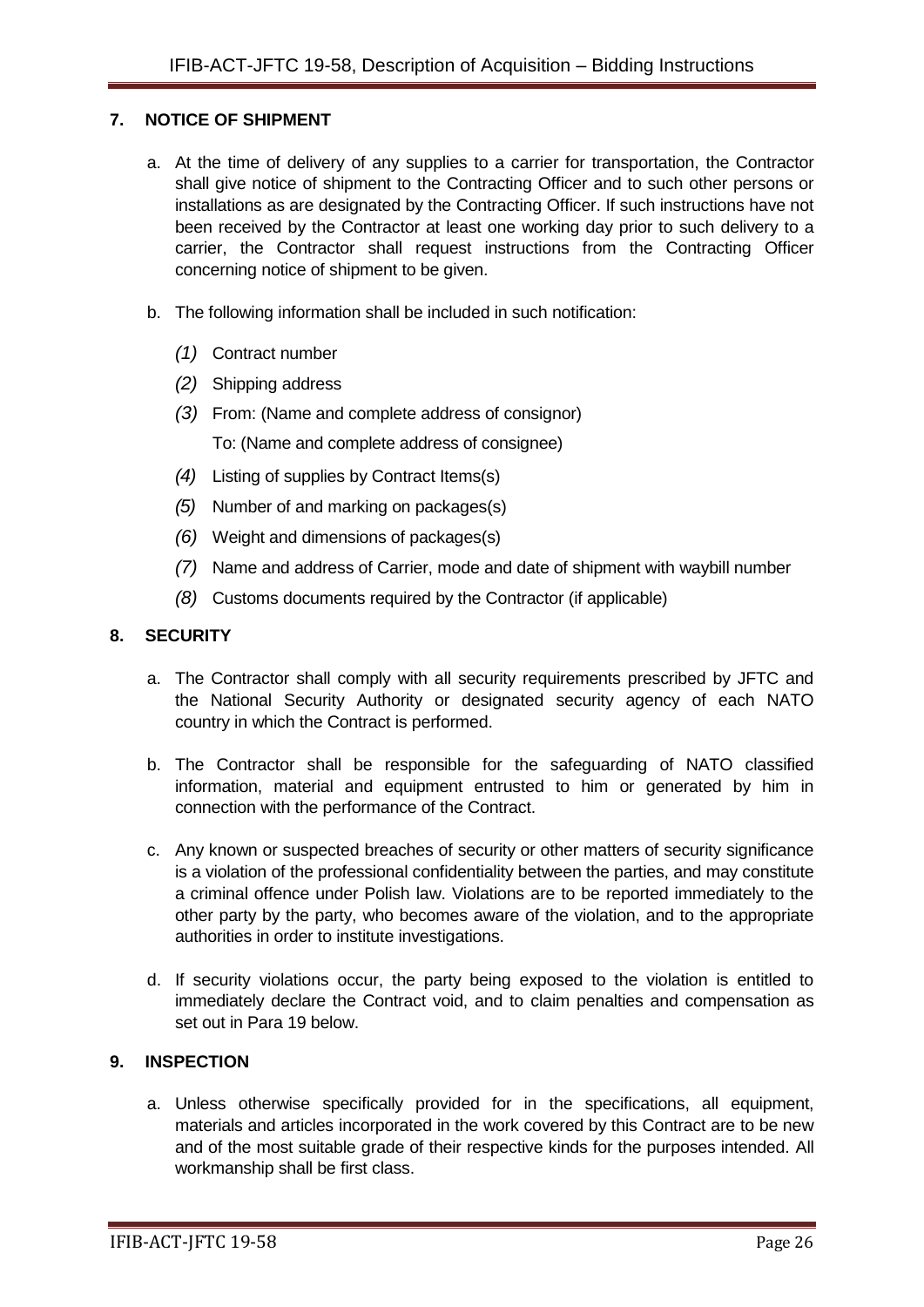- b. All supplies (which terms throughout this clause includes without limitation raw materials, components, intermediate assemblies, and end products) shall be subject to inspection and test by JFTC, to the extent practicable at all times and places including the period of manufacture, and in any event prior to acceptance.
- c. In case any supplies are defective in material or workmanship or otherwise not in conformity with the requirements of this Contract, JFTC shall have the right either to reject them (with or without instructions as to their disposition) or to require their correction or to accept them against reduction in price which is equitable under the circumstances.
- d. If any inspection or test is made by JFTC on the premises of the Contractor or sub-Contractor, the Contractor without additional charge shall provide all reasonable facilities and assistance to COTR in the performance of their duties. If JFTC inspection or test is made at a point other than the premises of the Contractor or a sub-Contractor, it shall be at the expense of JFTC except as otherwise provided in this Contract. In case of rejection JFTC shall not be liable for any reduction in value of samples used in connection with such inspection or test. JFTC reserves the right to charge to the Contractor any additional cost of JFTC inspection and test when supplies are not ready at the time of such inspection, when test is requested by the Contractor or when re-inspection or retest is necessitated by prior rejection. Failure to inspect supplies shall neither relieve the Contractor from responsibility for such supplies as are not in accordance with the Contract requirements nor impose liability on JFTC therefore.
- e. The inspection and test by JFTC of any supplies does not relieve the Contractor from any responsibility regarding defects or other failures to meet the Contract requirements which may be discovered prior to acceptance.

# <span id="page-26-0"></span>**10. OWNERSHIP**

Unless specified elsewhere in this Contract, title to supplies furnished under this Contract shall pass to JFTC upon acceptance, regardless of when or where JFTC takes physical possession.

#### <span id="page-26-1"></span>**11. WARRANTY AND GUARANTEE**

- a. The Contractor is liable vis a vis JFTC for any and all faults or defects depreciating value or affecting the usability of the delivered product and depreciating or compromising the standards as defined in the Contract, or by Polish Law.
- b. The Contractor is obliged to, during a warranty period of 12 (twelve) months from the date of delivery and acceptance, to remove or repair physical defects in the product, no matter if the defect or fault occurs after the date of delivery and acceptance, provided that the condition, which causes the defect or fault, existed on the day of delivery and acceptance – but was not discovered and recorded in the protocol.
	- *(1)* The warranty applies to all faults or defects as described in this paragraph, and reported by JFTC in accordance as stated below, before the expiry of the warranty period.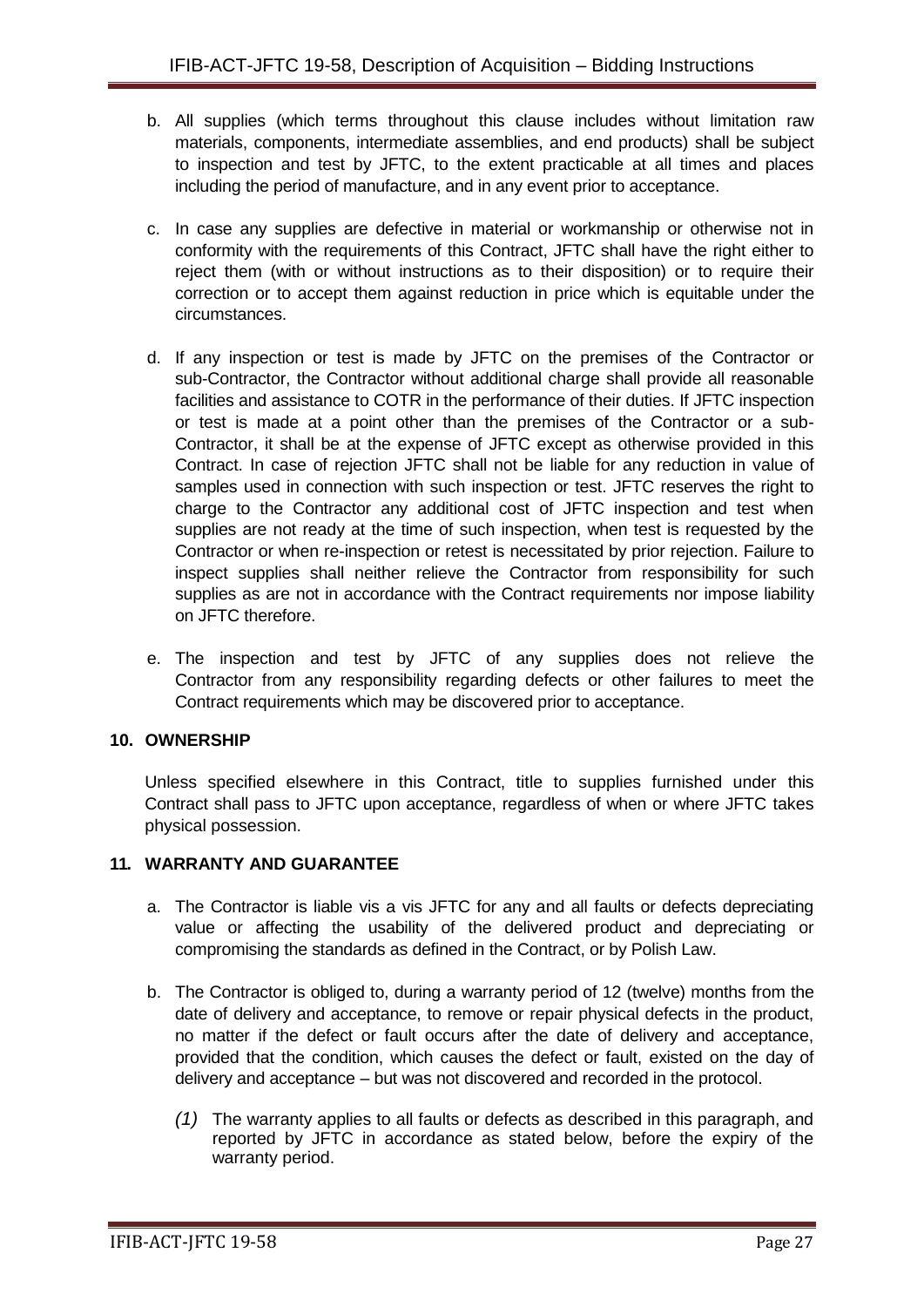- *(2)* In case the Contractor is unable to remove or repair faults or defects occurring within the warranty period, JFTC is entitled to:
	- reduce the payment corresponding to the loss of functionality and technical value, provided that the fault or defect is only partly and does not affect the general usability of the product;
	- if the fault or defect affects the general usability of the product, set aside and declare the Contract void and subject to compensation, or request another company to do the remaining and necessary works at Contractor's expense.
- *(3)* JFTC is obliged to notify the Contractor in writing, of any fault or defect no later than 7 (seven) days after JFTC has identified or discovered the fault or defect.
- *(4)* The parties will jointly inspect the fault or defect, and their findings and conclusions are to be jointly recorded. The obligation to call for joint inspection rest with JFTC. JFTC will in writing give the Contractor 7 (seven) days prior notice of the time and place for a joint inspection, along with an outline of the fault(s) or defect(s), the impact on the usability of the product, and a deadline for repairing the fault or defect.
- *(5)* Repairing of the defect should be reported in a protocol.
- *(6)* The Contractor issues a guarantee on the product for a period of 24 months, from the date of delivery and acceptance, certifying that the product fulfils the agreed standards. Under the guarantee the Contractor is obliged to repair or put into working order any fault or defect at Contractor's own expense, no matter when JFTC – within the period of the guarantee - notifies Contractor of the fault or defect. All repair work will be granted the same guarantee of 24 months, from the date of delivery and acceptance of the repair work.
- *(7)* Any supplies or parts thereof furnished in replacement pursuant to this clause shall also be subject to all the provisions of this clause to the same extent as supplies initially delivered. Corrected parts will be warranted for a period of 12 months starting at the time the part is received back at the user's location.
- *(8)* In case of a provisional acceptance the warranty period starts at the date of provisional acceptance and ends twelve (12) months after the date of provisional acceptance.
- *(9)* Failure to agree upon any determination to be made under this clause shall be a dispute concerning a question of fact within the meaning of the "Disputes" clause of this Contract.
- *(10)* The word "supplies" as used herein includes related services.
- *(11)* The rights and remedies of JFTC provided in this clause are in addition to and do not limit any rights afforded to JFTC by any other clause of the Contract.

#### <span id="page-27-0"></span>**12. INVOICES**

- a. The Contractor shall submit an original invoice and three (3) copies (or electronic invoice, if authorized) to the address designated in the Contract to received invoices. All invoices shall be submitted no later than 30 days upon completion of work or services performed. Standard Payment Terms are NET 30 days.
- b. An invoice must include: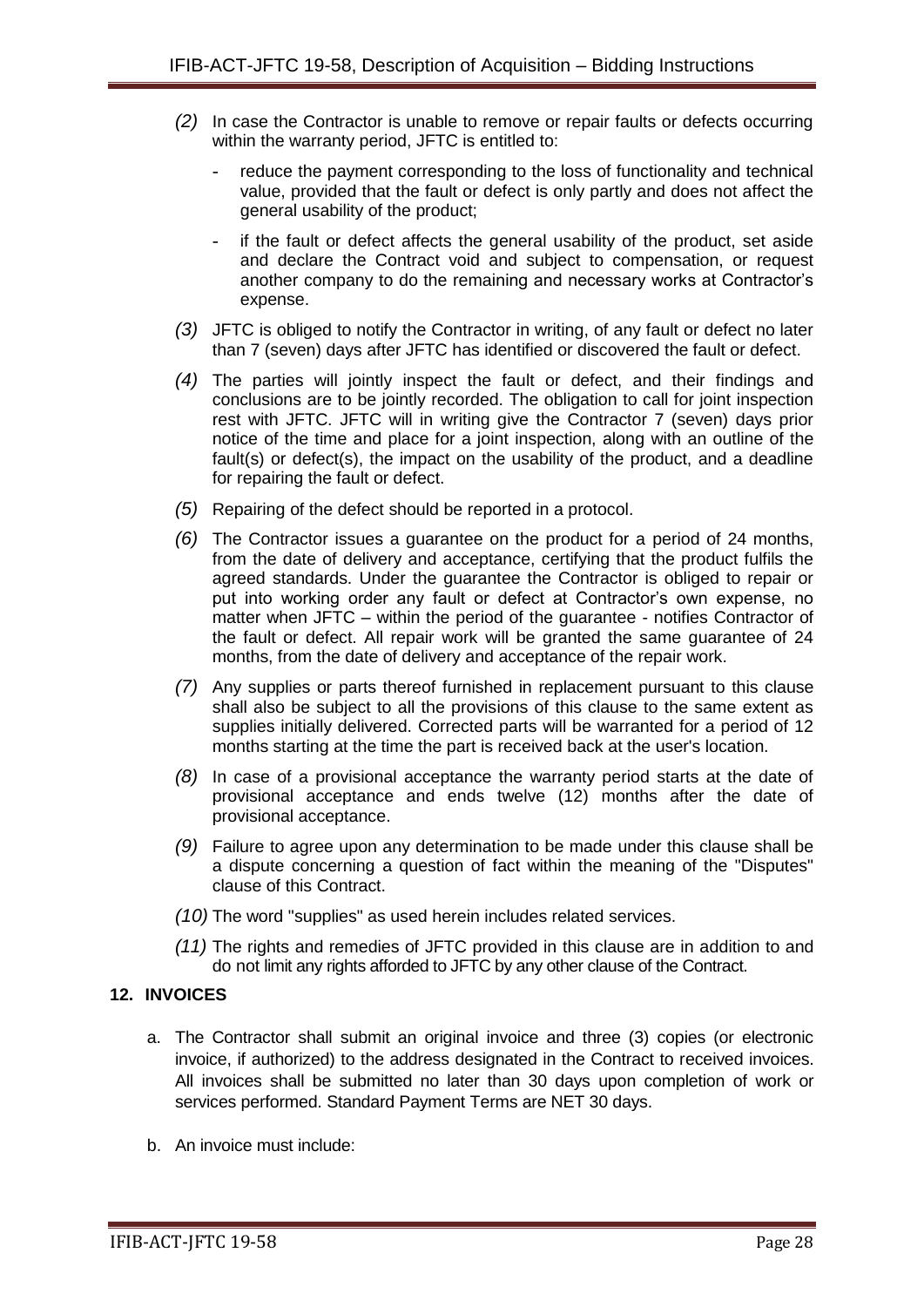- *(1)* Name and address of the Contractor;
- *(2)* Invoice date;
- *(3)* Purchase Order number and Purchase Order or Contract line item number;
- *(4)* Description, quantity, unit of measure, unit price and extended price of the items delivered;
- *(5)* Shipping number and date of shipment including the bill of lading number and weight of shipment if shipped on a bill of lading;
- *(6)* Terms of any prompt payment discount offered;
- *(7)* Name and address of official to whom payment is to be sent;
- *(8)* Name, title, and phone number of person to be notified in event of defective invoice.
- c. All invoices shall be certified by the signature of a duly authorized company representative.
- d. Invoices provided by Contractors registered in Poland must specify all applicable taxes and duties.
- e. Invoices for Contractor Travel shall include:
	- *(1)* Contractor name;
	- *(2)* Date of Travel;
	- *(3)* Number of days;
	- *(4)* Destinations.
- f. All invoices shall be submitted to:

Joint Force Training Centre **BUDFIN** ul. Szubinska 2 85-915 Bydgoszcz POLAND

g. Electronic Fund Transfer is the prescribed method of payment for JFTC. Contractors are requested to submit copies of banking information (Supplier Registration Form) available at [www.jftc.nato.int.](http://www.jftc.nato.int/) Such information shall be submitted to JFTC 14 days prior to any contract award.

#### <span id="page-28-0"></span>**13. PAYMENT**

Payment shall be made for items accepted by JFTC that have been delivered to the delivery destinations set forth in this Contract. Payments under this Contract may be made by JFTC by electronic funds transfer payments. In the event the Contractor, during the performance of this Contract, elects to designate a different financial institution for receipt of any payment made using electronic funds transfer procedures, notification of such change and the required information must be obtained by JFTC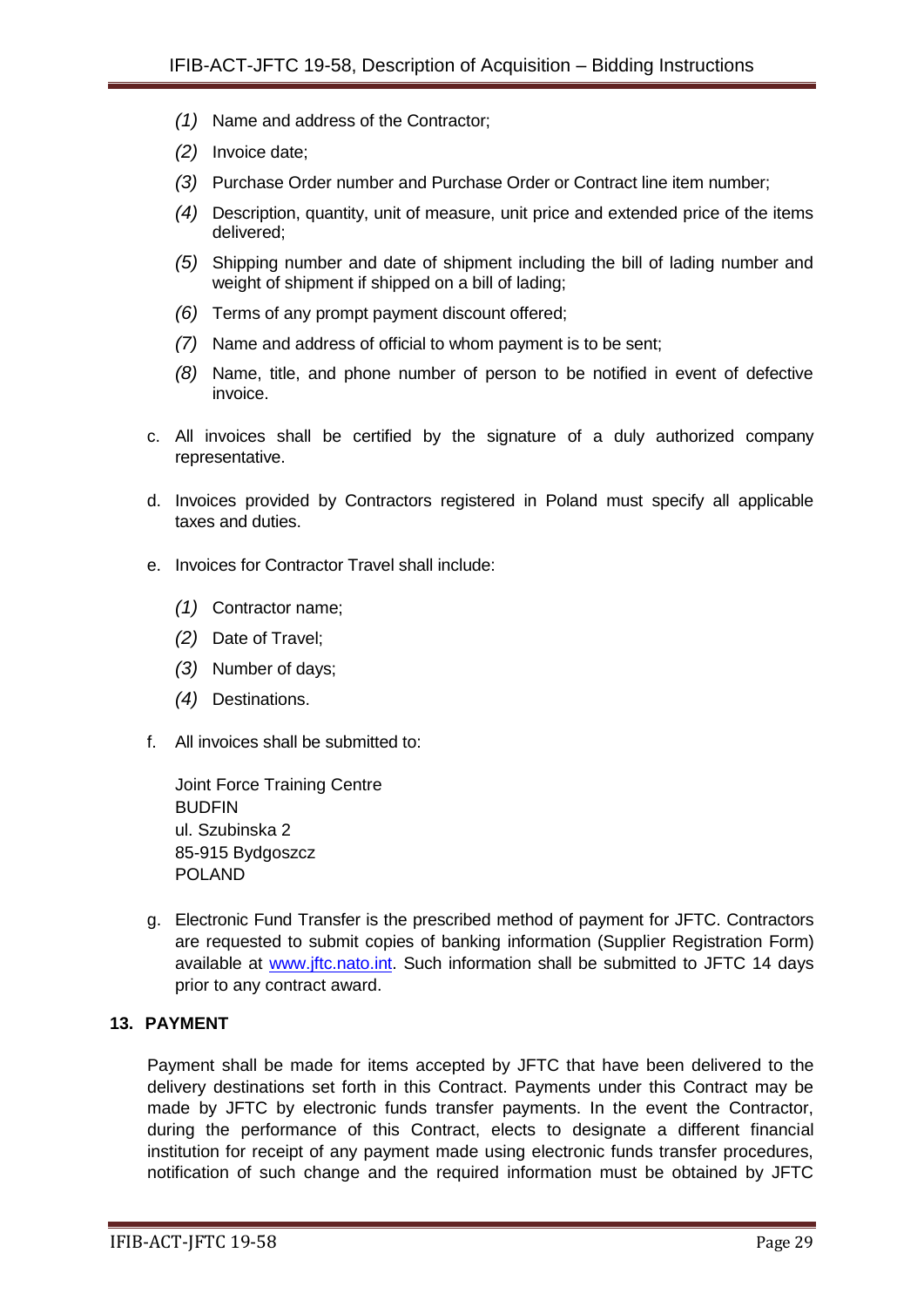thirty (30) days prior to the date such change is to become effective. The documents furnishing the information required in this clause must be dated and contain the signature, title, and telephone number of the Contractor official authorized to provide it, as well as the Contractor's name and Purchase Order number. Contractor failure to properly designate a financial institution or to provide appropriate payee bank account information may delay payments of amounts otherwise properly due. Discount time will be computed from date of delivery at place of acceptance or from receipt of correct invoice at the office specified by JFTC, whichever is later. For the purpose of computing the discount earned, payment shall be considered to have been made on the specified payment date when an electronic funds transfer payment is made.

# <span id="page-29-0"></span>**14. TAXES**

The Contract shall exclude all taxes and customs charges. Prices quoted by the Contractors registered in Poland shall include all taxes and will be subject of the reimbursement by Polish authorities.

# <span id="page-29-1"></span>**15. EXCUSABLE DELAYS**

The Contractor shall be liable for default unless non-performance is caused by an occurrence beyond the reasonable control of the Contractor and without its fault or negligence such as acts of JFTC in its sovereign or contractual capacity, fires, force majeure (i.e. floods, epidemics, quarantine restrictions, strikes, unusually severe weather), and delays of common carriers. The Contractor shall notify the Contracting Officer in writing as soon as is reasonably possible after the commencement of any excusable delay, setting forth the full particulars in connection therewith, shall remedy such occurrence with all reasonable dispatch, and shall promptly give written notice to the Contracting Officer of the cessation of such occurrence.

#### <span id="page-29-2"></span>**16. INDEMNITY**

The Contractor shall indemnify and hold JFTC, its officers, employees and agents harmless from any and all claims, liabilities, damages and losses, including such claims arising from:

- a. any personal injury of damage of any property arising out of or in any way connected with any act or omission by the Contractor in the provision of services under this Contract, unless it is caused by negligence on the part of JFTC and/or JFTC's employees;
- b. any claim by any third party that the work or materials provided hereunder infringes a right or a claim including copyright, patent, trade secret or other intellectual property and contractual right of such third party.

### <span id="page-29-3"></span>**17. DISPUTES**

Except as otherwise provided, during the period of performance, any dispute between the parties arising out of the performance of this Contract which is not disposed of by agreement shall be decided by the Contracting Officer, who shall reduce his decision to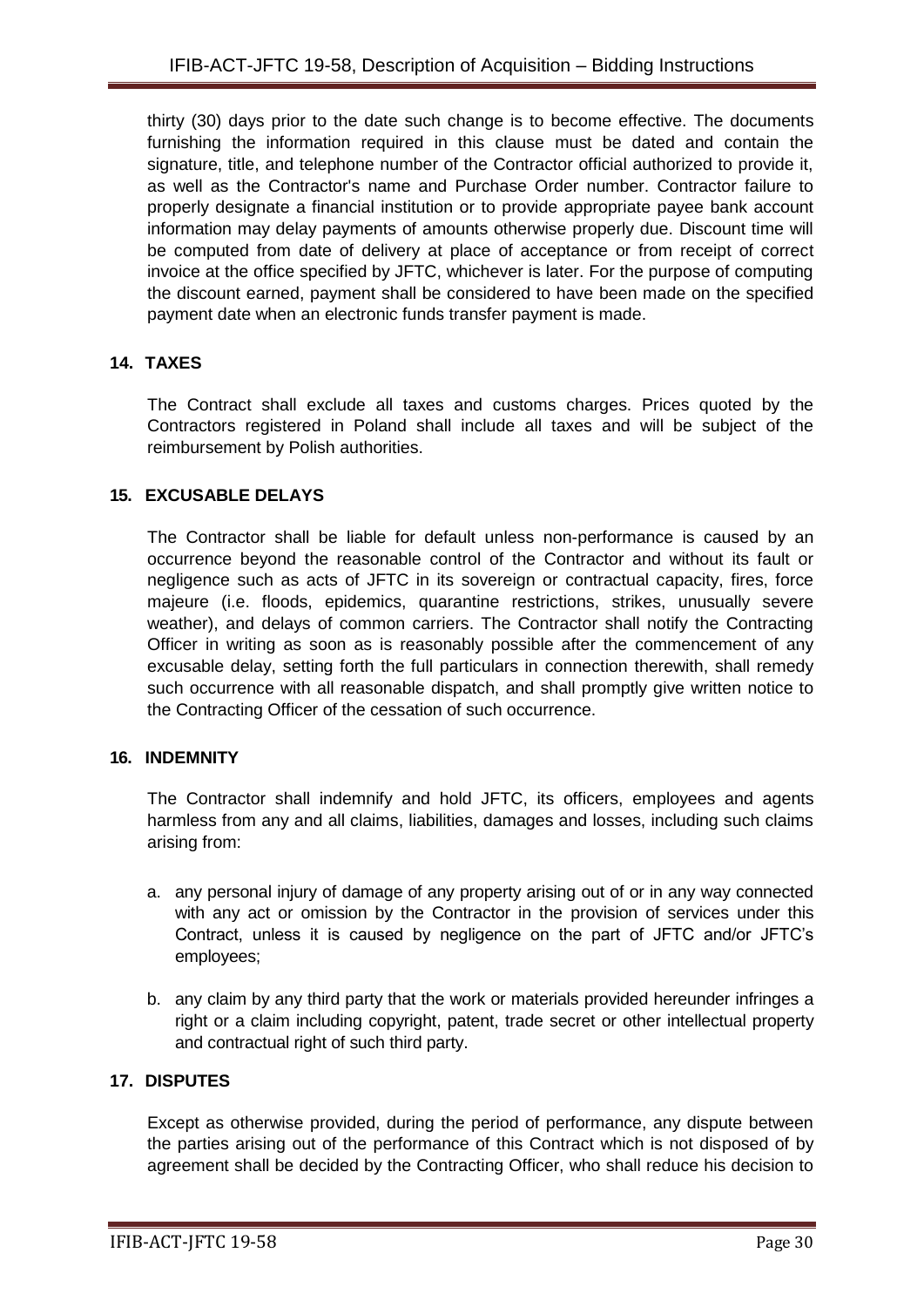writing and mail or otherwise furnish a copy thereof to the Contractor. The decision of JFTC shall be final and conclusive unless, within thirty (30) days from the date of receipt of such copy, the Contractor mails or otherwise furnishes to JFTC a written appeal, which will be decided by JFTC Head of Budget and Finance Branch. In connection with any appeal of JFTC decision under this paragraph, the Contractor shall be afforded an opportunity to be heard and to offer evidence in support of its appeal. A decision shall be rendered within thirty (30) days of receipt of appeal. JFTC Head of Budget and Finance Branch decision is final. Any further appeals may be received by the court of the JFTC domicile venue.

# <span id="page-30-0"></span>**18. TERMINATION FOR CONVENIENCE**

JFTC reserves the right to terminate this Contract, or any part hereof, for its sole convenience. In the event of such termination, the Contractor shall immediately stop all work hereunder and shall immediately cause any and all of its suppliers and subcontractors to cease work. Subject to the terms of this Contract, the Contractor shall be paid a percentage of the Contract price reflecting the percentage of the work performed prior to the notice of termination, plus reasonable charges the Contractor can demonstrate to the satisfaction of JFTC using its standard record keeping system have resulted from the termination. In the event of the failure of the Contractor and the Contracting Officer to agree as provided in paragraph 19 d. upon the whole amount to be paid to Contractor by reason of the termination of work pursuant to this clause, the Contracting Officer shall pay to the Contractor the amounts determined by the Contracting Officer. The Contractor shall not be required to comply with the cost accounting standards or contract cost principles for this purpose. This paragraph does not give JFTC any right to audit the Contractor's records. The Contractor shall not be paid for any work performed or costs incurred which reasonably could have been avoided.

# <span id="page-30-1"></span>**19. TERMINATION FOR DEFAULT**

- a. JFTC may, subject to the provisions of paragraph c. below, by written notice of default to the Contractor, terminate the whole or any part of this Contract in any one of the following circumstances:
	- *(1)* If the Contractor fails to make delivery of the supplies or to perform the Services within the time specified herein or any extension thereof; or
	- *(2)* If the Contractor fails to perform any of the other provisions of this Contract, or does not make adequate progress such that failure endangers performance of this Contract in accordance with its terms and in either of these two circumstances does not cure such failure within a period of ten days (or such longer period as the Contracting Officer may authorize in writing) after receipt of notice from the Contracting Officer specifying such failure.
- b. In the event JFTC terminates this Contract in whole or in part as provided in paragraph a, of this clause, JFTC may procure supplies or services similar to those so terminated and the Contractor shall be liable to JFTC for any excess costs for such similar supplies or services. The Contractor shall continue the performance of this Contract to the extent not terminated under the provisions of this clause.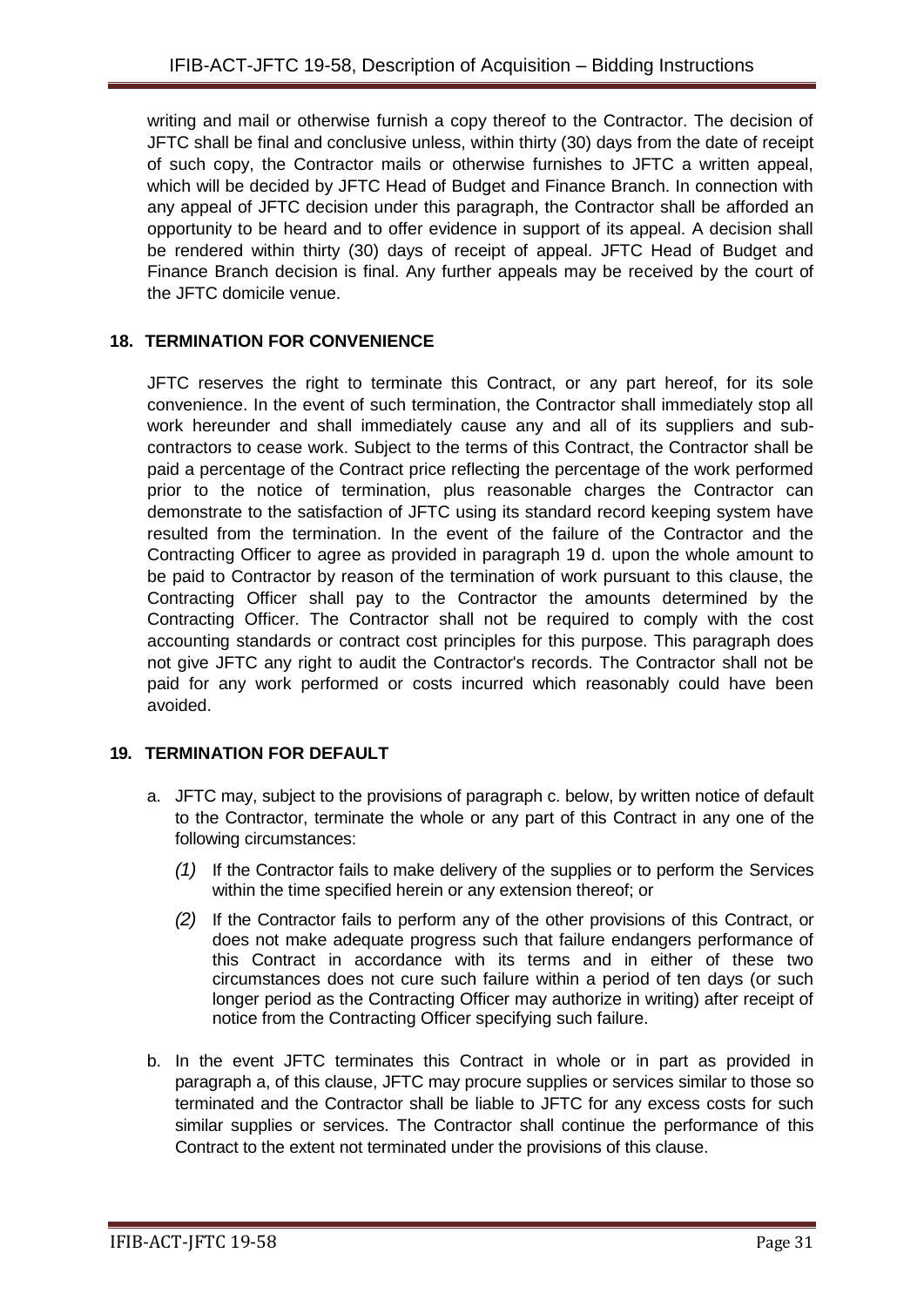- c. Except with respect to defaults of sub-Contractors, the Contractor shall not be liable for any excess costs if the failure to perform the Contract arises out of causes beyond the control and without the fault or negligence of the Contractor. If the failure to perform is caused by the default of a sub-Contractor, and if such default arises out of causes beyond the control of both the Contractor and sub-Contractor, without the fault or negligence of either of them, the Contractor shall not be liable for any excess costs for failure to perform unless the supplies or services to be furnished by the sub-Contractor were obtainable from other sources in sufficient time to permit the Contractor to meet the required delivery schedule.
- d. If this Contract is partly terminated as provided in paragraph a. of this clause, JFTC, in addition to any other rights provided in the clause, may require the Contractor to transfer the ownership and deliver to JFTC in the manner and to the extent directed by the Contracting Officer:
	- *(1)* Any completed supplies; and
	- *(2)* Such partially completed supplies and materials, parts, tools, die, jigs, fixtures, plans, drawings, information and contract rights (hereinafter called "Manufacturing materials") as the Contractor has specifically produced or Specifically acquired for the performance of such part of this Contract as has been terminated; and the Contractor shall, upon direction of the Contracting Officer, protect and preserve property in the possession of the Contractor in which JFTC has an interest. Payment for completed supplies delivered to and accepted by JFTC shall be at the contract price. Payment for manufacturing materials delivered to and accepted by JFTC and for the protection and preservation of property shall be in an amount agreed upon by the Contractor and the Contracting Officer; failure to agree such amount shall be a dispute concerning a question of fact within the meaning of the clause of this Contract entitled "Dispute". JFTC may withhold in accordance with Polish Civil law from amounts otherwise due the Contractor for such completed supplies or manufacturing materials such sum as the Officer determines to be necessary to protect JFTC against loss.
- e. If, after notice of termination of this Contract under the provisions of this clause, it is determined for any reason that the Contractor was not in default under the provisions of this clause, or that the default was excusable under the provisions of this clause, the rights and obligations of the parties shall, if the Contract contains a clause providing for termination for convenience of JFTC, be the same as if the notice of termination had been issued pursuant to such clause. If, after such notice of termination of this Contract under the provisions of this clause, it is determined for any reason that the Contractor was not in default under the provisions of this clause, and if this Contract does not contain a clause providing for termination for convenience of JFTC the Contract shall be equitably adjusted to compensate for such termination and the Contract modified accordingly; failure to agree to any such adjustment shall be a dispute concerning a question of fact within the meaning of the clause of this Contract entitled "Disputes",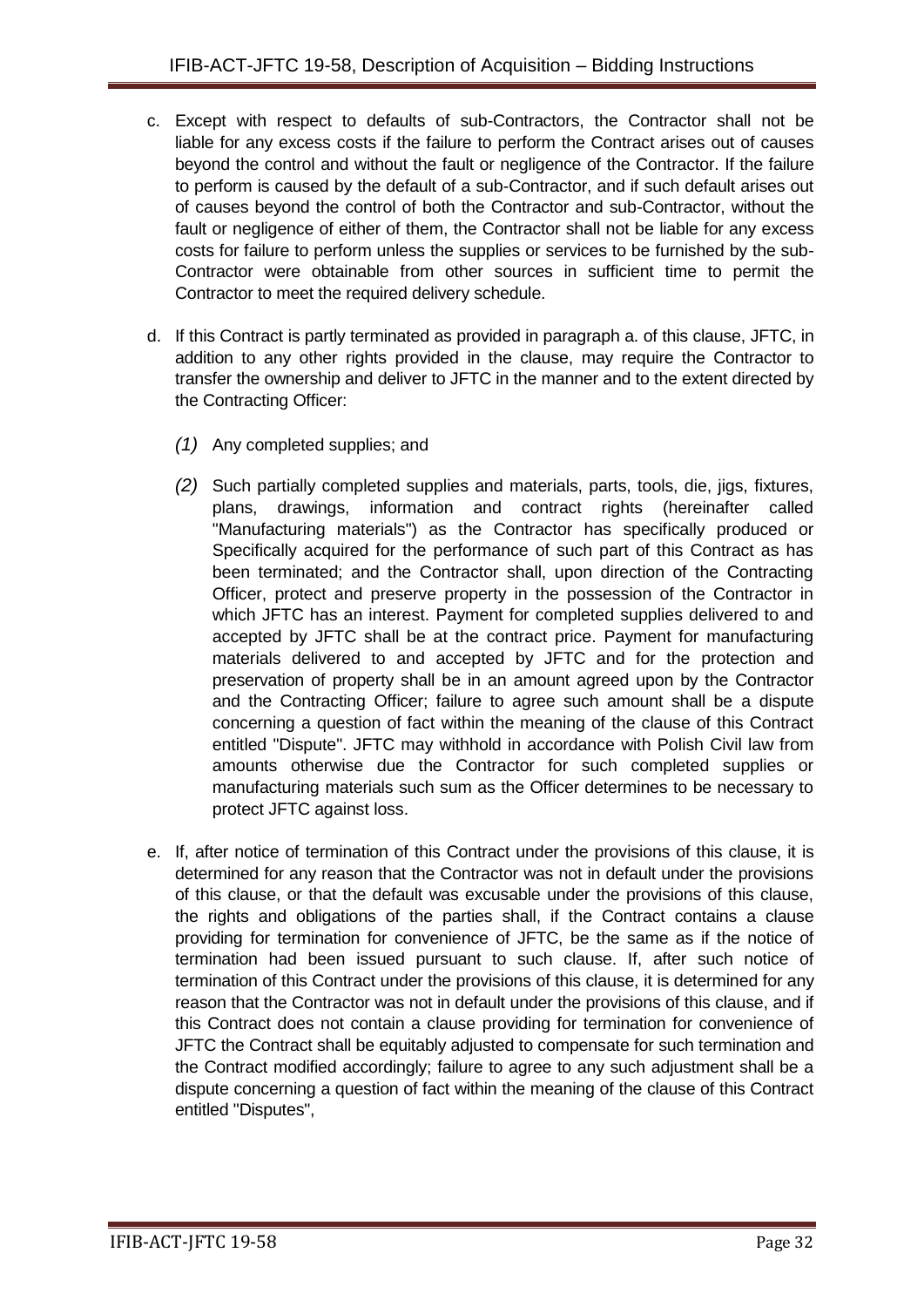f. Both parties are under duty of good faith. The Contract includes not only the specific terms, but also law and customary practice applicable in the place where the Contract is to be carried out and to the Type of Trade to which the Contract relates.

### <span id="page-32-0"></span>**20. LIMITATION OF LIABILITY**

Except as otherwise provided by an express or implied warranty, the Contractor will not be liable to JFTC for consequential damages resulting from any defects or deficiencies in accepted items.

# <span id="page-32-1"></span>**21. EXPORT CONTROL**

The Contractor warrants that, if applicable all necessary permits related to export control or other associated arrangements shall be valid prior to contract award. Should the Contractor require export pre-approval JFTC legal staff will be provided a preview of said companies request PRIOR to the companies submission to a Government entity. Upon validation of request by JFTC Legal staff, subject agreement or request may be submitted to appropriate authority.

### <span id="page-32-2"></span>**22. RISK OF LOSS**

Unless the Contract specifically provides otherwise, risk of loss or damage to the supplies provided under this Contract shall remain with the Contractor until, and shall pass to JFTC upon:

- a. Delivery of the supplies to a carrier, if transportation is f.o.b. origin; or
- b. Delivery of the supplies to JFTC at the destination specified in the Contract, if transportation is f.o.b. destination.

#### <span id="page-32-3"></span>**23. AUTHORIZATION TO PERFORM**

The Contractor warrants that he and his sub-Contractors have been duly authorized to operate and do business in the country or countries in which this Contract is to be performed; that he and his sub-Contractors have obtained all necessary licenses and permits required in connection with the Contract; that he and the sub-Contractors will fully comply with all the laws, decrees, labour standards and regulations of such country or countries during the performance of this Contract; and that no claim for additional moneys with respect to any authorizations to perform will be made upon JFTC.

#### <span id="page-32-4"></span>**24. PERFORMANCE**

Candidates/Contractors who accept JFTC issued contracts, shall, at a minimum, serve in a designated capacity for no less than 180 calendar days from commencement of Contract period of performance. Contracts with performance periods having less than 180 days in totality shall require Contractors to serve a minimum of 50% of estimated performance period. Should a Candidate vacate the Contract in less time than described, JFTC reserves the right to cancel the Contract in whole or part. Replacement candidates, if acceptable to JFTC, shall be reviewed by JFTC for compliance, and/or technical acceptance per the original Statement of Work and final acceptance by the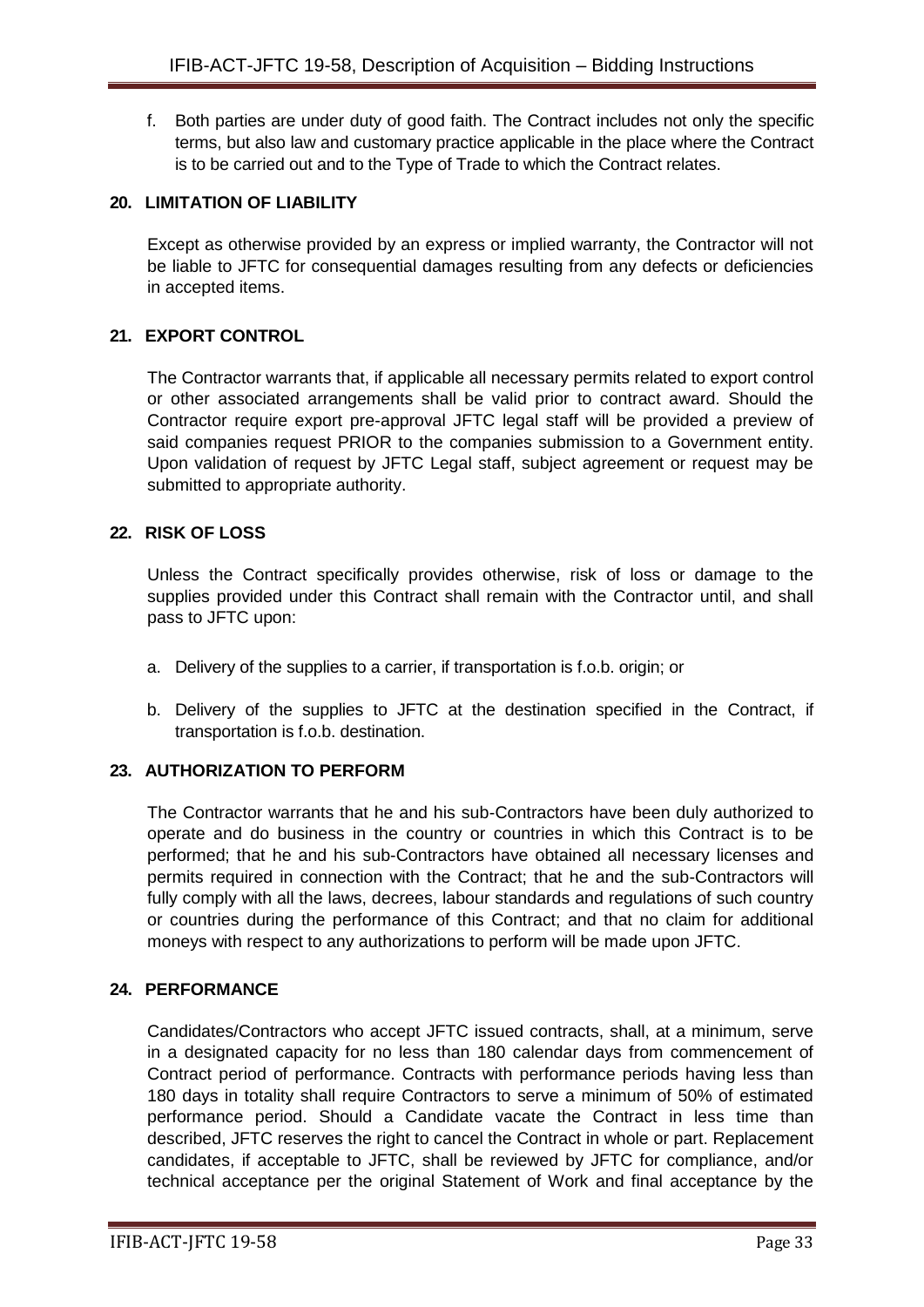Contracting Officer.

# <span id="page-33-0"></span>**25. TRAVEL – NOT APPLICABLE**

- a. Travel by Contractors in support of the JFTC mission will only be performed when a member of the approved International JFTC Peacetime Establishment is unable to perform the mission.
- b. Since travel may be required during the period of performance, it will be up to the COTR to identify requirements, as well as to obtain NATO authorized travel orders for Contractor's personnel in accordance with the ACT Financial Manual, Section 24 and JFTC Directive "Travel on International Duty", including to obtain advance approval from the Contracting Officer on travel and per diem costs.
- c. Once Contractor travel has been established under a Contract and the Contractor is tasked to travel, the JFTC Contractor Travel Request form must be filled out and approved prior to any travel being conducted.
- d. The JFTC Travel Office will set the Transport Ceiling Cost and at that time the Contractor may elect to book their transportation with the JFTC Travel Office.
- e. Transport tickets purchased through the JFTC Travel Office will be paid by JFTC, and the applicable travel line of the Contract will be charged. These costs will not be invoiced by, or paid to, the Contractor company. When transport tickets are purchased through another source only the ceiling cost allocated by the JFTC Travel Office will be reimbursed to the Contractor company.
- f. Expenses for travel and per diem will be in addition to the firm-fixed-price hourly rates for contracted services presented herein. The Contractor will be reimbursed for travel expenses based on the NATO Group III daily subsistence allowance for meals, lodging, incidental expenses and any applicable overhead and/or fees in connection with the travel. When air or train transportation is utilised as the primary mode, the ceiling price will be based on the lowest economy class non-refundable whenever such fare is available to meet the requirement. JFTC is not responsible for any costs associated with e.g. initial travel to take up duties, travels for leave or holidays, and final travel from the normal duty station to home country.
- g. Within the scope of this Contract, Contractor Personnel are not required to travel outside the NATO/PfP Area. Should travel to Areas of Operation/s (AO) be required in order to comply with the tasks stated in this Contract, a separate annex will be concluded between the Parties. If the parties fail to reach an agreement and conclude an annex within 3 weeks from a date announced by JFTC, JFTC holds the right to terminate the entire Contract.
- h. The SUPPLIER should submit an invoice for travel within ten (10) working days after completion of the travel. Such invoice must contain copies of all relevant back-up documentation in addition to JFTC signed approval of the travel.
- i. Expenses claimed more than three (3) months subsequent to the completion of the travel will not be compensated.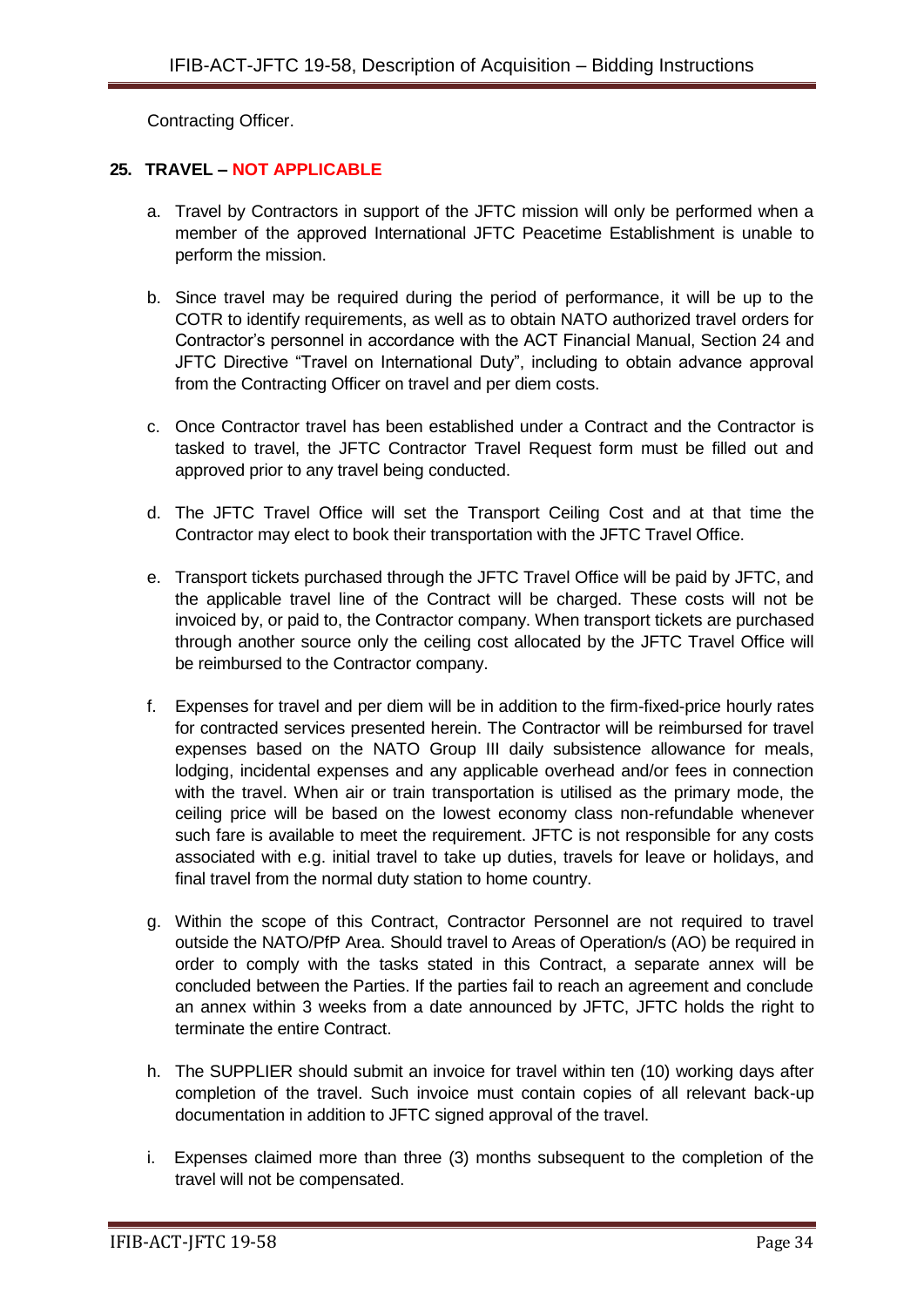j. Upon termination or expiry of this Contract the deadline for submitting travel expense claims is one (1) month from the date of Contract termination or expiry.

# <span id="page-34-0"></span>**26. CONTRACTOR NOTICE REGARDING DELAY**

In the event the Contractor encounters difficulty in meeting performance requirements, or when he anticipates difficulty in complying with the contract delivery schedule or date, he shall immediately notify the Contracting Officer in writing, giving pertinent details; provided, however, that this data shall be informational only in character and that this provision shall not be construed as a waiver by JFTC of any delivery schedule or date, or of any rights or remedies provided by law or under this Contract.

### <span id="page-34-1"></span>**27. NOTICE AND ASSISTANCE REGARDING PATENT AND COPYRIGHT INFRINGEMENT**

- a. The Contractor shall report to the Contracting Officer, promptly and in reasonable written detail, each notice or claim of patent or copyright infringement based on the performance of this Contract of which the Contractor has knowledge.
- b. In the event of any claim or suit against JFTC on account of any alleged patent or copyright infringement arising out of the performance of this Contract or out of the use of any supplies furnished or work or services performed hereunder, the Contractor shall furnish to JFTC, when requested by the Contracting Officer, all evidence and information in possession of the Contractor pertaining to such suit or claim. Such evidence and information shall be furnished at the expense of JFTC except where the Contractor has agreed to indemnify JFTC.
- c. This clause shall be included in all sub-contracts.

# <span id="page-34-2"></span>**28. HEALTH, SAFETY AND ACCIDENT PREVENTION**

If the Contracting Officer notifies the Contractor in writing of any non-compliance in the performance of this Contract, with safety and health rules and requirements prescribed on the date of this Contract by applicable national or local regulations, and the Contractor fails to take immediate corrective action, the Contracting Officer may order the Contractor to stop all or part of the work until satisfactory corrective action has been taken. Such an order to stop work shall not entitle the Contractor to an adjustment of his contract price or other reimbursement for resulting increased costs, or to an adjustment of the delivery or performance schedule.

#### <span id="page-34-3"></span>**29. INSURANCE**

The Contractor is responsible for holding any required insurances at own cost, covering the Contractor as well as the Contractor Personnel, as appropriate. In addition, the Contractor is responsible for any other types of insurances including travel insurance for travels required by JFTC. However, reimbursement for travel insurance cost for travels in high risk areas will be subject to case-by-case evaluation. NATO/PfP countries are generally not considered high-risk areas.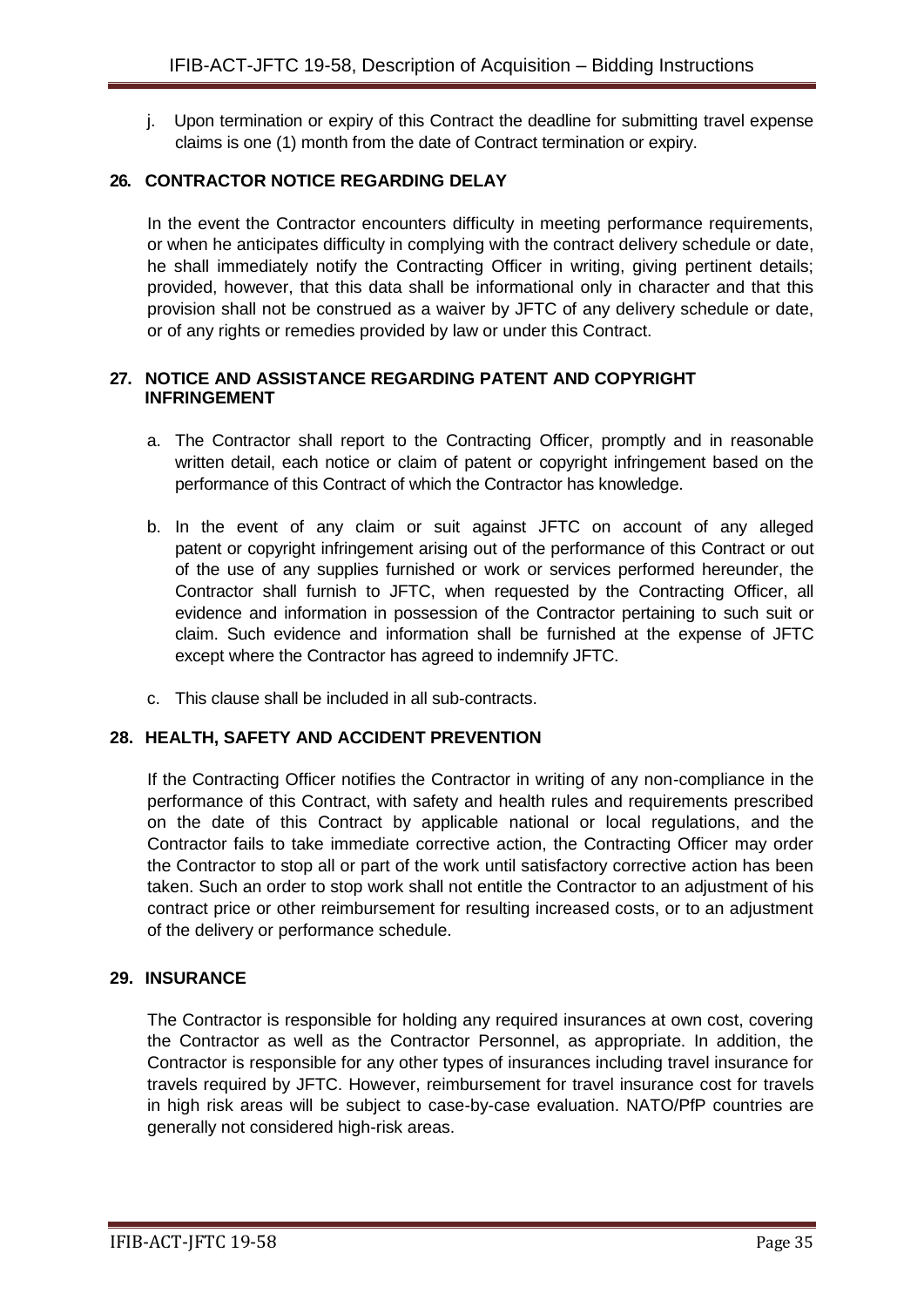#### <span id="page-35-0"></span>**30. PATENT INDEMNITY**

The Contractor shall indemnify JFTC and its officers, agents and employees against liability, including costs, for infringement of any letters patent (except letters patent issued upon an application which is now or may hereafter be kept secret or otherwise withheld from issue by order of the government which issued the letters patent) arising out of the manufacture or delivery of supplies under this Contract, or out of the use or disposal by or for the account of JFTC of such supplies. The foregoing indemnity shall not apply unless the Contractor shall have been informed as soon as practicable by JFTC of the suit or action alleging such infringement and shall have been given such opportunity as is afforded by applicable laws, rules, or regulations to participate in the defense thereof; and further, such indemnity shall not apply to:

- a. An infringement resulting from compliance with specific written instructions of the Contracting Officer directing a change in the supplies to be delivered or in the materials or equipment to be used or directing a manner of performance of the Contract not normally used by the Contractor;
- b. An infringement resulting from an addition to, or change in, such supplies or components furnished which addition or change was made subsequent to delivery or performance by the Contractor; or
- c. A claimed infringement which is settled without the consent of the Contractor, unless required by a court of competent jurisdiction.

#### <span id="page-35-1"></span>**31. INTELLECTUAL PROPERTY**

The Contractor's support to JFTC is principally in the form of provision of services. Materials developed by the Contractor as part of this Contract to JFTC shall however become the intellectual property of JFTC without prejudice to the residual rights of the Contractor to use the same or similar materials on future occasions in connection with work carried out for JFTC.

#### <span id="page-35-2"></span>**32. RIGHTS IN TECHNICAL DATA AND COMPUTER SOFTWARE**

- a. JFTC shall have unlimited rights in:
	- *(1)* All technical data and computer software, to include source code, resulting from performance of experimental, developmental, integration, testing, or research work which was specified as an element of performance in this Contract.
	- *(2)* Plans, drawings, manuals or instructional materials prepared or required to be delivered under this Contract for implementation management, installation, operation, maintenance and training purposes.
- b. Technical data and software delivered under this Contract shall be marked with the number of this Contract, name of the Contractor and the rights transferred to JFTC.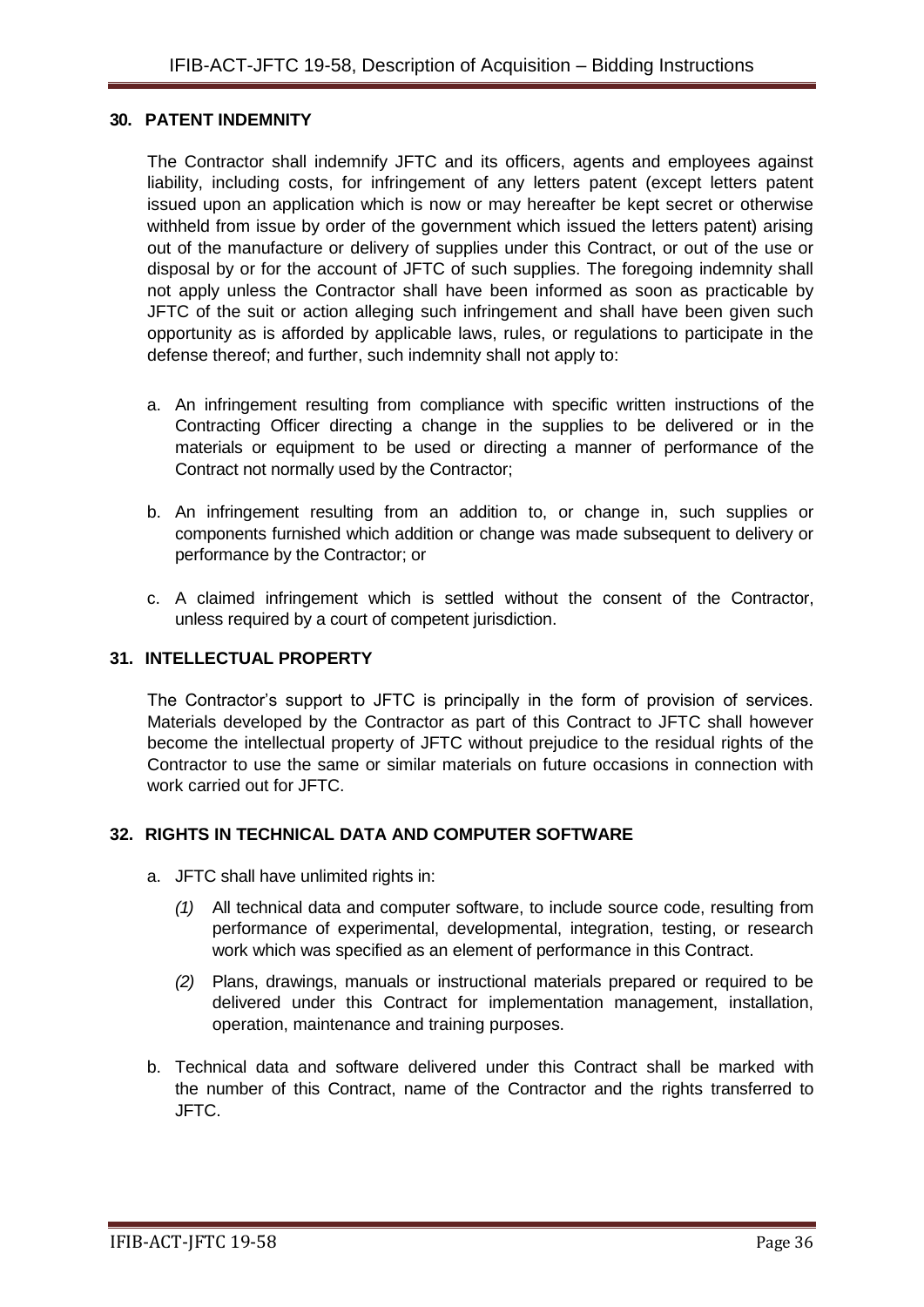### <span id="page-36-0"></span>**33. PUBLICITY AND PUBLIC RELATIONS**

The Contractor and/or the Contractor Personnel shall not make any press release or refer to this Contract in promotion materials, including but not limited to photographs and films or public statements concerning this Contract, without the prior written approval of JFTC.

#### <span id="page-36-1"></span>**34. CODE OF CONDUCT**

The Contractor recognizes and agrees that he/she shall conduct him-/ herself in a manner suitable for the purpose of this Contract and in accordance with Allied Command Transformation (ACT) Standard of Personnel Conduct and JFTC internal regulations.

#### <span id="page-36-2"></span>**35. SOFTWARE RELEASES AND UPDATES**

- a. All software implemented on or delivered with the supplies shall be at the start of acceptance, the most recent versions or releases as available.
- b. The Contractor shall for a duration of minimum five (5) years after acceptance, and upon their availability, offer to JFTC all software changes, fixes and new releases. These shall be offered at no cost when they are offered free of charge on the commercial market.

#### <span id="page-36-3"></span>**36. OTHER PROVISIONS**

- a. The Contractor and the Contractor Personnel are eligible for limited tax and duty exemptions referred to in the SA, Article 14 (import and re-export of personal effects and furniture, excluding private vehicles).
- b. The Contractor and the Contractor Personnel (non-Polish), are not authorized to engage in any other employment in Poland.
- c. Passports, Visas and Customs:
	- (1) The Contractor is responsible for:
		- obtaining all passports, visas, and other documents necessary for Contractor Personnel to enter, exit and work in Poland and to conduct agreed duty travels to other NATO countries and to PFP countries, and
		- the customs, immigration, or similar liabilities of its Contractor Personnel, insofar as this is not provided under status agreements between the Host Country and JFTC.
	- (2) Contractor Personnel are responsible for arranging for their passports and relevant visas and for having them in their immediate possession when travelling to and from the AO.
	- (3) Contractor Personnel (non-Polish) are not required to obtain a work permit to perform the works agreed under this Contract, i.a.w. the SA, Art. 14.4.b.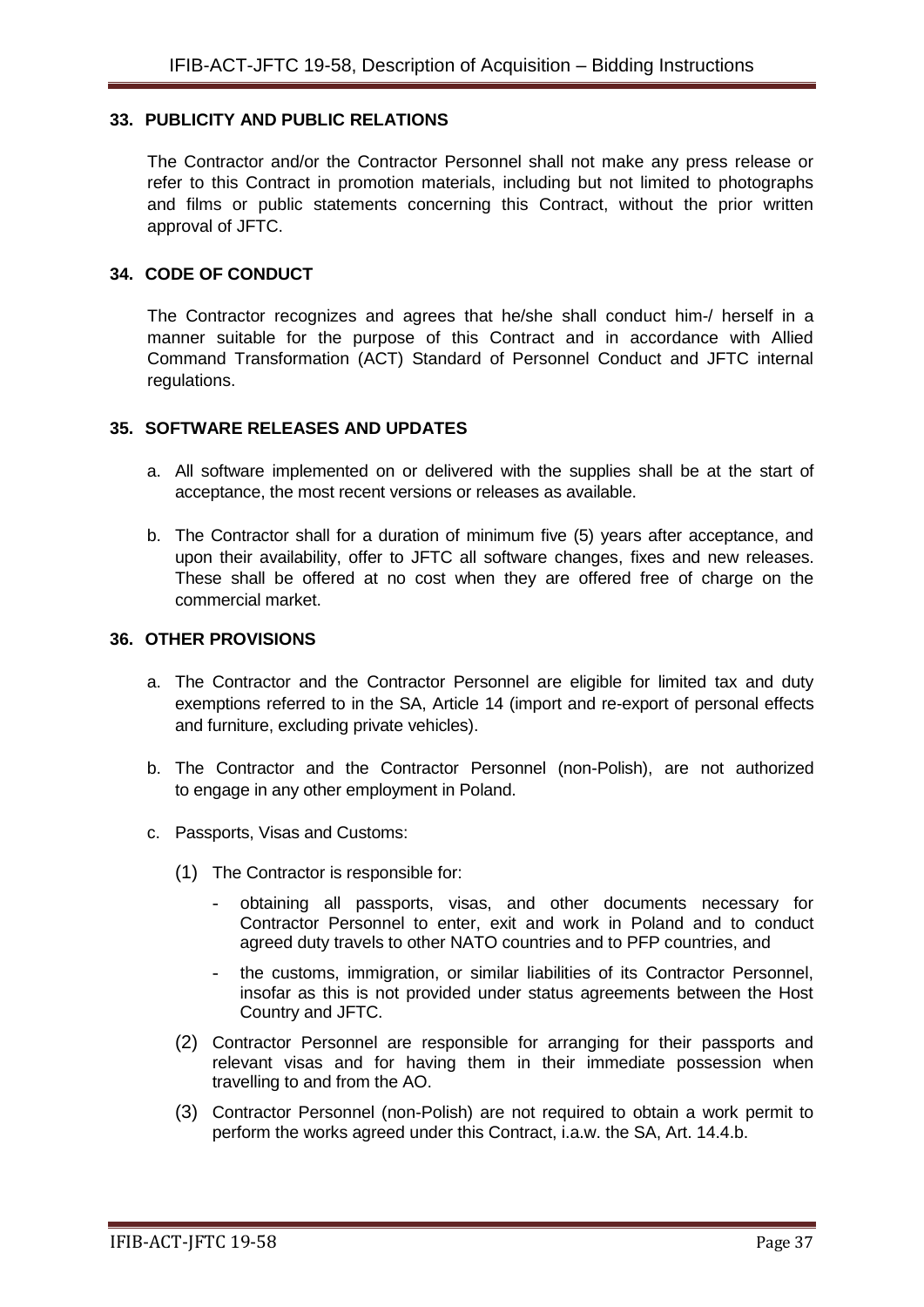- d. The Contractor Personnel are responsible for finding suitable accommodation and comply with Host Country requirements for personal registration, vehicle registration etc. Host Nation Support Unit In-processing Office may provide assistance in this regard, but cannot be held liable or accountable in any manner for the assistance so provided.
- e. Medical
	- (1) The Contractor is responsible for providing adequate medical insurance to meet the requirements in Host Country legislation and need of the Contractor Personnel while performing at the normal duty station as well as on travels. JFTC will at no point be held responsible for any costs associated with medical or dental assistance provided to or requested by the Contractor Personnel.
	- (2) Contractor Personnel will be admitted, at no charge, to consult JFTC Medical Advisor on the same terms as JFTC Staff, in case of emergencies or need for basic medical assistance.
- f. Driver's License and Vehicle Operation
	- (1) A driver's license held by Contractor Personnel is accepted by Poland as valid i.a.w. the SA, Art. 14.4.d.
	- (2) Contractor Personnel are generally not permitted to operate JFTC official vehicles.
- g. If approved under the authority of the Commander or by an authority so responsible, the Contractor Personnel shall have access to morale, welfare, and recreation services commensurate with those provided to other Contractor Personnel.
- h. The JFTC will issue a letter explaining their function and position at JFTC to be used as a proof for their performance of work for NATO and solicitation for recognition under the SA.

#### <span id="page-37-0"></span>**37. INCONSISTENCY BETWEEN ENGLISH VERSION AND TRANSLATION OF CONTRACT**

In the event of inconsistency between any terms of this Contract and any translation thereof into another language, the English language meaning shall control.

# <span id="page-37-1"></span>**38. ENFORCEMENT**

Failure by either party to enforce any provision of this Contract will not be deemed a waiver of future enforcement of that or any other provision. The invalidity or unenforceability of any provision of this Contract shall not affect the other provisions hereof, and this Contract shall be construed in all respects if such invalid or unenforceable provisions were omitted.

#### <span id="page-37-2"></span>**39. ORDER OF PRECEDENCE**

Any inconsistencies in the solicitation or Contract shall be resolved by giving precedence in the following order: (1) Special Terms and Conditions; (2) General Terms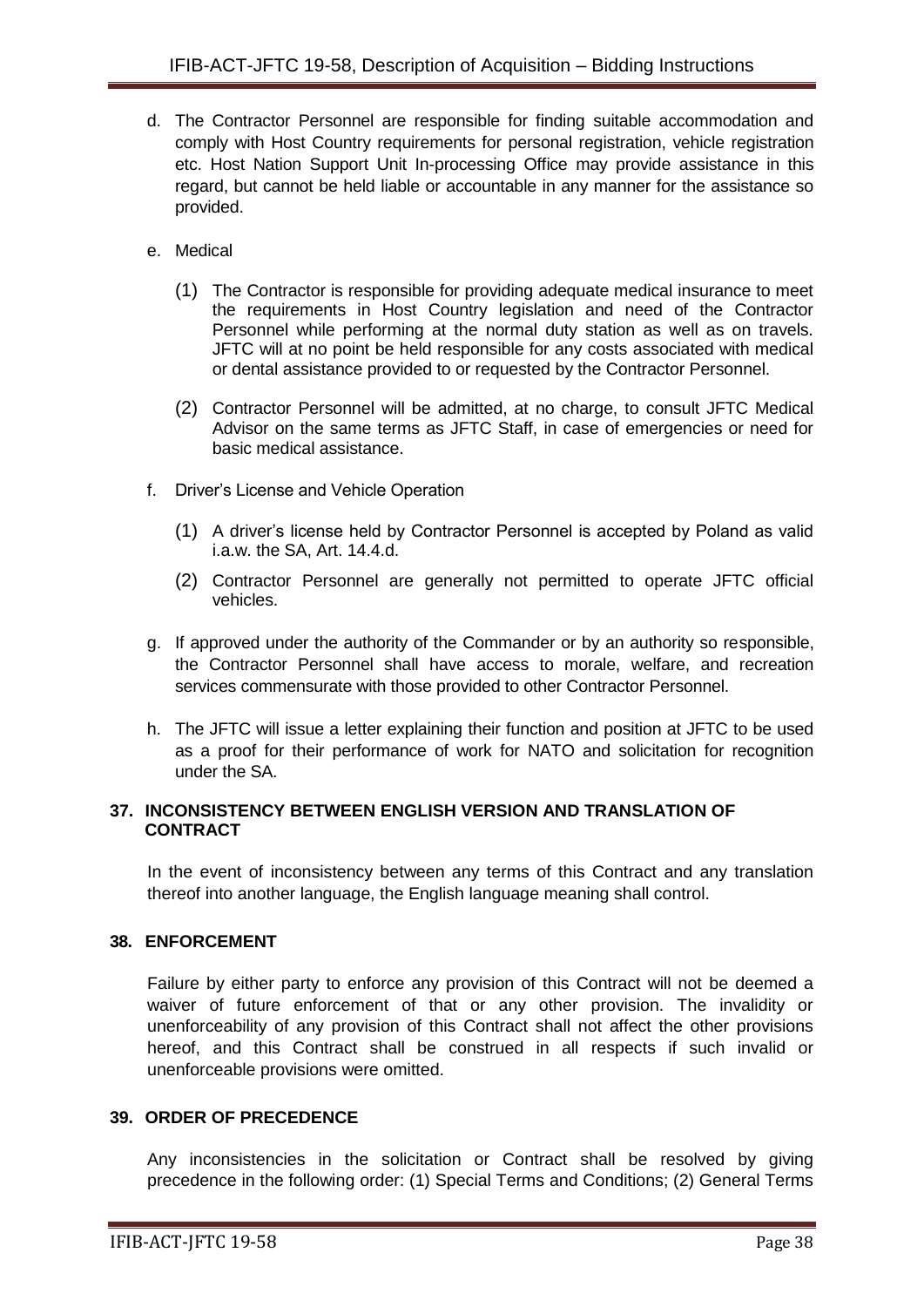and Conditions and Purchase Order terms; (3) solicitation provisions if this is a solicitation; (4) the specification/statement of work; (5) other JFTC documents, exhibits and attachments; (6) addenda to this solicitation or Contract, including any license agreements for computer software, or other contract agreements.

# <span id="page-38-0"></span>**40. ENTIRE AGREEMENT**

This Contract sets for the entire agreement between the parties with respect to the subject matter hereof, and supersedes all prior agreements or representations, oral or written, regarding such subject matter. JFTC shall not be bound by, and specifically objects to any term, condition, or other provision inconsistent with or in addition to any provision of this Contract that is submitted by the Contractor in any correspondence or any document unless JFTC specifically agrees to such provision in a written instrument signed by an authorized representative of JFTC.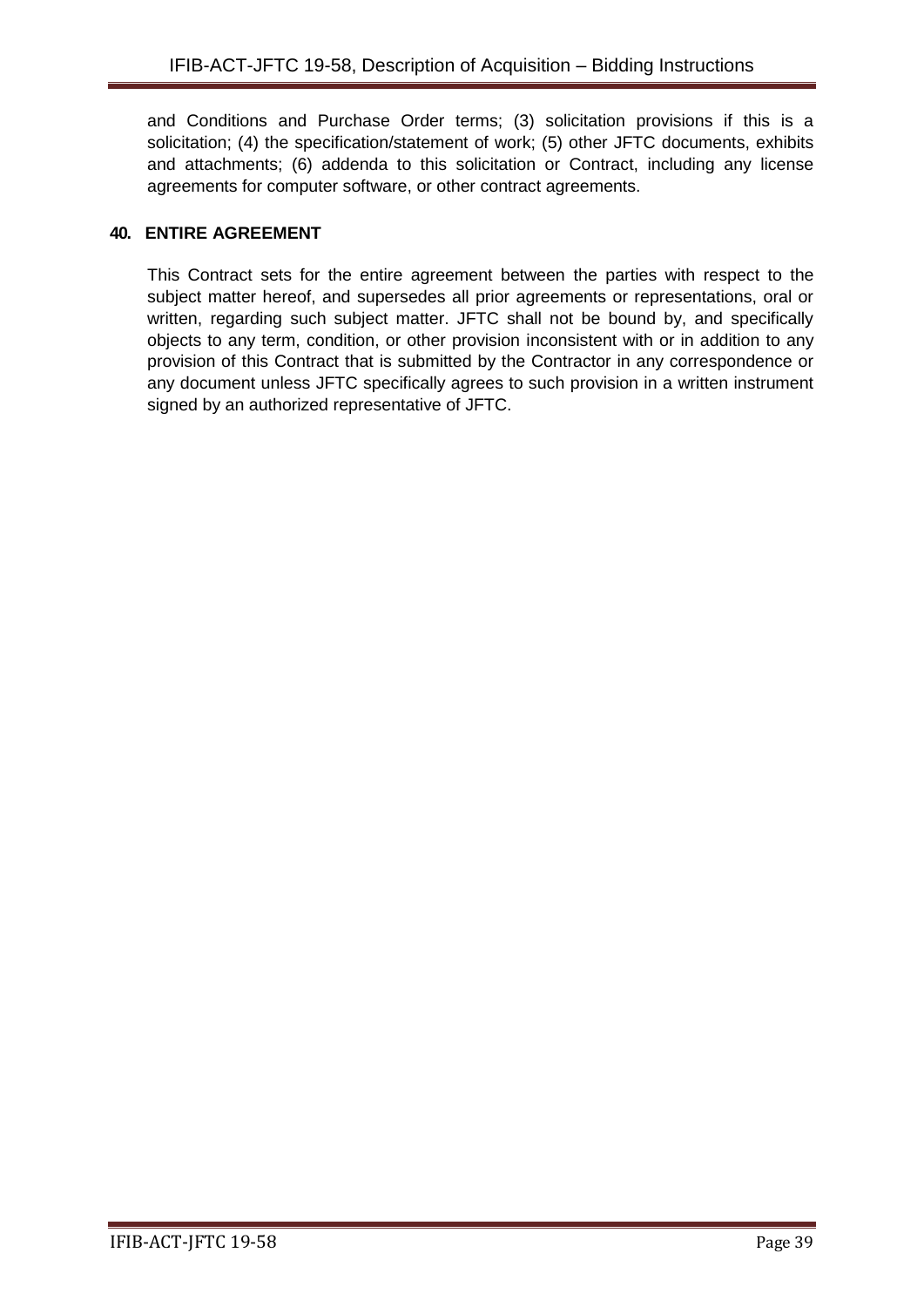# **PART III – TECHNICAL INFORMATION**

### **Statement of Work**

### **for Scenario Production for Loyal Leda 2020 Exercise**

#### **1. INTRODUCTION**

- 1.1. The Joint Force Training Centre (JFTC), located in Bydgoszcz, Poland, conducts predeployment training activities, and routine North Atlantic Treaty Organisation (NATO) Command Structure (NCS) / NATO Response Force (NRF) / NATO Force Structure (NFS) training for operational elements from the individual level to formed headquarters.
- 1.2. Training Division (TD) ensures the ability to deliver combined and joint training, static and distributed as well as single and multi-echelon, for operational and tactical level headquarters, staffs and forces over the full spectrum of Alliance operations, to include in support of Alliance current operations and the NATO Response Force (NRF).
- 1.3. NATO maintains a number of approved scenarios and also makes use of national scenarios to accomplish their training objectives. Increasingly, these scenarios require modification in order to align them to 'real-world' situations or to explore emerging doctrine and policies. Contrary to the past, the depth of modification of scenarios exceeds the capacity of the military staff assigned to JFTC. Scenario modification requires a large volume of work in advance of planning milestones in order to set the conditions for the all phases of training.
- 1.4. JFTC is seeking to fulfill its requirement for Exercise Scenario Production including Development, Sustainment, and Execution through Scenario Deliverable Support Contract (CDSC). The Contractor shall be required to support JFTC's goal of producing and sustaining exercise scenarios to support NATO training and exercises. In addition to the above the Contractor's personnel will participate in the execution of exercises and be able to create, refine, update, or alter scenario products through a collaborative process in response to direction and guidance and/or feed-back as appropriate.

# **2. TYPE OF CONTRACT AND PERIOD OF PERFORMANCE**

2.1. Type of Contract.

This is a Firm Fixed Price Deliverables Contract in accordance with the General Terms and Conditions; all employer responsibilities for the Contractor Personnel performing under this Contract shall lie with the Contractor.

2.2. Period of Performance. The contract period of performance is scheduled between 13 January and 19 November 2020.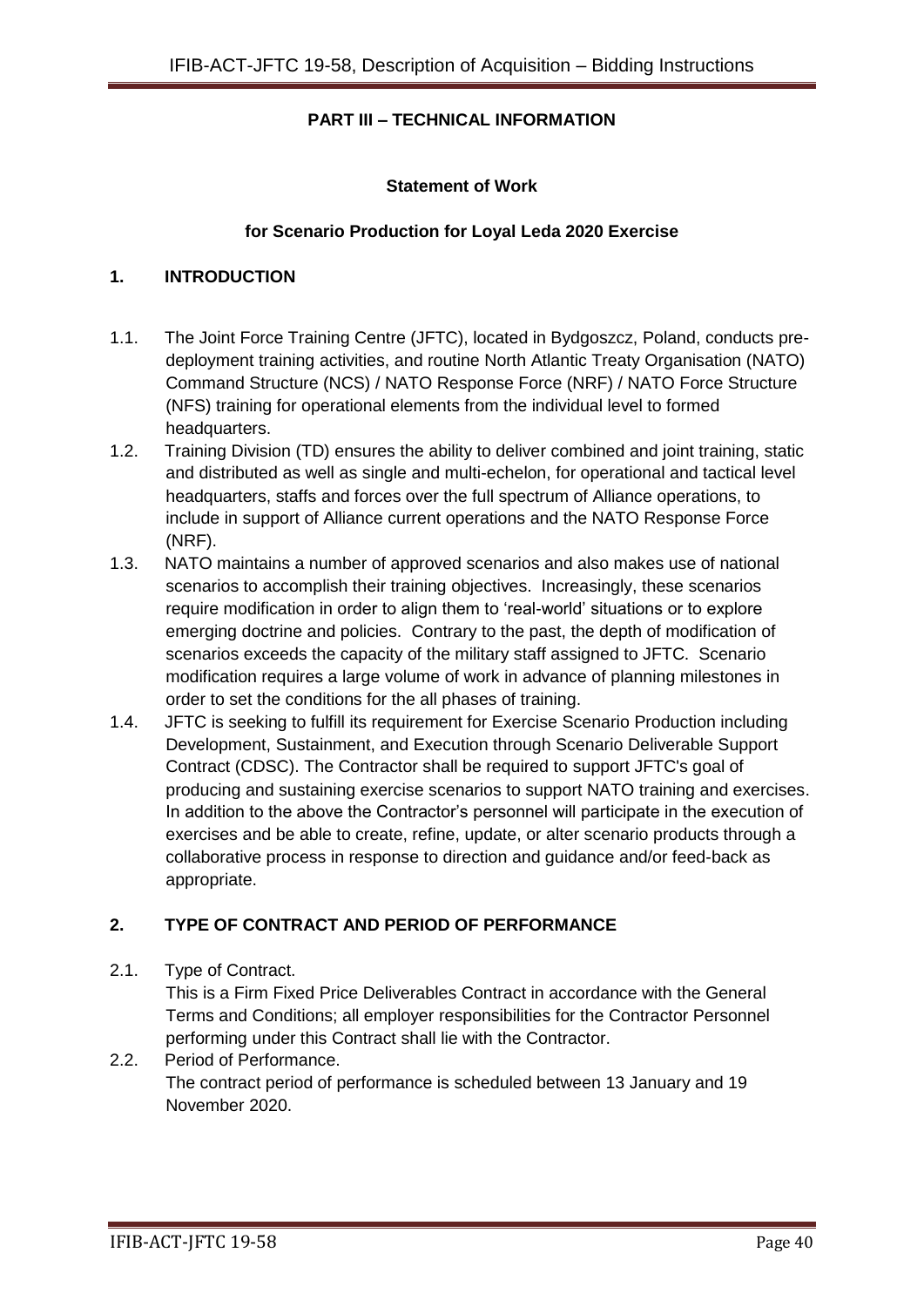# **3. TASKING AND DELIVERABLES**

Major task in relation to the exercise scenario documentation and other related products will be focused on the modification/adaptation of existing products delivered by JWC for exercise TRJU19-1 and 19-2 (Operational Level) to meet LOLE20 (Tactical Level) requirements. The following products covering several conflict parties, in a variety of settings and scenarios, are the required Deliverables for each function as described in the Bi-SC Directive 75-3 Collective Training and Exercise Directive (CT&ED), and organized in the following Work Packages:

| <b>Task Number</b> | <b>Work Milestones</b> | <b>Projected Timeline*</b> |
|--------------------|------------------------|----------------------------|
| 3.1.               | Work Package 1         | 13 Jan - 06 Mar 2020**     |
| 3.2.               | Work Package 2         | 09 Mar - 17 Apr 2020**     |
| 3.3.               | Work Package 3         | 29 June - 29 Jul 2020***   |
| 3.4.               | Work Package 4         | 07 Sep - 25 Sep 2020**     |
| 3.5.               | Work Package 5         | 26 Oct - 19 Nov 2020       |

*\* Projected Timeline can be a subject for minor changes*

- *\*\* Weekend and holidays not included*
- *\*\*\* Weekend 04-05 July Included*
- 3.1. Work Package 1:
	- 3.1.1. **Scenario Module 1 - Geo-Strategic Situation**. Includes a generic description of the crisis area including the major regional actors, and a description of the crisis, including its historical background and major political, military, economic, cultural, humanitarian and legal conditions, including membership in relevant Arms Control treaties and agreements, that support a NATO military response. The Geo-Strategic Situation is summarised in the Exercise Specification (EXSPEC) and included in an its Annex.
	- 3.1.2. **Scenario Module 2 - Theatre of Operations.** Static information/data about the region to support strategic assessments and operations planning. Information/data are produced in Bi-SC AIS Functional Services/doctrinal1 formats (where available) and includes, among other things: Mapping/Map Dataset, Theatre Data, Country Studies/Information, regional/national Orders of Battle (ORBATs) and OPFOR Campaign Plan.
	- 3.1.3. **Scenario Module 3 - Strategic Initiation.** Establishes the international and NATO political desired end-state, objectives, limitations and directions as well as the supporting strategic assessments and planning guidance following the NATO crisis response system. This module should include:
		- Road to Crisis (Narrative summary of the main events leading to planning situation, to be included in MEL/MIL database).
		- UNSC Resolutions and/or other documents providing the legal basis for the operation.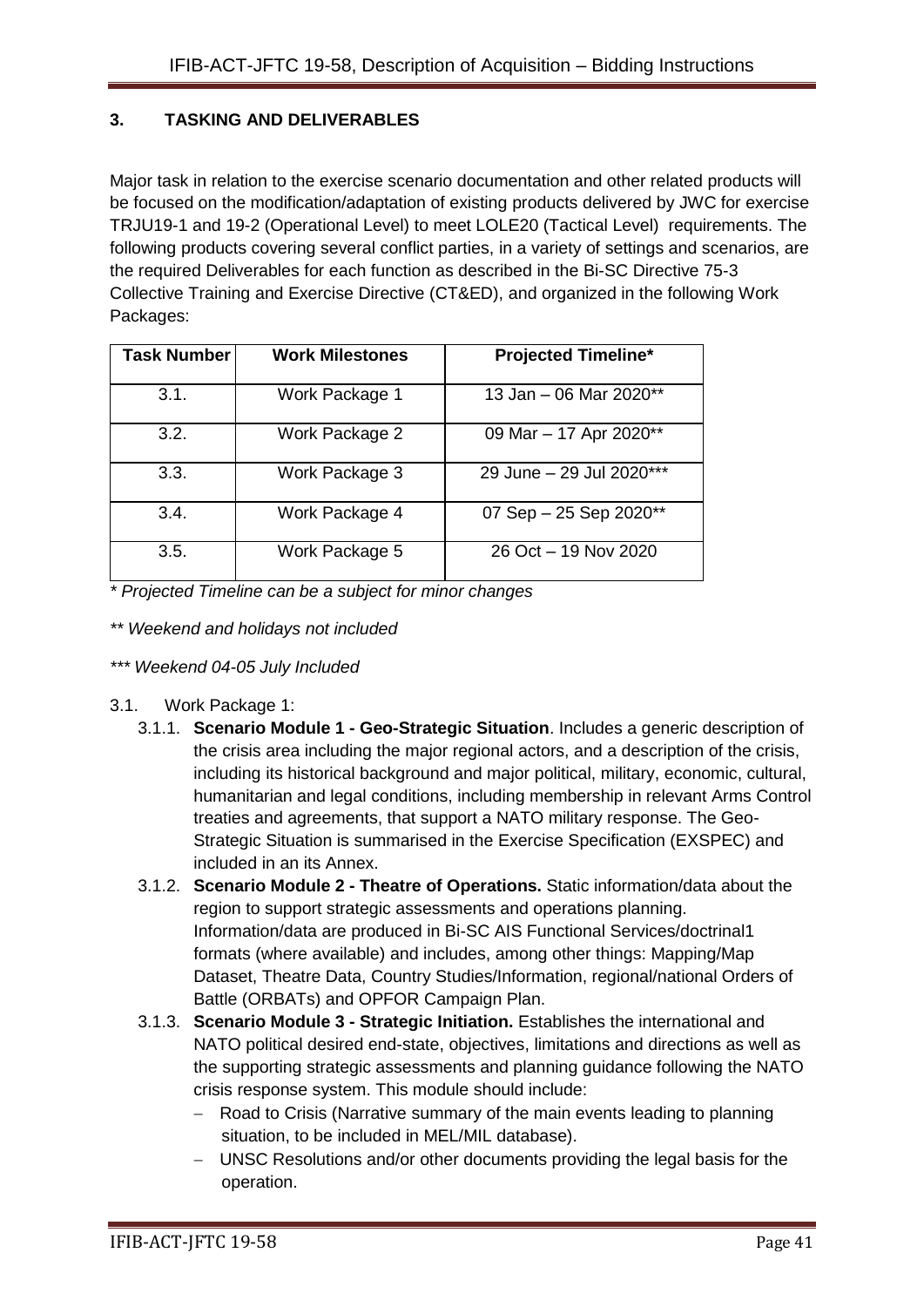- NAC Request for Advice.
- SACEUR's Strategic Warning Order.
- SACEUR's Strategic Assessment.
- NAC Decision Sheet Requesting Options.
- SACEUR's Military Response Options.
- NAC Initiating Directive.
- Strategic CONOPS.
- SACEUR and intermediate Commanders' Planning Directives.
- 3.1.4. **Scenario Module 4 - Crisis Response Planning Information.** Provides current updated information/data about the international and regional situation. Information/data are produced in Bi-SC AIS Functional Services/doctrinal formats (where available). This module includes, as a minimum:
	- Current Intelligence Summary.
	- Friendly Forces. Provides forces available for planning based on NRF Readiness Reporting System (RRS) and NATO ORBAT as well as current disposition of friendly and neutral forces in the theatre area. Data for generic forces available for planning should be provided in the same formats and level of detail as real forces available for planning would be.
	- Target Integrated Data Base (IDB).
	- Civil military data and information sufficient to support TA development of the production of the Civil Assessment and the CIMIC Estimate as well as the CIMIC input to an Operation Plan.
	- Environmental Assessment.
	- **OLRT Recce Reports.**
	- NCRS messages.
	- TOPFAS dataset.
	- Intelligence dataset, including regional forces' data and scenario-specific Crisis Response Intelligence Package (CRIP).
	- MEL/MIL as appropriate for Phase II.
- 3.2. Work Package 2:
	- 3.2.1. **Scenario Module 5 - Force Activation and Deployment Information.** Provides external information/data in response to player CONOPS and CJSOR as well as CCIR as required to complete execution planning and to initiate deployment and initial entry operations. Information/data are produced in Bi-SC AIS Functional Services/doctrinal formats (where available). This module includes, as a minimum:
		- ACTWARN/ACTREQ messages.
		- FORCEPREP messages.
		- Allied Force List (AFL)
		- Force Balancing Results.
		- SOFAs/MOUs/TAs.
		- Multinational Detailed Deployment Plan (MNDDP)/Flow Execution Plan (FEP).
		- ACTORD message(s).
		- ORBATTOA messages.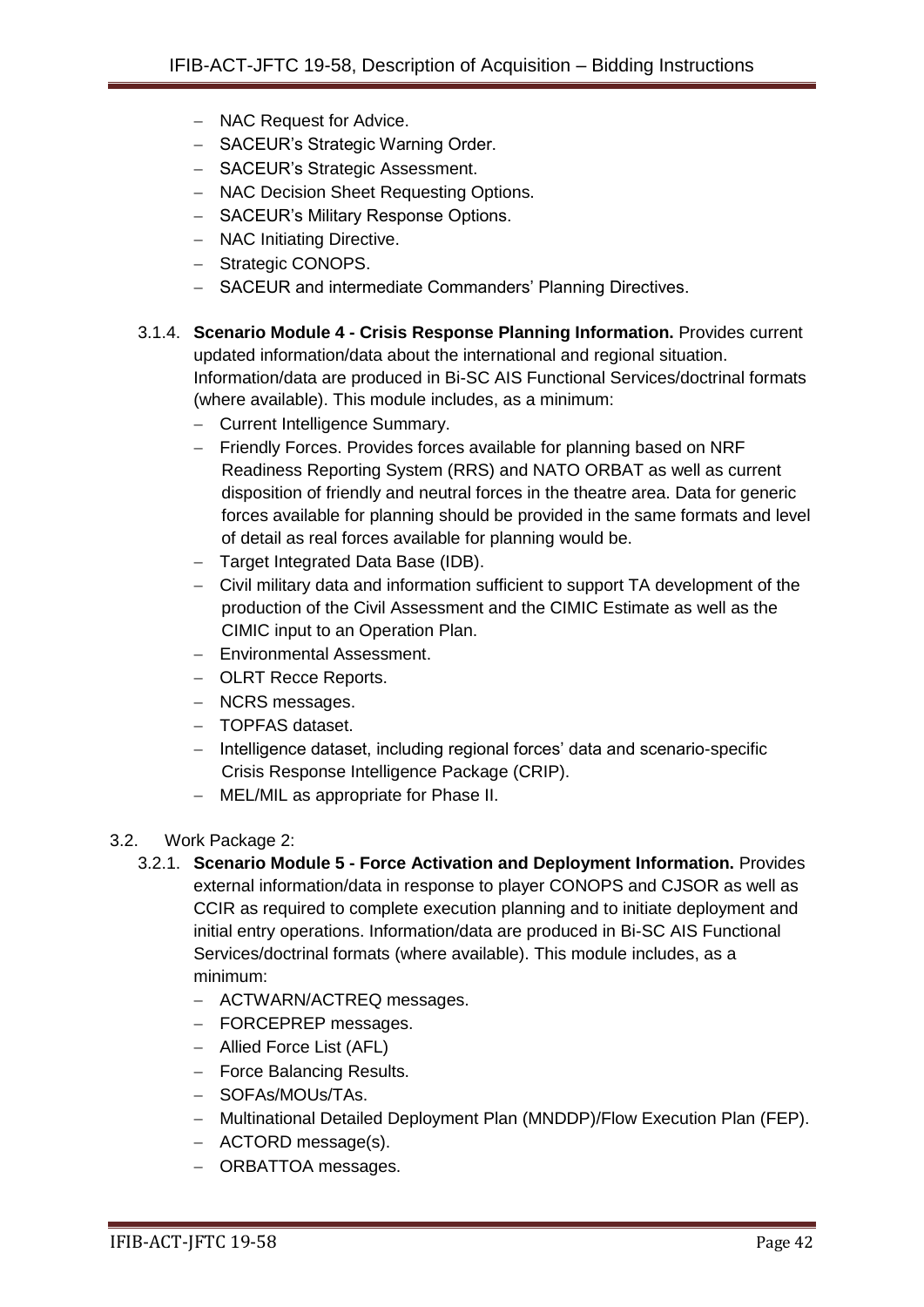- Current Intelligence Summary (INTSUM)/Intelligence Report (INTREP) (as required).
- Joint Targets List.
- NCRS messages.
- Rules of Engagement Authorisation (ROEAUTH)/Implementation (ROEIMPL) messages.
- MEL/MIL as appropriate for Sub-Phase IIIA.
- 3.3. Work Package 3:
	- 3.3.1. **Scenario Module 6 - Execution Information.** Describes the current situation at STARTEX, based on OPLAN Operational Information Exchange requirements.2 Information/data are produced in Bi-SC AIS Functional Services/doctrinal formats (where available). This module includes, as a minimum:
		- Road to Crisis (Narrative summary of the main events leading to current situation, included in MEL/MIL database).
		- Current Intelligence Summary (INTSUM)/Intelligence Report (INTREP) (as required).
		- Operational Assessments and Reports. Assessments and Reports that would normally be available in a real situation must be developed and provided before the exercise starts and during execution at predetermined times/situations. These would include periodic Operational Information Exchange Formatted Reports and special reports and these should be included as MEL/MIL injections. Additional information and products should be held until requested by the TA using doctrinal processes and procedures. Examples include special intelligence information, port data and CIMICoriented reports. The requests for this information could come through the Intelligence Requirements Management (IRM) system or via other doctrinal processes.
		- Order of Battle/Transfer of Authority Land/Air/Sea / STARTEX Force Laydowns.
		- Current SITREPS for Land, Air, Navy, PAO, CIMIC, CIS, METOC, Deployment, Logistics, etc.
		- Area of Interest (AOI) Common Operating Picture (COP) data and information. These include data/information products required by 'Recognised Picture' Functional Services (eg; ICC, MCCIS, LC2IS) that contribute automatically to the COP; specialised Functional Services (eg; JOIIS/NITB , EVE, TOPFAS) that provide data and information to the COP as required; and theatre functional databases (eg; CIMIC, Medical, Military Engineering) that contribute to COP overlays through overlay management agents (eg; Interim Geo-Spatial Intelligence Tool (iGeoSIT)). Some of these data/information products may be generated by LOCON and some may be developed with assistance of M&S/synthetic tools.

# 3.4. Work Package 4:

# 3.4.1. **Revision of Scenario Modules 5 and 6.**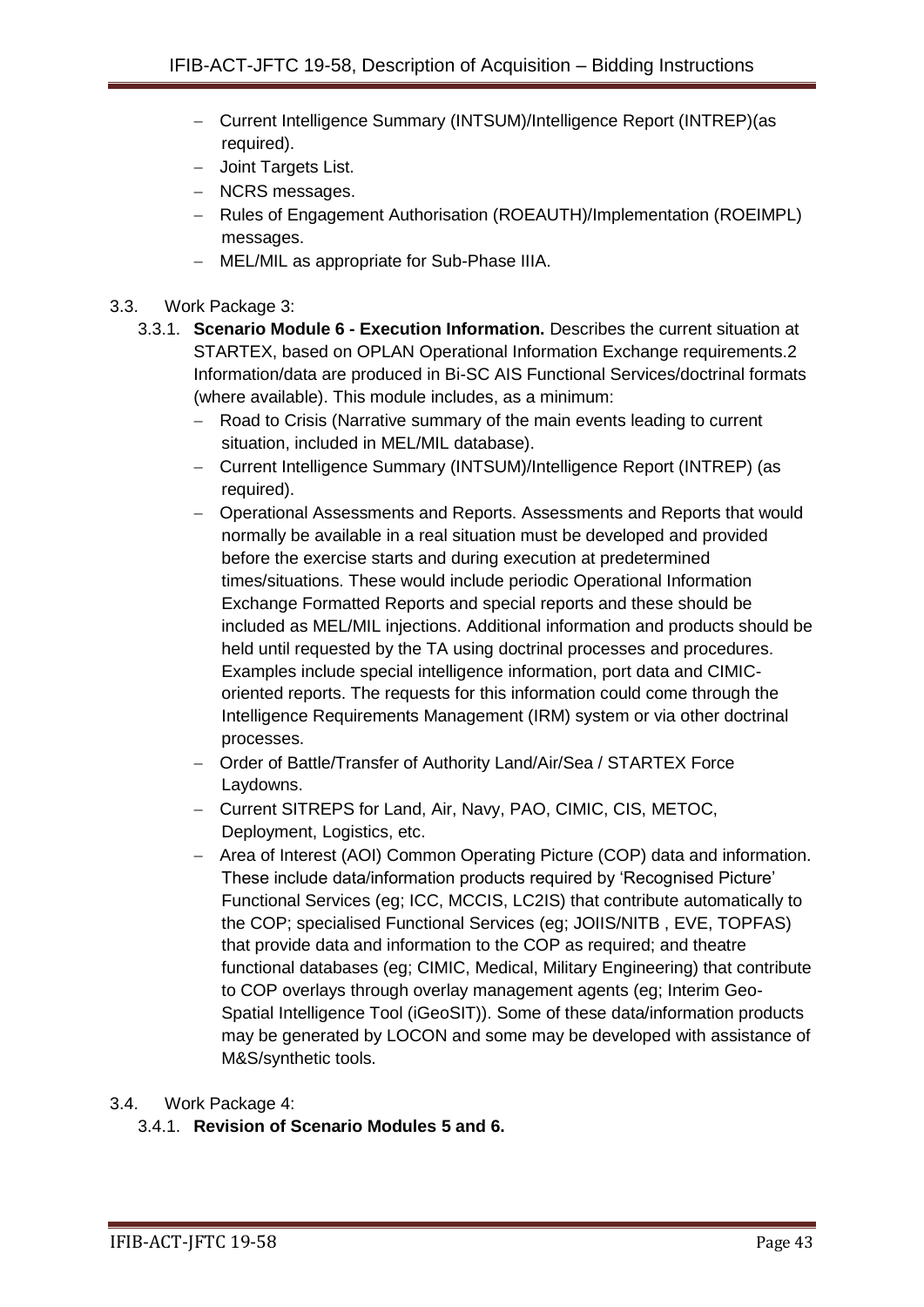#### 3.5. Work Package 5:

3.5.1. **Exercise Execution**

# **4. TASKS, CONTRACTOR RESOURCE REQUIREMENTS AND QUALIFICATIONS ESSENTIAL FOR PRODUCING DELIVERABLES**

- 4.1. The Contractor Resource Category must perform the following **tasks** for each role:
	- Develop and sustain material and information in existing scenarios.
	- Build and contribute to the scenario exercise databases.
	- Participate as a member of Exercise Control during exercise execution.
	- Assist in the development of operational themes to be exercised by NATO headquarters.
	- Participate in appropriate exercise planning meetings and scenario working groups.
	- Be able to travel as necessary in support of exercise activities.
	- Collaborate within Exercise Planning Team, other contracted personnel and military subject matter experts.
	- Contribute to the development of all scenario related products in their respective domain.
	- Perform any other duty as directed by the Division, Branch, Section Chief or Scenario Lead that contributes to the mission accomplishment of the Joint Force Training Centre.
- 4.2. The following qualifications are required for each Resource Category Role:
	- Ability to compose, edit, contribute to, and comprehend collaborative texts in advanced English language reflecting the terminology and usage of subject matter expertise.
	- Ability to work as a part of a multi-national civilian and military team.
	- Standard Automated Data Processing and Communication and Information Systems (CIS) Knowledge:
		- Word Processing: Advanced knowledge
		- Spreadsheet: Working Knowledge
		- Graphic Presentation: Working Knowledge
	- Native English language speaker or individual presenting very good command of spoken and written English, with a proven ability to communicate effectively orally and in writing at the level of (SLP) NATO STANAG 6001 - 3333 (Listening, Speaking, Reading and Writing). To meet this requirement the Contractor must provide one of the following pertaining to the Supplier's personnel:
		- NATO STANAG 6001 3333 certificate,
		- Common European Framework (CEF) B2+ Vantage+ certificate,
		- Council of Europe (COE) B2 Vantage certificate,
		- Association of Langue Testers in Europe (ALTE) level 3 Independent User certificate,
		- Cambridge ESOL FCE certificate,
		- International English Language Testing System (IELTS) level 5 certificate.

In lieu of the certificates it will be at the discretion of the JFTC contract award authorities, to consider equivalent English proficiency the following:

• Evidence having an English-speaking background\*, or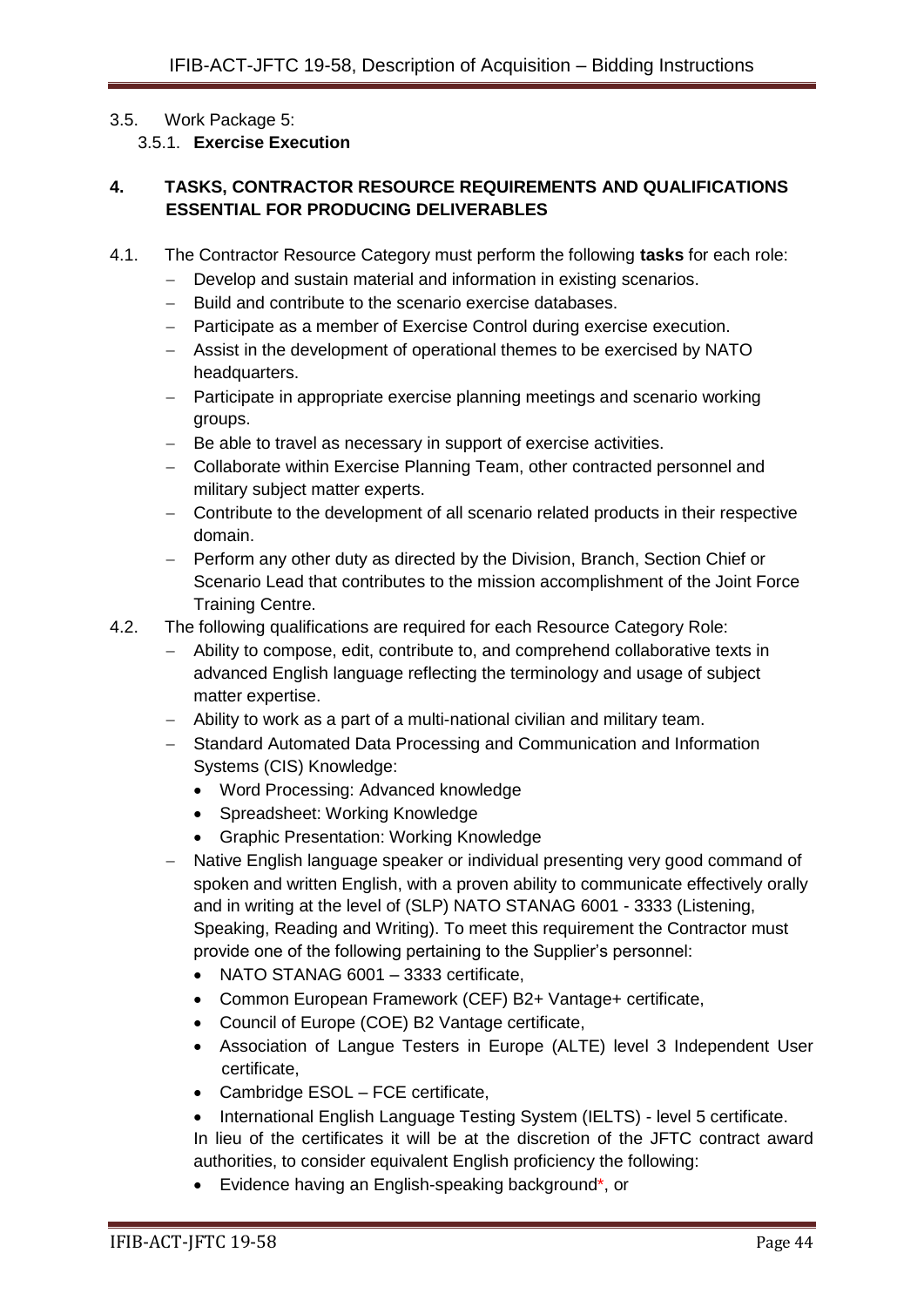- Evidence of being employed for at least 24 months within last 3 years in a position that's required the Key Personnel to carry its duties in English language as primary. To document fulfilment of this requirement a written reference on company letterhead from the employer providing their contact details and details of employment with them is mandatory, or
- Evidence of provision of the services under the contract (as the prime contractor or sub-contractor) for at least 24 months within last 3 years with tasks required the Key Personnel to carry its duties in English language as primary. To document fulfilment of this requirement a written reference on company letterhead providing their contact details and details of service provided to them is mandatory.
- **\*** The JFTC will consider the Key Personnel to have an *English-speaking background* if it can be proved that the Key Personnel:
- completed primary and at least three years' secondary schooling provided in English as primary language, or
- completed at least five years' secondary schooling at schools provided in English as primary language, or completed at least minimum three year's university or post-graduate studies provided in English as primary language.

See paragraphs 4.3. through 4.8 for additional qualifications and tasks required for each Resource Category's Role.

# 4.3. **RESOURCE CATEGORY - SCENARIO DEVELOPMENT – FRIENDLY**

At least 1 (one) person dedicated to producing all relevant friendly military joint and intelligence specific materials or scenario production.

4.3.1. Estimated work units required – up to 126. The actual number of work units required will depend on evolving requirements.

| <b>Task Number</b> | Days |
|--------------------|------|
| 3.1.               | 40   |
| 3.2.               | 24   |
| 3.3.               | 25   |
| 3.4.               | 15   |
| 3.5.               | 22   |

- 4.3.2. Tasks:
	- Modify existing and if required design and produce scenario materials to provide conditions required to support the achievement of exercise aims and objectives.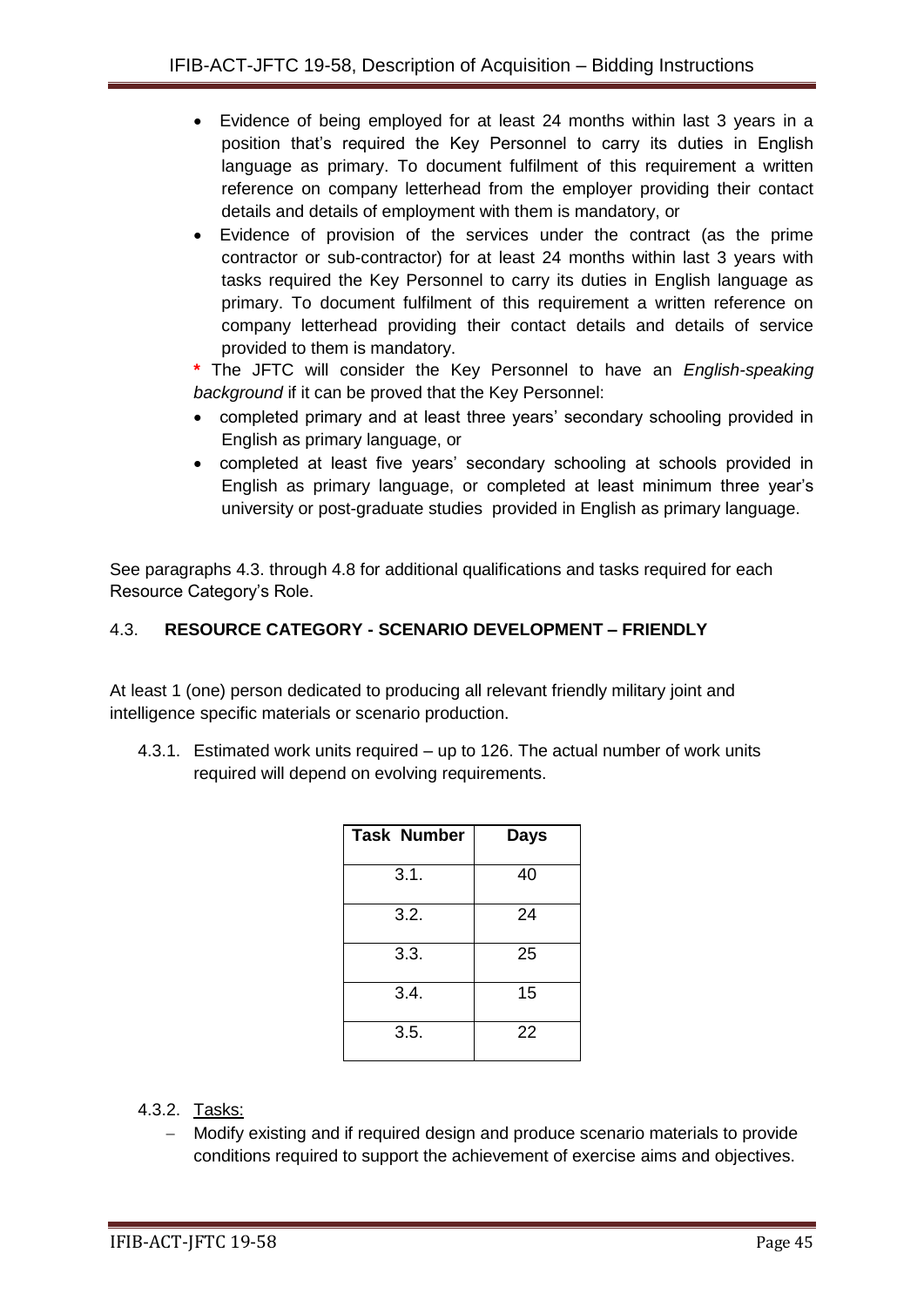- Modify existing and if required design and produce all scenario material and information with a particular focus on the friendly forces (strategic, operational and tactical level) in a complex Collective Defence environment including numerous stakeholders in a wide range of relationships to NATO.
- Modify existing and if required design and produce friendly forces structures (force generation process) and doctrine for state and non-state conflict parties covering generic, fictitious, and semi-fictitious entities while applying contemporary operational art.
- Support OPFOR and conflict party planning teams.
- Support "Request For Information" systems and NATO Intelligence Fusion Centre replication using current NATO IT tools and Functional Area Systems
- Modify existing and if required create indigenous joint headquarters with a wide range of capabilities within the scenario to facilitate NATO Security Force Assistance missions.
- Modify existing and if required develop military casualty estimates.
- Modify existing and if required design and droduce friendly forces air / counter-air forces and TBM structures and doctrine for state and non-state conflict parties and support OPFOR team, covering generic, fictitious, and semi-fictitious entities while applying contemporary operational art.
- Contribute to the development of a Recognised Air Picture in CAX.
- Modify existing and if required develop integrated friendly air defences and support OPFOR team in this area.
- Contribute to the creation TBM threat (static and dynamic) based on a wide range of missile systems.
- Modify existing and if required design and produce friendly maritime forces structures and doctrine for state and non-state conflict parties and support OPFOR team, covering generic, fictitious, and semi-fictitious entities while applying contemporary operational art.
- Contribute to the development of a Recognized Maritime Picture in CAX.
- Support other scenario developers in his/her area of responsibility.
- Support MELMIL development in his/her area of responsibility.

#### 4.3.3. Qualifications:

The incumbent must have the following qualifications:

- Joint Operational and tactical Command HQ level experience (J2, J3 or J5)
- Experience in organizing military structures on the Joint level
- Comprehension of doctrine development
- Comprehension of tactical and joint operational planning and the operational art
- Comprehension of the production and dissemination of intelligence products and Knowledge Development procedures
- Comprehension of the principles of Security Force Assistance and casualty estimates
- Familiarity with use of NATO doctrine, policy, processes, arrangements and procedures
- Experienced in use of NATO Functional Systems and tools (e.g. TOPFAS, LOGFAS, NITB, BICES, JTS)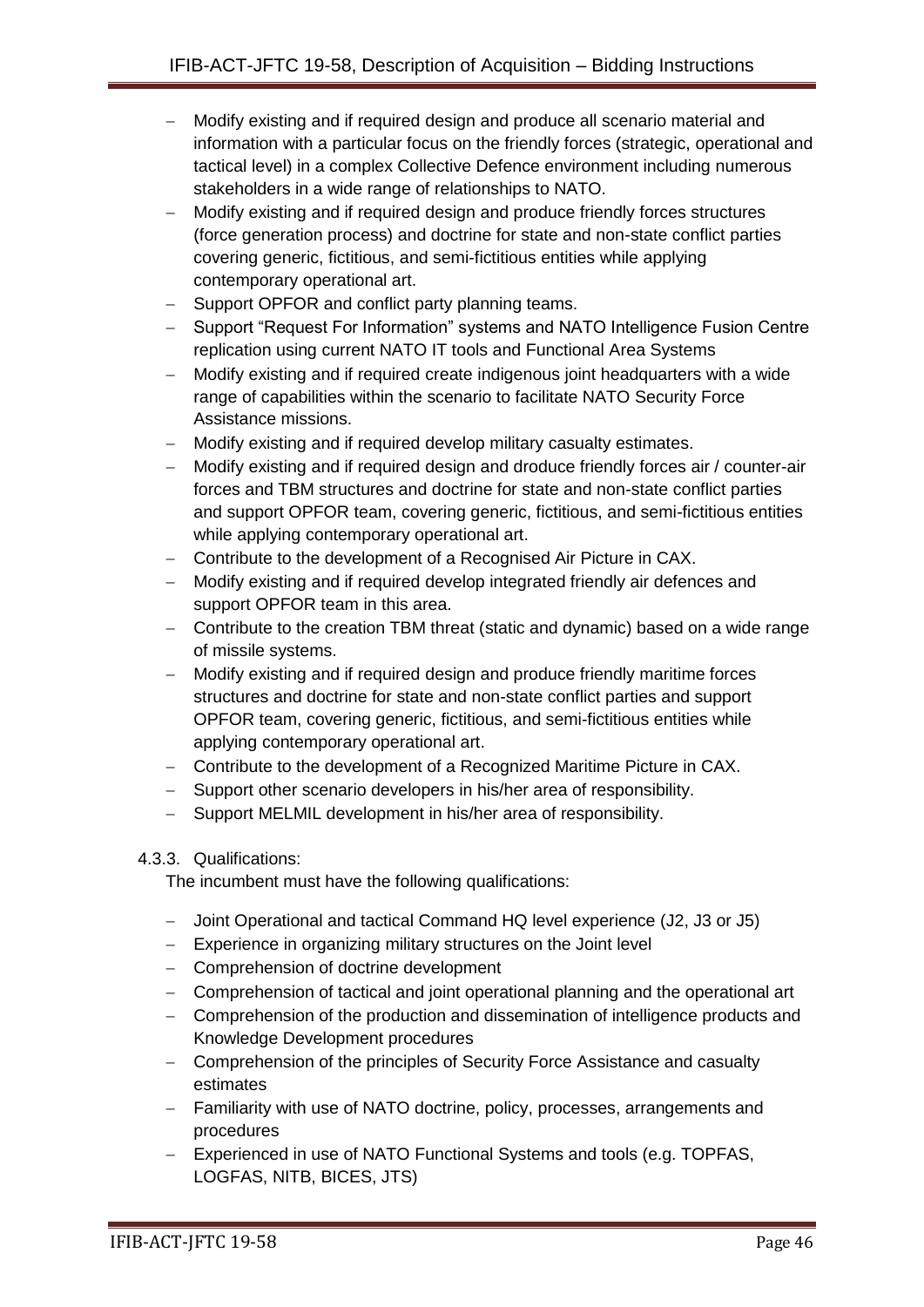- Comprehension of the use of NATO C2 information tools
- Recent (last 3 years) operational planning experience (including exercises)
- Recent (last 3 years) exercise planning experience as a scenario developer Friendly and OPFOR/SITFOR.

### 4.4. **RESOURCE CATEGORY SCENARIO DEVELOPMENT – ENVIRONMENT**

At least one (1) person dedicated to producing all relevant materials for scenario production.

4.4.1. Estimated work units required – up to 126. The actual number of work units required will depend on evolving requirements.

| <b>Task Number</b> | Days |
|--------------------|------|
| 3.1.               | 40   |
| 3.2.               | 24   |
| 3.3.               | 25   |
| 3.4.               | 15   |
| 3.5.               | 22   |

# 4.4.2. Tasks:

- Modify existing and if required design of all material and information in the production of exercise scenario with emphasis on the PESII Domains at the strategic, operational and tactical level in a Collective Defence environment.
- Modify existing and if required design of all material and information in the production of scenario with emphasis on documentation in regards to nations, IOs, NGOs, etc.
- Modify existing and if required design geopolitical systems in a global environment covering NATO Article V Operation.
- Modify existing and if required design historical, cultural, and humanitarian events to develop crisis situations.
- Modify existing and if required design diverse political systems including constitutional and legal frameworks, and national security strategies.
- Modify existing and if required design formal and informal political and legal processes in diverse political systems.
- Modify existing and if required design interactions of formal and informal political bodies in national and regional environments.
- Modify existing and if required produce POLSTRAT documentation from actual and fictitious political organizations (e.g. UN, NATO, EU, OSCE, etc.).
- Modify existing and if required design national economies based on a wide range of contemporary academic macro-economic models covering all sectors.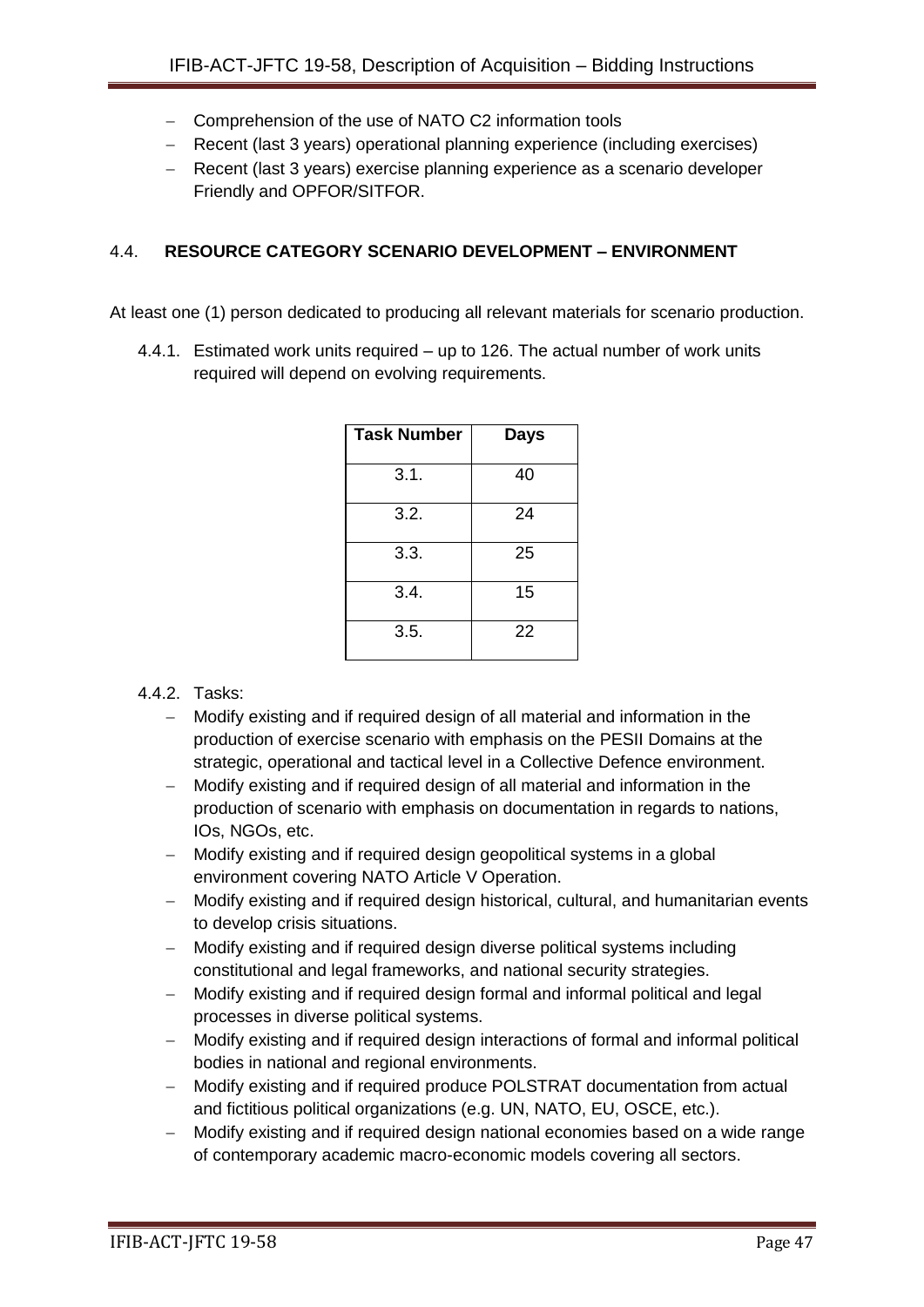- Modify existing and if required design conflict related degradation of national and regional economic systems and post-conflict recovery.
- Modify existing and if required design of material and information on logistics in a complex Collective Defence scenario.
- Modify existing and if required design national infrastructure systems to include the nodes and linkages of transportation, water supply, electrical power, telecommunications, and energy (not necessary to be a SME in all subject areas).
- Modify existing and if required design integration of national infrastructures with regional systems.
- Modify existing and if required design operational and tactical level effects through inclusion of infrastructure considerations in the operation planning process.
- Modify existing and if required design social structures based on a wide range of contemporary academic and real life models and integrate them with other national and regional systems.
- Modify existing and if required design conflict and post-conflict related aspects of social systems.
- Modify existing and if required develop situations involving humanitarian catastrophes, refugees, and IDPs.
- Modify existing and if required design interactions of NATO bodies with IO/NGO/GO actors in a Collective Defence environment in order to create operational and tactical level problems including competing and contesting interests.
- Modify existing and if required design formal and informal roles for IOs/NGOs/Civil Actors through analysis of other scenario materials.
- Modify existing and if required create CIVCAS dilemmas and develop CIVCAS estimates.
- Modify existing and if required design a communication / information environment in an international conflict situation.
- Modify existing and if required design operational and tactical level information effects through inclusion of Cyber operations, psychological operations, and other information operations
- Modify existing and if required development of national level social media campaign plans.
- Support other scenario developers in his/her area of responsibility.
- Support MELMIL development in his/her area of responsibility.
- 4.4.3. Qualifications

The incumbent must have the following qualifications:

- Advanced degree (Master's or equivalent) in one of the following field:
	- Political science
	- Economic science
	- International relations
	- Others related.
- Academic and experiential background with relevance to the ascribed duties.
- Familiarity with NATO policy, processes, arrangements and procedures.
- Experience working with IOs/NGOs/Civil Actors (international or national)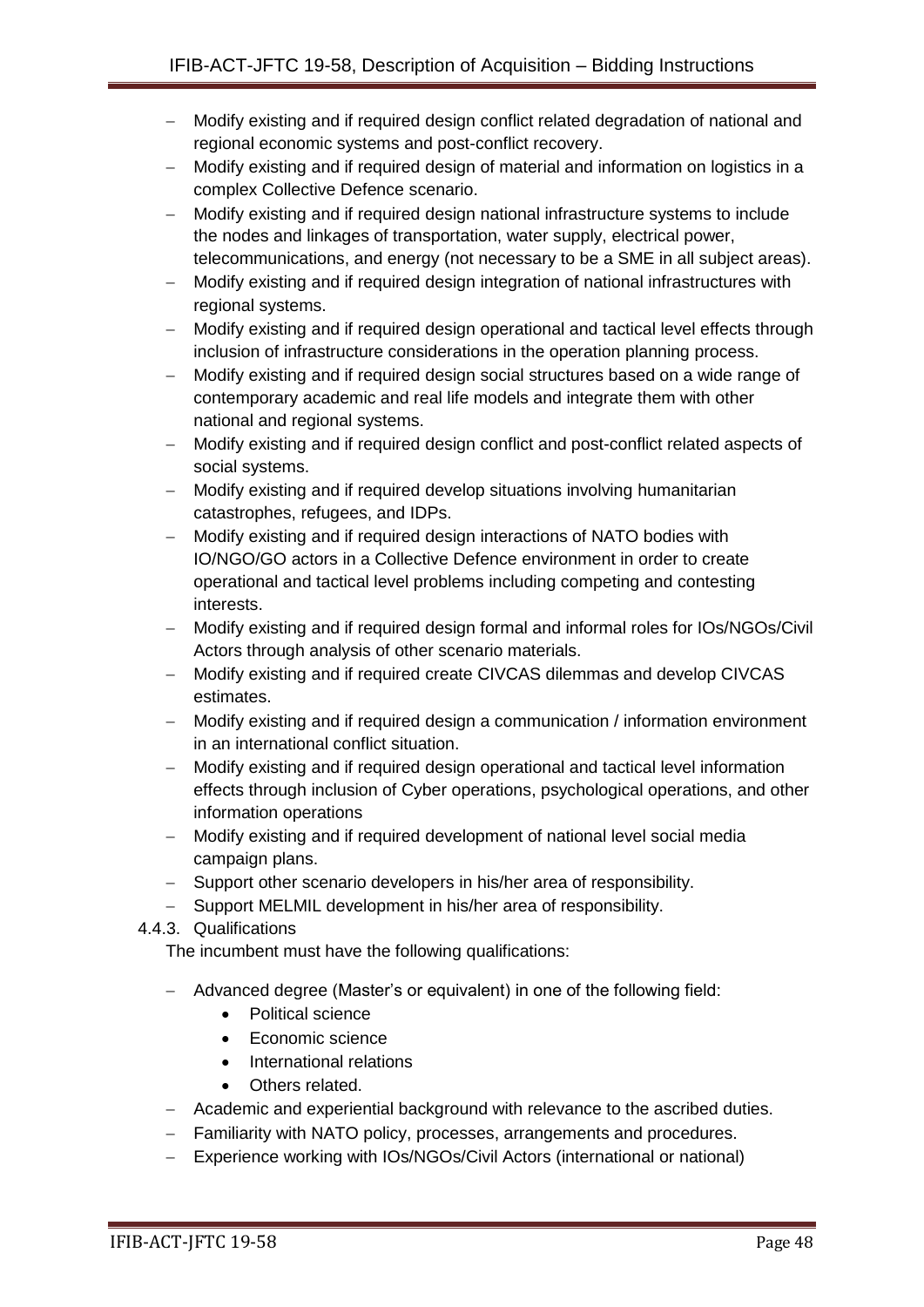- Comprehension of the use of NATO, UN and/or IO/NGO doctrine, policy, processes, arrangements and procedures
- Comprehension of the use of NATO C2, UN and/or IO/NGO information tools and FAS.
- Working knowledge and experience working with NATO Functional Services
- Recent (last 3 years) operational planning experience (including exercises)
- Recent (last 2 years) exercise planning experience as a scenario developer Environment.

# 4.5. **RESOURCE CATEGORY SCENARIO DEVELOPMENT - TARGETING (1)**

At least one (1) person dedicated to producing all relevant materials for scenario production.

4.5.1. Estimated work units required – up to 79. The actual number of work units required will depend on evolving requirements.

| Task Number | Days |
|-------------|------|
| 3.1.        | 15   |
| 3.2.        | 15   |
| 3.3.        | 12   |
| 3.4.        | 15   |
| 3.5.        | 22   |

# 4.5.2. Tasks:

- Modify existing and if required development of operational, and tactical level target sets for use by a JTF/Tactical Level NATO HQ in a complex Collective Defence environment with sufficient depth to allow high value target identification through operational and tactical level target system analysis.
- Analysis of scenario materials to create challenging targeting problems at the operational and tactical levels.
- Process imagery intelligence and target specific materials (kinetic and non-kinetic) to be used in the Intelligence and Targeting processes.
- Maintain imagery intelligence and target specific information within the scenario exercise databases.
- Process imagery intelligence and targeting products as required by the scenario development process.
- Produce and maintain JFTC's scenario target lists and support/manage joint targeting databases.
- Support other scenario developers in his/her area of responsibility.
- Support MELMIL development in his/her area of responsibility.
- 4.5.3. Qualifications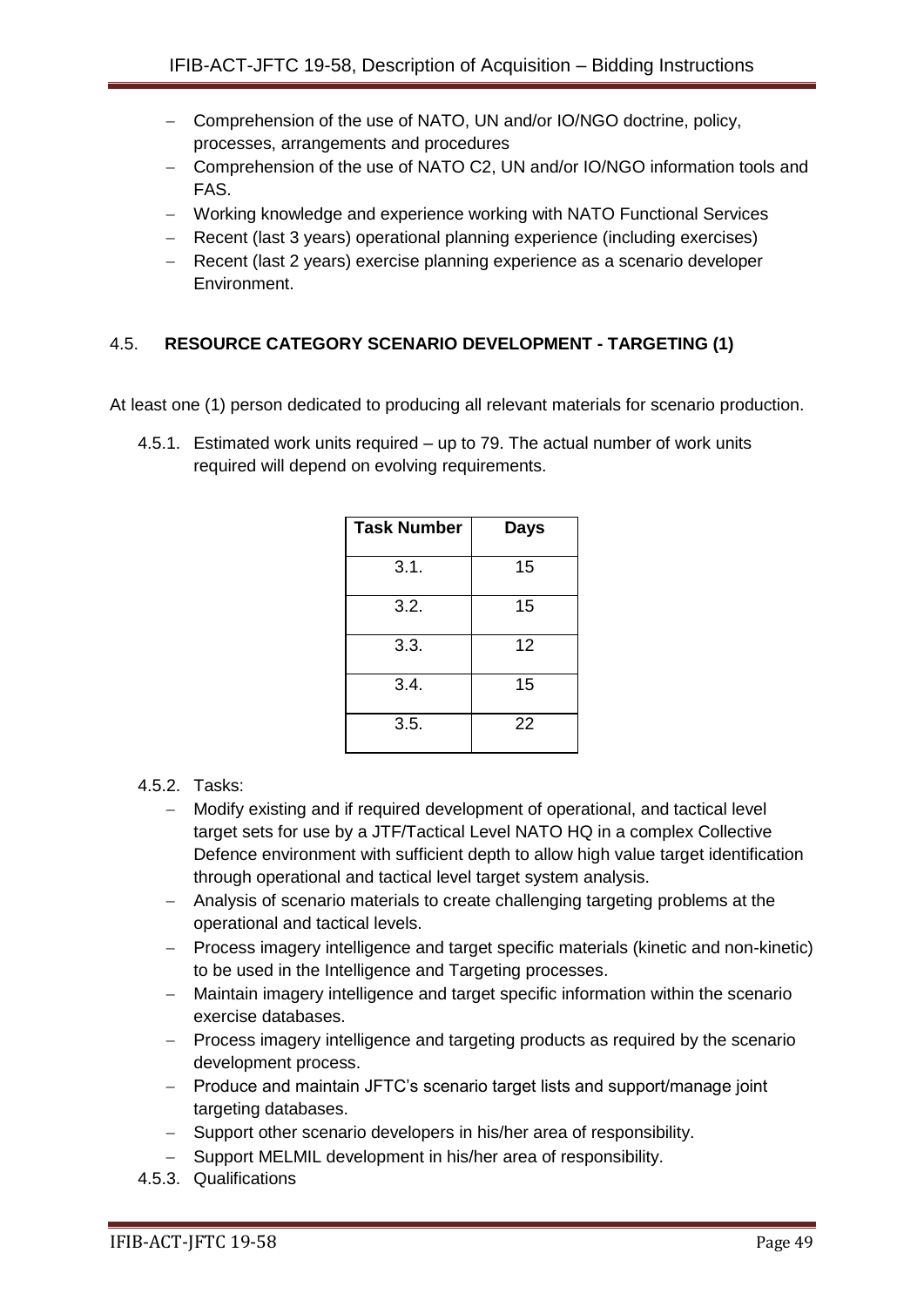The incumbent must have the following qualifications:

- Recent operational and tactical working experience in national or NATO targeting
- Experience in analysis of target systems and the development of targets (kinetic and non-kinetic)
- Operations planning experience (operational/tactical level) including exercise related.
- Experience in use of targeting Functional Area Systems such as Joint Targeting System (JTS). Working knowledge of Intel FAS
- Working knowledge and experience working with NATO Functional Services (TOPFAS etc.)
- Recent (last 3 years) operational planning experience (including exercises)
- Recent (last 2 years) exercise planning experience as a scenario developer Targeting (SME).

# 4.6. **RESOURCE CATEGORY SCENARIO DEVELOPMENT - CYBER**

At least one (1) person dedicated to producing geospatial specific products for scenario development, and to manage geospatial system and data.

4.6.1. Estimated work units required – up to 57. The actual number of work units required will depend on evolving requirements.

| <b>Task Number</b> | <b>Days</b> |
|--------------------|-------------|
| 3.1.               | 15          |
| 3.2.               | 15          |
| 3.3.               | 12          |
| 3.4.               | 15          |
| 3.5.               | O           |

#### 4.6.2. Tasks:

- Modify existing and if required develop of operational, and tactical level cyber related products for use by a JTF/Tactical NATO HQ in a complex Collective Defence environment.
- Analysis of scenario materials to create challenging cyber problems at the operational and tactical levels.
- Modify existing and if required design in scenario cyber threat and possible friendly mitigations for operational and tactical units and HQs.
- Modify existing and if required prepare reports and other related scenario products describing the cyber issues.
- Support other scenario developers in his/her area of responsibility.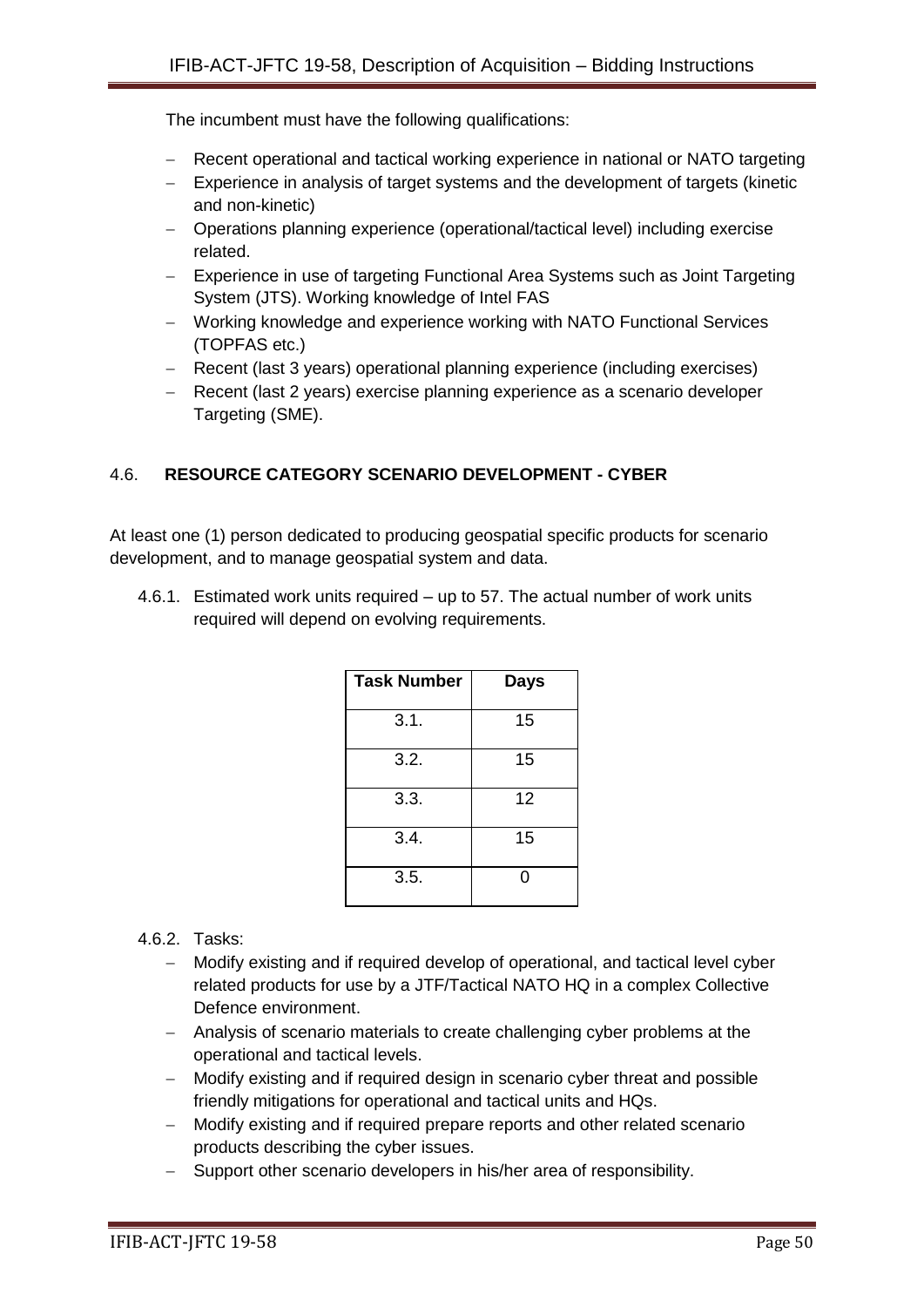- Support MELMIL development in his/her area of responsibility.
- 4.6.3. Qualifications

The incumbent must have the following qualifications:

- Recent operational experience in national or NATO cyber defence
- Deep knowledge of the current cyber threat (technics, actors, tools etc.)
- Working knowledge and experience working with NATO Functional Services
- Recent (last 3 years) operational planning experience (including exercises)
- Recent (last 2 years) exercise planning experience as a scenario developer CYBER (SME).

### 4.7. **RESOURCE CATEGORY SCENARIO DEVELOPMENT - CBRN**

At least one (1) person dedicated to producing geospatial specific products for scenario development, and to manage geospatial system and data.

4.7.1. Estimated work units required – up to 57. The actual number of work units required will depend on evolving requirements.

| <b>Task Number</b> | <b>Days</b> |
|--------------------|-------------|
| 3.1.               | 15          |
| 3.2.               | 15          |
| 3.3.               | 12          |
| 3.4.               | 15          |
| 3.5.               | ი           |

# 4.7.2. Tasks:

- Modify existing and if required develop of operational and tactical level CBRN related products for use by a JTF/Tactical NATO HQ in a complex Collective Defence environment.
- Analysis of scenario materials to create challenging CBRN problems at the operational and tactical levels.
- Modify existing and if required design in scenario CBRN threat and possible friendly mitigations for operational and tactical units and HQs.
- Modify existing and if required prepare reports and other related scenario products describing the CBRN issues.
- Support other scenario developers in his/her area of responsibility.
- Support MELMIL development in his/her area of responsibility.
- 4.7.3. Qualifications

The incumbent must have the following qualifications: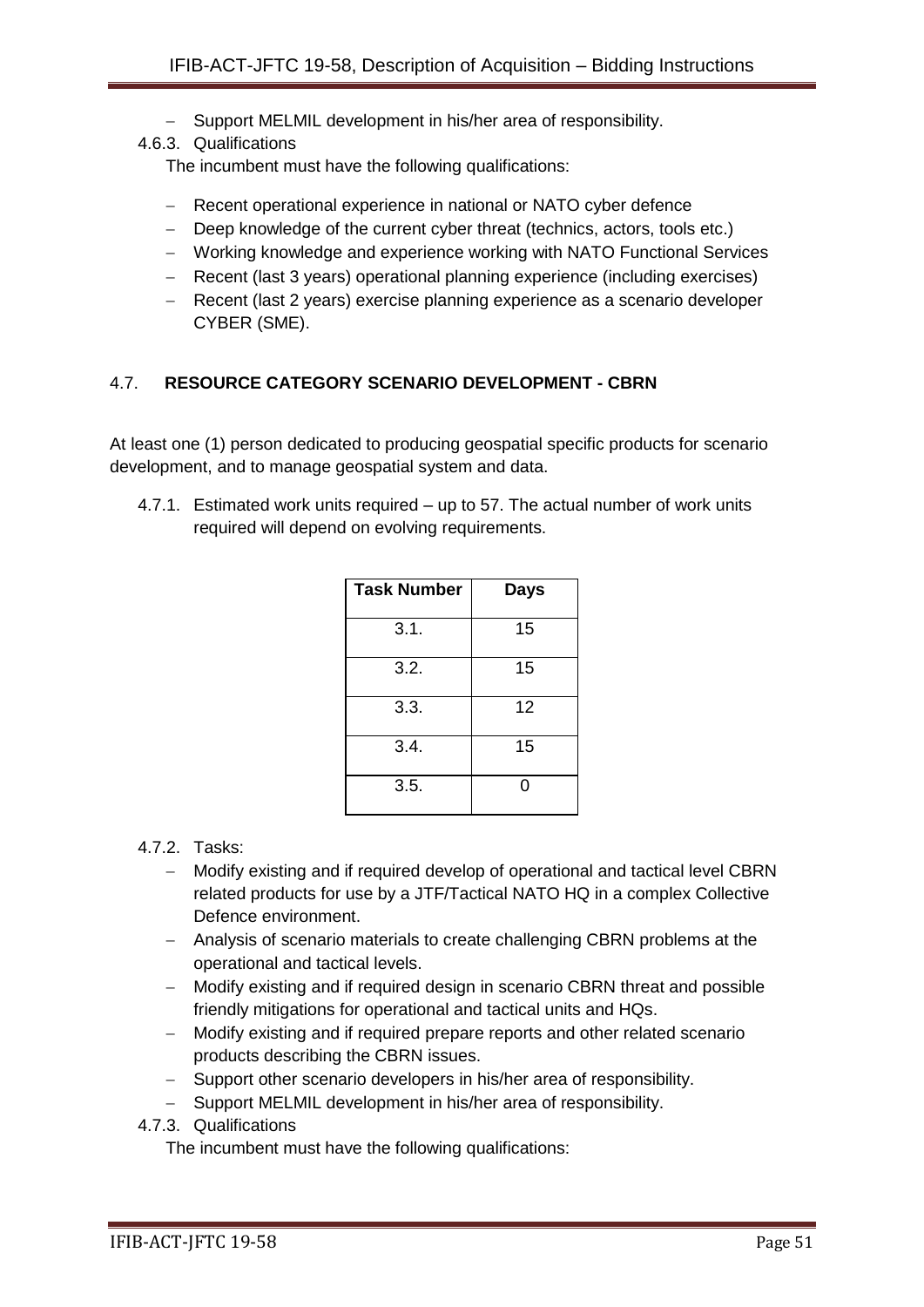- Recent operational experience in national or NATO CBRN defence.
- Deep knowledge of the current CBRN threat.
- Deep knowledge of CBRN on the operational and tactical level.
- Working knowledge and experience working with NATO Functional Services
- Recent (last 3 years) operational planning experience (including exercises)
- Recent (last 2 years) exercise planning experience as a scenario developer CBRN (SME).

### 4.8. **RESOURCE CATEGORY SCENARIO DEVELOPMENT - SPACE**

At least one (1) person dedicated to producing geospatial specific products for scenario development, and to manage geospatial system and data.

4.8.1. Estimated work units required – up to 57. The actual number of work units required will depend on evolving requirements.

| <b>Task Number</b> | <b>Days</b> |
|--------------------|-------------|
| 3.1.               | 15          |
| 3.2.               | 15          |
| 3.3.               | 12          |
| 3.4.               | 15          |
| 3.5.               | 0           |

#### 4.8.2. Tasks:

- Modify existing and if required develop of operational and tactical level SPACE related products for use by a JTF/Tactical NATO HQ in a complex Collective Defence environment.
- Analysis of scenario materials to create challenging SPACE isseus at the operational and tactical levels.
- Modify existing and if required design in scenario SPACE threat and possible friendly mitigations for operational and tactical units and HQs.
- Modify existing and if required prepare reports and other related scenario products describing the SPACE issues.
- Support other scenario developers in his/her area of responsibility.
- Support MELMIL development in his/her area of responsibility.
- 4.8.3. Qualifications

The incumbent must have the following qualifications:

- Recent operational experience in national or NATO SPACE defence.
- Deep knowledge of the current SPACE threat.
- Working knowledge and experience working with NATO Functional Services
- Recent (last 3 years) operational planning experience (including exercises)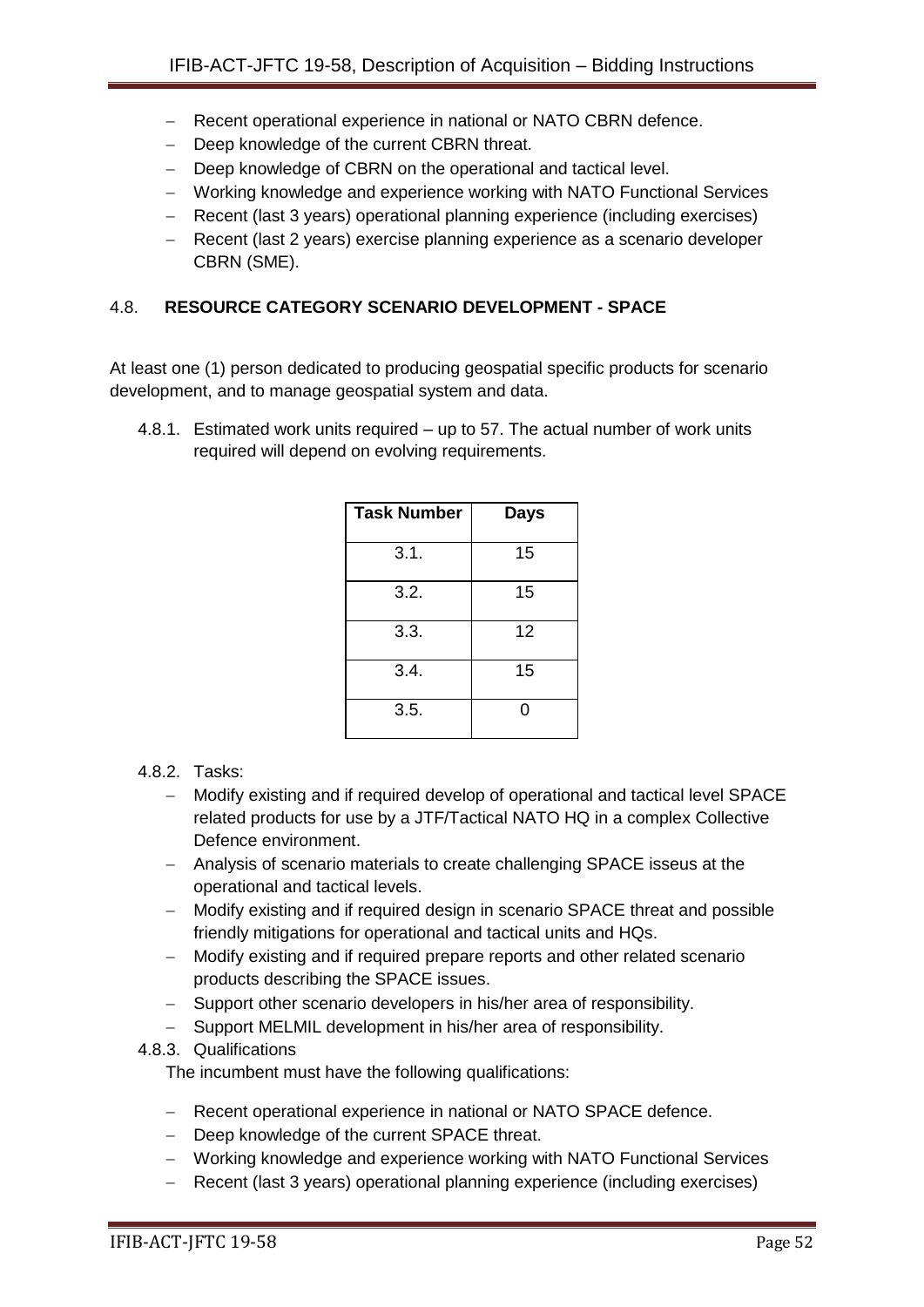- Recent (last 2 years) exercise planning experience as a scenario developer SPACE (SME).
- 4.9. Replacement of the appointed Contractor Resources due to illness or other unforeseen events is acceptable over the life of the resulting contract. In such case the Contractor shall immediately notify the Contracting Officer and shall, subject to the concurrence of the Contracting Officer, promptly replace such Resources with personnel of at least substantially equal ability and qualifications. All requests for approval of substitutions hereunder must be in writing and provide a detailed explanation of the circumstances necessitating the proposed substitutions. They must contain a complete resume for the proposed substitute, and any other information requested by the Contracting Officer to approve or disapprove the proposed substitution. The Contracting Officer or his authorized representative will evaluate such requests and promptly notify the Contractor of his approval or disapproval thereof in writing. If the Contracting Officer determines that suitable and timely replacement of Contractor Resources who have been reassigned, terminated or have otherwise become unavailable for the contract deliverables is not reasonably forthcoming or that the resultant reduction of productive effort would be so substantial as to impair the successful completion of the contract or the services ordered, the contract may be terminated by the Contracting Officer for default or for the convenience of the JFTC, as appropriate, or, at the discretion of the Contracting Officer if he finds the Contractor at fault for the condition, the contract price or fixed fee may be equitably adjusted downward to compensate the JFTC for any resultant delay, loss, or damage

# **5. PROOF OF PAST PERFORMANCE**

The Contractor is to provide a minimum of **two** (2) past performance citations (for work within the past three years) to show that it has successfully completed work that is similar to the requirements outlined in this SOW. In the event that the Contractor is unable to provide 2 past performance citations, an explanation regarding the reason for not having two citations and two references may be submitted in lieu of the past performance citations. The citations/references shall include the following information at a minimum:

- Summary of work performed similar to or directly relating to this SOW in size scope and value.
- Status of work (i.e., on-going, complete).
- Period of work performance
- Summary of staff used (by number and position)
- Name of a client
- Complete contact information for client
- Permission to contact client for reference

# **6. PLACE OF PERFORMANCE**

The Contractor shall deliver the service at the Joint Force Training Centre located in Bydgoszcz 85-915, ul. Szubinska 2, Poland.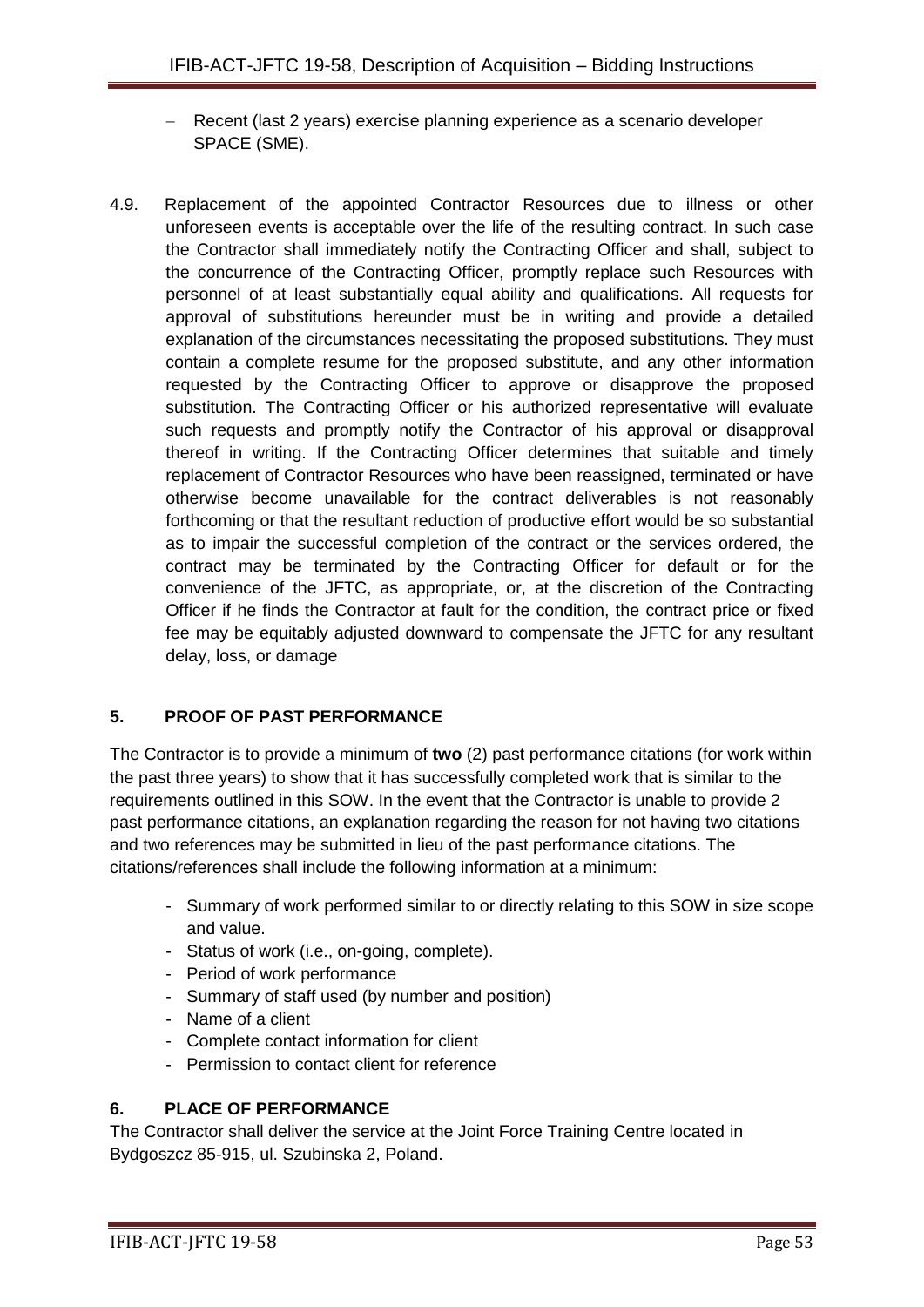# **7. SURGE CAPABILITY**

Surge tasks, by their very nature, will be in response to unforeseen circumstances. The surge capability requirement is included in order for JFTC to have a contract vehicle in place should emerging circumstances require a temporary increase in the service work units or Contractor personnel. The Contractor shall be prepared to have surge capability available on site within 20 working days after request by Contracting Officer.

# **8. CONTRACTOR PERFORMANCE REQUIREMENTS/REPORTING.**

# 8.1. Contractor Performance Coordination

The Contracting Officer's Technical Representative (COTR) shall be assigned by the Contracting Officer. The COTR shall provide direction, guidance, and support information as needed for all technical and content areas of the SOW. Specifically, the COTR shall:

- On behalf of the Contracting Officer attempt to resolve outstanding disputes, problems, deficiencies, and/or questions on the technical aspects of the SOW.
- Review (and approve) all the Contractor duties for completeness and accuracy.
- Review the Contractor's work at a minimum of monthly, or more often if needed.

The COTR's written approval of work reported and deliverables submitted is mandatory for Contractor invoices to be successfully processed. The COTR shall receive a letter of appointment from the Contracting Officer that describes in detail his roles and responsibilities to which he shall sign formal acceptance. The COTR, while authorised to make direct "without commitment" engagement with the contractor, will not have delegated authority to make any commitments or changes that affect price, quality, quantity, delivery, scope or other terms and conditions of the contract.

8.2. Contractor Reporting

The Contractor shall provide to the COTR, within 30 days, the report on the Work Packages completed. The report shall include, but not be limited to, the following information:

- Summary of work for tasking, deliverables and outcomes for the reporting period.
- Current or anticipated problems/deficiencies and recommended solutions.

The COTR may amend the reporting requirements to receive alternate/additional data and information on a more frequent or less frequent basis, and to request other reports that detail designated aspects of the work or methods to remedy problems and deficiencies.

# **9. QUALITY AND ACCURACY OF PRODUCT AND SERVICES**

The Contractor is responsible for ensuring the quality and accuracy of its products and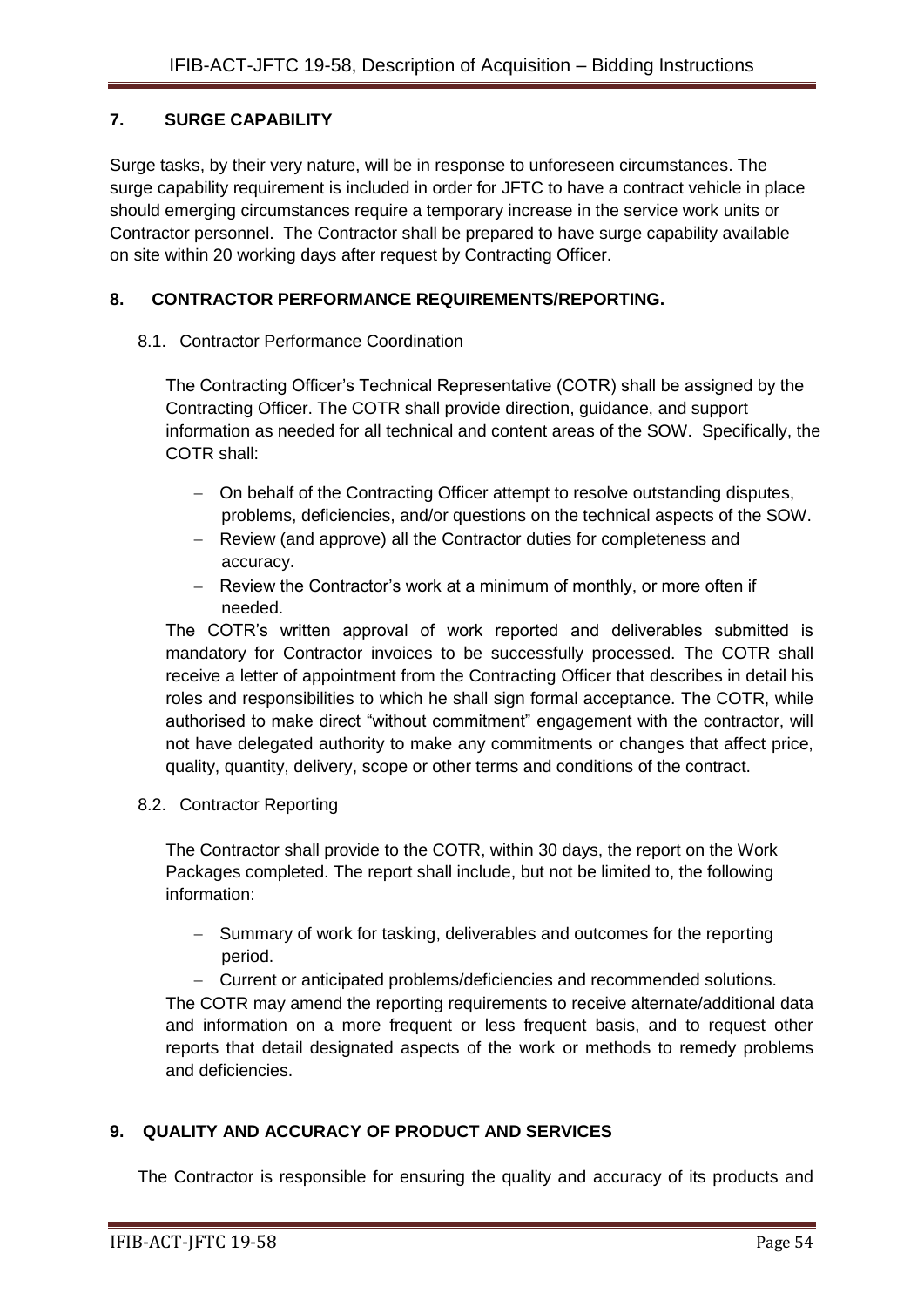services are maintained. The Contractor agrees to:

- 9.1. Incorporate appropriate management practices for quality assurance of all data, documentation and support the JFTC's inspection and acceptance procedures necessary to ensure that data and documentation is prepared and delivered in accordance with the contract.
- 9.2. All deliverable documents, whether draft or final, shall be delivered as an electronic file using an appropriate Microsoft Office suite file format compatible with Office 2010 prior to final submission for JFTC's review, comment and editing.

# **10. FURNISHED PROPERTY, SERVICES AND RESOURCE MATERIALS**

- 10.1. The Contractor shall:
- 10.1.1. Provide all personnel, equipment, tools, materials, supervision, and other items and services (except as otherwise specified) necessary to support all work requirements under this Contract.
- 10.1.2. Ensure that all equipment carried/brought into JFTC premises (i.e. laptops, tablets etc.) is reported to the JFTC. This equipment shall be checked and registered by the JFTC Security Officer prior to its usage.
- 10.1.3. Be responsible for proper utilization and safeguarding of all JFTC property provided for Contractor use. At the end of the assignment, all JFTC facilities, equipment, and materials shall be secured. Contractor personnel must immediately report damage to JFTC facilities and equipment upon discovery of such damage. Equipment found to be defective must also be reported in a timely manner to allow for repair or replacement. These reports will be submitted to the designated COTR.
- 10.2. The JFTC will:
- 10.2.1. Provide all necessary onsite: working space, office supplies, workstations etc., and other materials and logistics required in the performance of services under this SOW.

# **11. SECURITY AND CONFIDENTIALITY REQUIREMENTS**

- 11.1. Security Requirements. With the reference to the personal security clearances (PSC) and facility security clearance (FSC) the Directive on Classified Project and Industrial Security (AC/35-D/2003-REV5) applies.
- 11.2. Personal Security Clearance (PSC).

The Contractor shall be responsible for obtaining all needed security clearances for its personnel performing the services under this SOW prior to starting work on this SOW. The Contractor must secure a NATO Secret PSC to work at JFTC. No waiver to this requirement shall be granted. There is no possibility to assign any personnel without having the needed clearance in place. If the Contractor cannot assign personnel with the required security clearance on the start date, the Contractor shall be liable for bid non-compliance or immediate contract termination. The Contractor